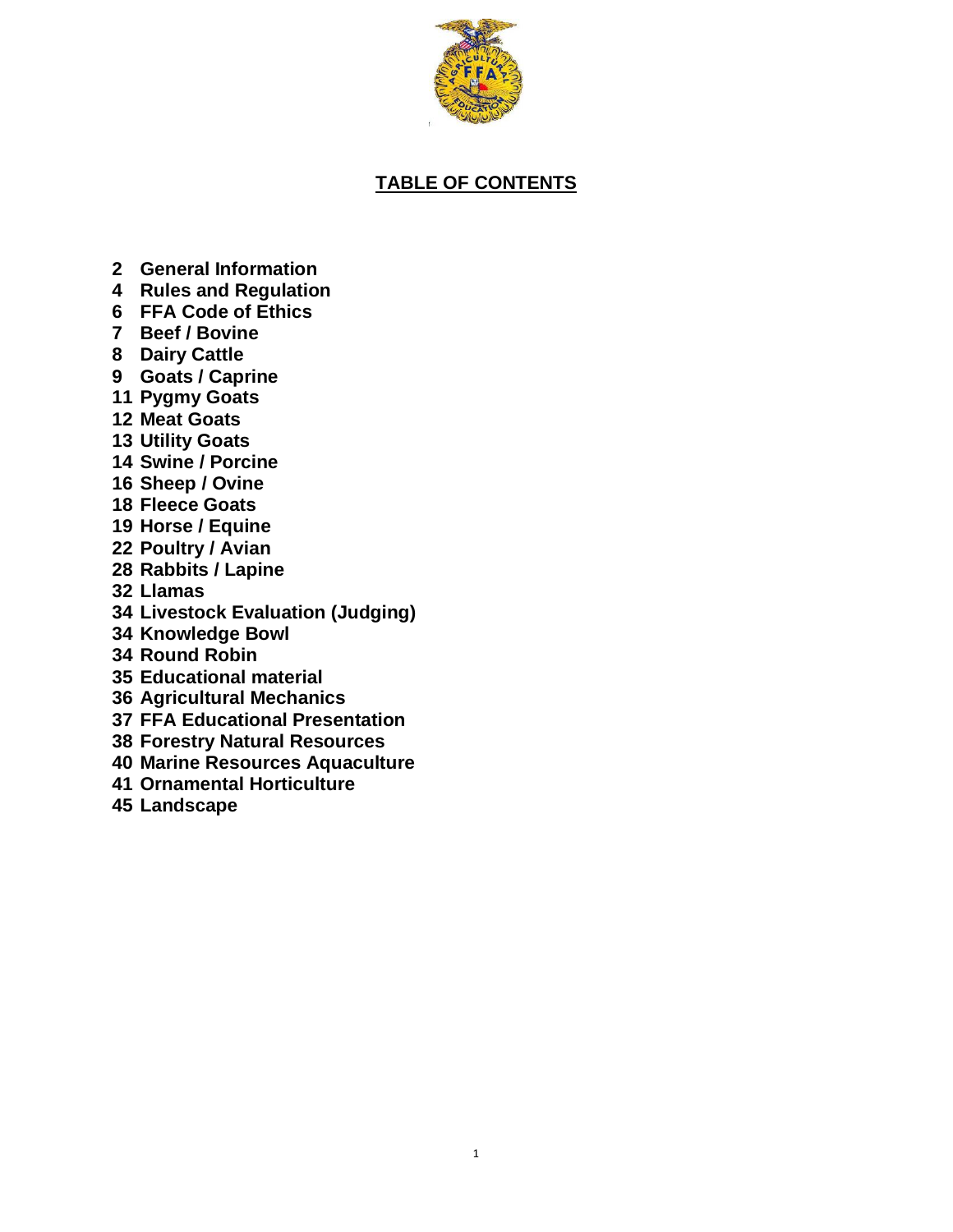

# **FFA EXHIBITION GENERAL INFORMATION**

## **CO-SUPERINTENDENTS:**

Michael Sheppard South Kitsap FFA Michelle Carter **South Kitsap FFA** Travis **Travis Travis Travis Travis Travis Travis CO** 

Ellie Rider North Kitsap FFA

## **MISSION STATEMENT**

To promote Washington agriculture, economic growth, and ecology, we will showcase FFA student efforts and leadership through the Kitsap Fair & Stampede. We will provide a positive experience for the FFA members and the public.

# **AIMS AND PURPOSES OF THE WASHINGTON STATE FFA**

It is the goal of the Washington State FFA to produce a setting for Agriculture Education students to feature and display, for the public, agriculture projects developed through the Supervised Agricultural experience Program and FFA. The objectives of the Washington State FFA Exhibition are:

- 1. To promote and develop leadership skills for the leaders of the  $21<sup>st</sup>$  century.
- 2. To feature and display agriculture products from our programs including livestock, mechanics, plants, natural resources, and related educational materials.
- 3. To help in the training of youth through educational contests, displays and demonstrations.
- 4. To promote the agriculture industry and rural living and their interaction with the urban community.
- 5. To promote wholesome, worthwhile educational and entertainment activities for the interest of all people.
- 6. To institute and carry out both short and long range planning.
- 7. To present, for public viewing, a well balanced and wide variety of exhibits and displays.
- 8. To feature the rich agricultural heritage and diversity of out state.
- 9. To conform with rules and regulations as set forth in the Washington State Department of Agriculture Fairs Laws.

# **GOALS OF THE WASHINGTON STATE FFA**

- 1. Improvement of Herdsmanship and exhibits to reflect the high quality of the FFA.
- 2. Promote the FFA exhibition through public relations, newspaper articles, radio, television & the speaker's bureau.
- 3. Strive for excellence in exhibits and demonstrations.
- 4. Preserve the positive image of the FFA and its programs through a superior exhibition.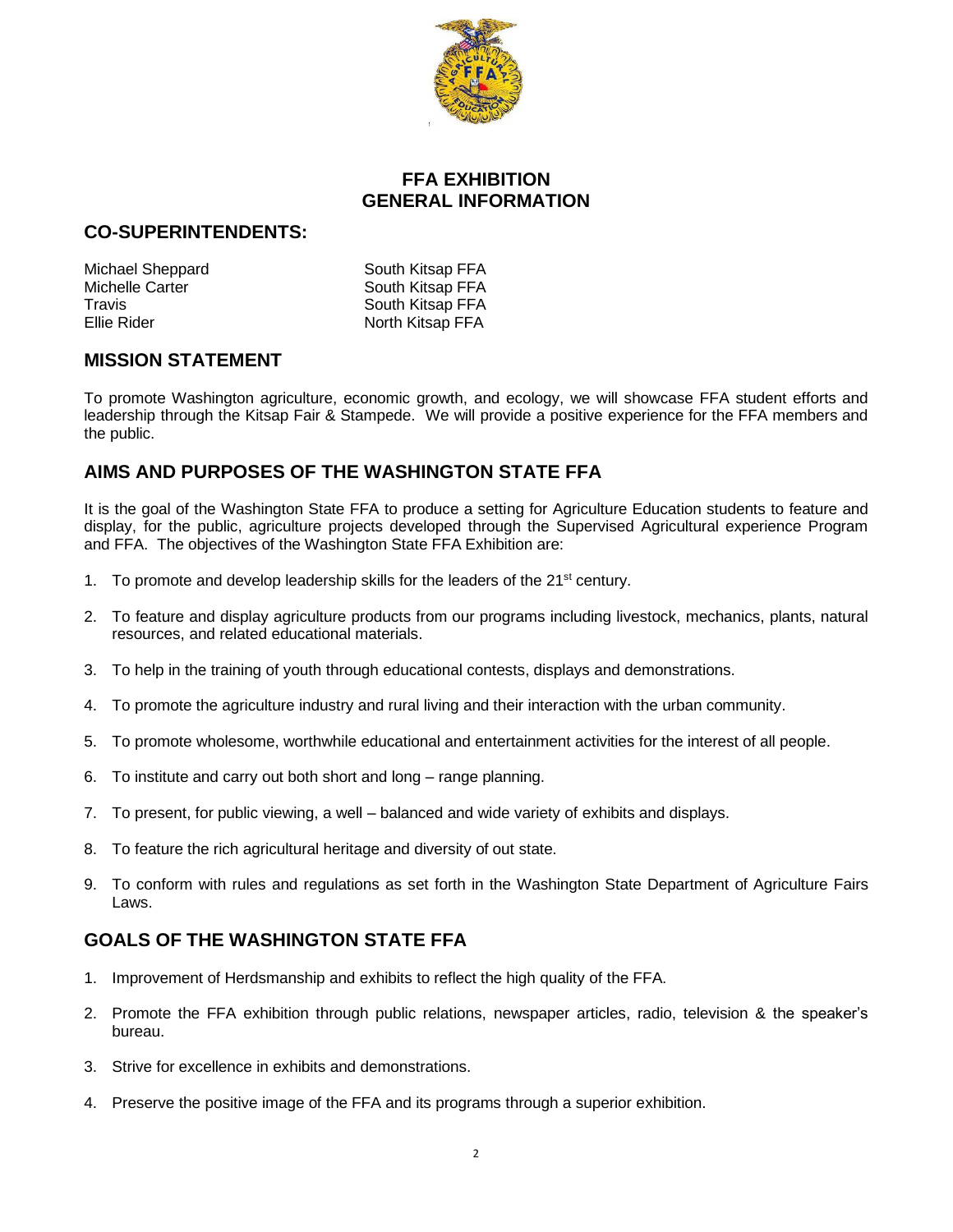

- 5. Promote science and technology in agriculture.
- 6. Increase level of sponsorship for awards.
- 7. Increase participation in the FFA.

## **SPECIAL NOTES:**

- 1. All FFA entries must be properly marked and be projects or activities of bona fide FFA members.
- 2. The Kitsap Fair reserves the right to withhold premium payments from any exhibitor holding outstanding bills incurred during the fair, from any exhibitor conducting himself/herself in a manner unbecoming to the FFA.
- 3. Rules of Conduct:
	- a. FFA members must follow and are under the rules of the Local school district, and during the Kitsap County Fair must follow special rules pertaining to the Fair.
	- b. FFA members must follow the FFA Code of Ethics as spelled out in the official FFA manual.
	- c. Students are prohibited from sleeping and/or lounging in or about stall areas.
	- d. Swearing, cursing, cussing and other use of "strong language" by a student is prohibited.
	- e. Smoking while wearing a FFA jacket is prohibited.
	- f. Disciplinary Action: Students out of compliance with the rules of the Fair will be first dealt with by the advisor. If this action does not remedy the situation, then the responsible supervisory person shall deal with the issue. Any difficulty beyond this point shall be dealt with by a state staff person.
- 4. All exhibits are entered at the sole risk of the exhibitor.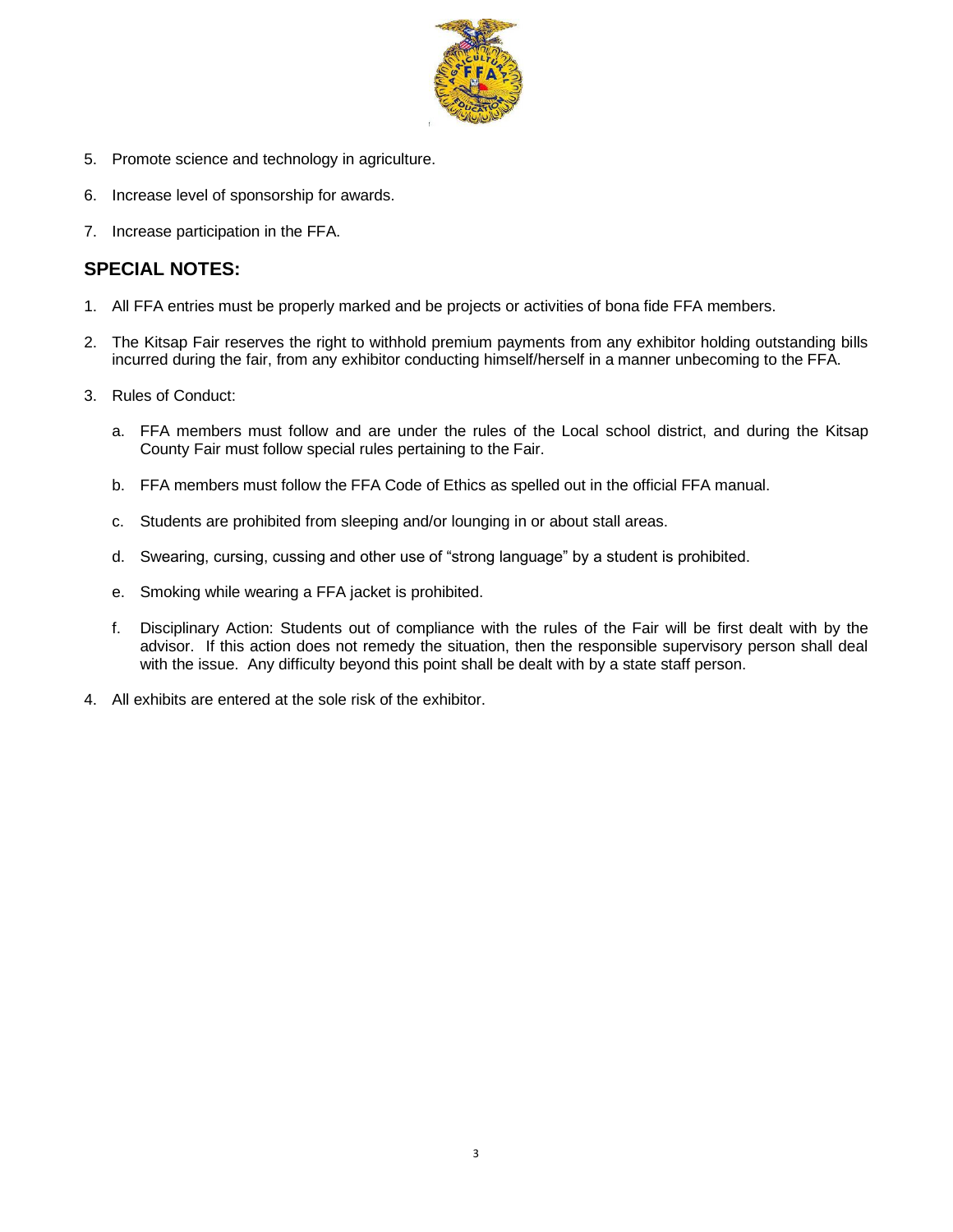

# **FFA EXHIBITION RULES & REGULATIONS**

## **LIVESTOCK DIVISIONS:**

- 1. All Open Class Livestock rules apply as applicable
- 2. Exhibitors are Limited to two entries per Lot.
- 3. Entries are open to purebred and high grade stock fitted by Washington FFA members and must be part of the students or chapters S.A.E. project. All entries are to be approved by the Local agriculture instructor. Exhibits will be accepted only from active chapters of FFA. Animals should be trained, clipped and in show condition before coming to the Fair.
- 4. Entries must be in to the FFA Advisor by July 15<sup>th</sup>.
- 5. All FFA members, as defined in the National constitution, and students regularly enrolled in Agriculture Education, shall be eligible to show animals in division. A student may show until November 30<sup>th</sup> following the fourth National FFA Convention after graduation from high school.
- 6. Animals acquired less than two months before the show are not eligible. Sheep purchased at an approved Junior Show/Sale can be shown at the FFA Exhibition. Exhibitor must show his/her own animal except when he/she has more than one animal in a class.
- 7. Exhibitors of leased animals must provide a dated copy of the lease agreement with entry materials and/or at the request of the Superintendent or Fair Manager.
- 8. The FFA Exhibition will follow the guidelines of the Memorandum of Agreement between the Washington State FFA and the Washington State 4-H as to the showing of animals in both 4-H and FFA.
- 9. FFA Superintendent Duties:
	- a. Be present and receive entries during the entire published haul-in time.
	- b. Be present when exhibits are judged. Assist the judge by organizing show area, presenting ribbons and recording judge's placing.
	- c. Be present when exhibits are released.
	- d. Check appearance of exhibits whenever possible. Show management will write a request to school administrators for services of FFA Superintendents, when requested.
	- e. The Superintendent's main responsibility is to work with the students on Herdsmanship, making sure that all chapters are keeping their areas in Blue Ribbon condition.
	- f. Superintendents will judge Herdsmanship in their own and other areas as directed by the Herdsmanship Superintendent.
- 10. Judging and awards will be on the Danish System. Cash awards will be made on the point system. The judge has the right to disqualify any animal for a reason. Animals not properly fitted and trained for showing will be rejected.
- 11. Stall cards will be furnished during vet check.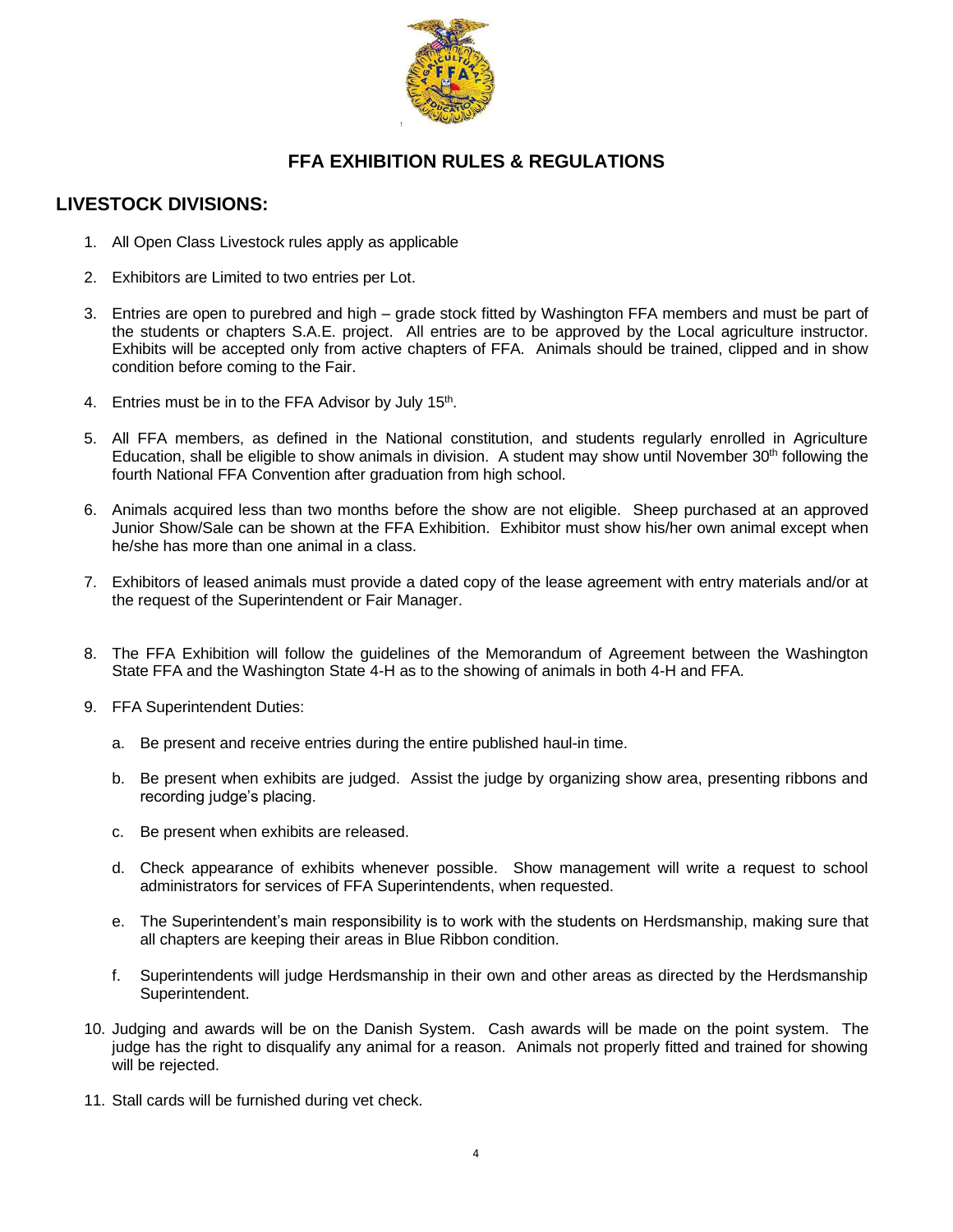

- 12. There will be no horns on dairy animals unless allowed by breed standards. **ALL HORNED ANIMALS MUST HAVE HORN PROTECTORS.**
- 13. If a student is asked to use his/her animal in the judging contest he/she must comply.
- 14. Chapters are responsible for bringing their own brooms, pitch forks and shovels.
- 15. Chapters must provide a divider between tack area and animals. Hay and straw must not be stacked up as a divider.
- 16. All judge's decisions are final. Protests must be made in writing accompanied by a fee of \$10.00 and filed with the Manager within 24 hours after the cause of the protest. The fee will be forfeited.
- 17. Fitting of animals must be done by the FFA member only, with minimal assistance from another FFA member or FFA Advisor. Any other person fitting animals will be grounds for disqualification of exhibitor.
- 18. Exhibitors showing in Breed type and or Auction classes must also enter in Fitting and Showing Class.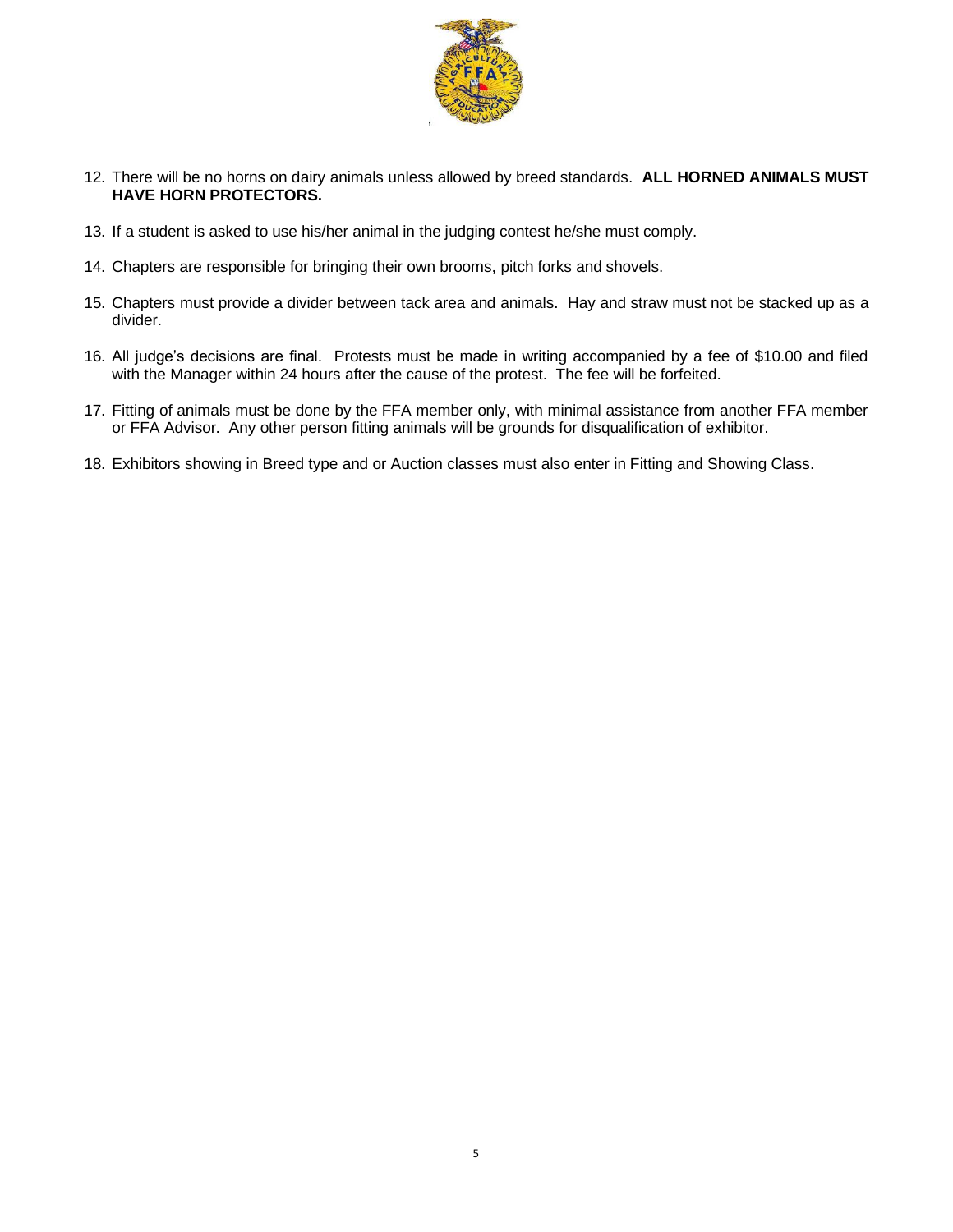

## **FFA CODE OF ETHICS** *SHOW YOUR PRIDE*

FFA members conduct themselves at all times to be a credit to their organization, chapter, school, community and family. As a FFA member, I pledge to:

- 1. Develop my potential for premier leadership, personal growth and career success.
- 2. Make a positive difference in the lives of others.
- 3. Dress neatly and appropriately for the occasion.
- 4. Respect the rights of others and their property.
- 5. Be courteous, honest, and fair.
- 6. Communicate in an appropriate, purposeful, and positive manner.
- 7. Demonstrate good sportsmanship by being modest in winning and generous in defeat.
- 8. Make myself aware of FFA programs and activities and be an active participant.
- 9. Conduct and value a supervised agricultural experience program.
- 10. Strive to establish and enhance my skills through agricultural education in order to enter a successful career.
- 11. Appreciate and promote diversity in our organization.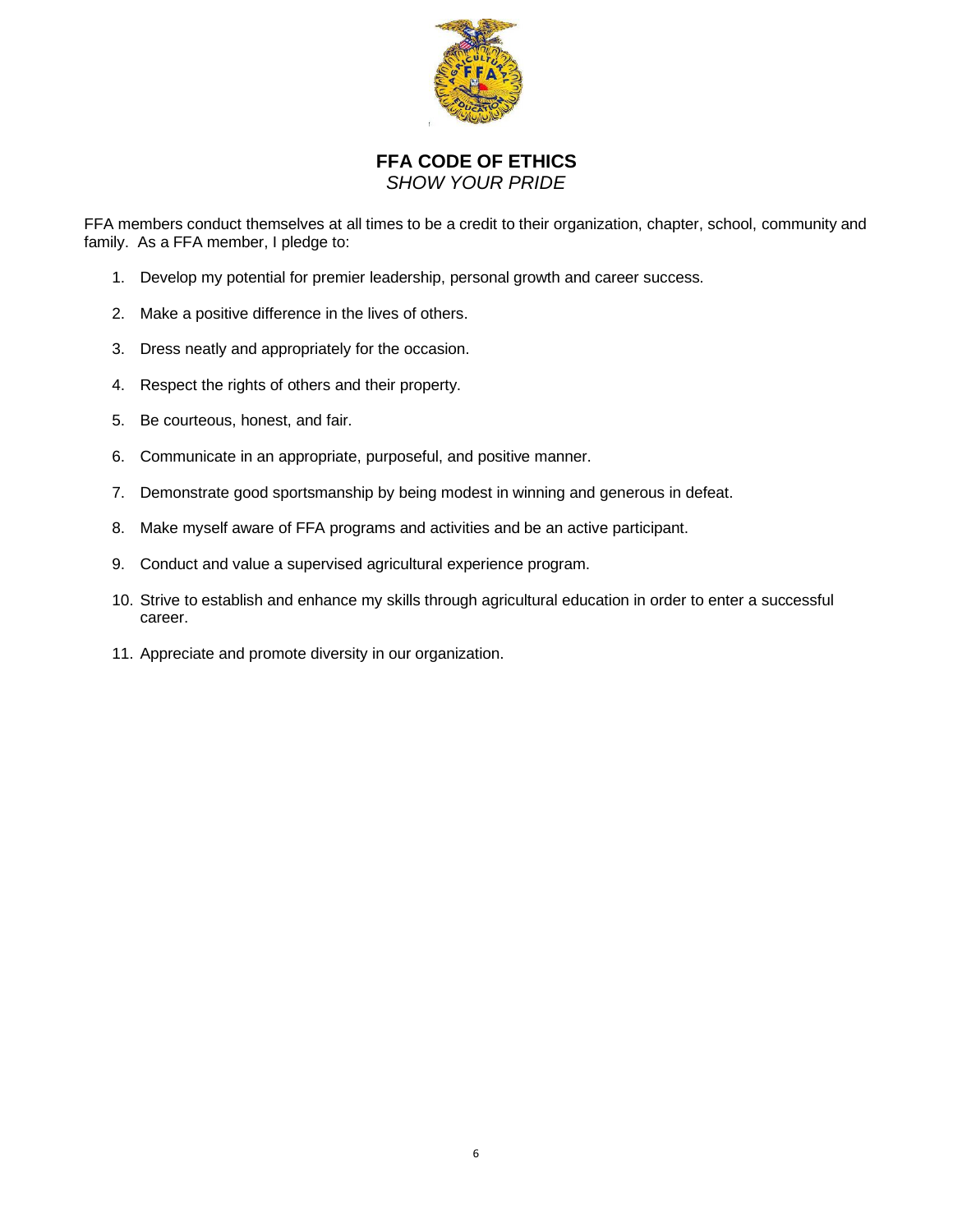

## **BEEF / BOVINE DIVISION (Open to enrolled Beef project members only)**

# **DIVISION RULES:**

- 1. All Open Class Livestock department rules apply as applicable.
- 2. Exhibitors are to wear hard leather shoes or leather boots, slacks or jeans and a shirt with sleeves in the show arena.
- 3. Exhibitors showing beef animals in conformation/type classes must also enter the Fitting and Showmanship Contest.
- 4. Grooming, handling, exercising of project animals and Herdsmanship must be performed only by FFA exhibitor.
- 5. In cases when exhibitor is physically incapable, only another FFA member may provide minimal assistance as needed.
- 6. While on Herdsmanship or working with the animals, exhibitors are to wear leather boots or muck boots only.
- 7. All Participants will fit their animal entirely themselves.
- 8. The animal may be tied up or a chute can be used.

## **CLASS A FITTING AND SHOWING**

|      | <b>POINTS</b> |       |
|------|---------------|-------|
| Blue | Red           | White |
| 36   | 27            | 20    |

- Lot 1 Novice
- Lot 2 Senior
- Lot 3 Graduate

|      | <b>POINTS</b> |       |
|------|---------------|-------|
| Blue | Red           | White |
| 60   | 42            | 20    |

- **CLASS B HEREFORD**
- **CLASS C ANGUS**
- **CLASS D RED ANGUS**
- **CLASS E SIMMENTAL**
- **CLASS F OTHER BREEDS**
- **CLASS G CROSSBREED**
- **CLASS H AUCTION (***See KCJLA Rules and Regulation in Open Class Exhibitor's Guide)*
- Lot 4 Steers, 3 months and under 1 year
- Lot 5 Steers, 1year and under 2 years (non-sale)
- Lot 6 Feeder Steer (crossbreed dairy and beef)
- Lot 7 Auction Steer
- Lot 8 Bulls, 3 months and under 1 year
- Lot 9 Junior Heifer Calf dropped after January 1
- Lot 10 Senior Heifer Calf dropped between September 1 and December 31, previous year
- Lot 11 Summer Yearling Heifer dropped between May 1 and August 31, previous year
- Lot 12 Junior Yearling Heifer dropped between January 1 and April 30
- Lot 13 Senior Yearling Heifer dropped between September 1 and December 31
- Lot 14 Late Senior Yearling Heifer dropped between May 1 and August 31, two years previous
- Lot 15 Aged Cows dropped before May 1, two years previous
- Lot 16 Chapter Herd (four animals of one breed, not more than two entered any one exhibitor)

If entries merit the award, Champion and Reserve Champion rosettes will be presented to each breed. A Champion and Reserve Champion will be awarded in the market steer class.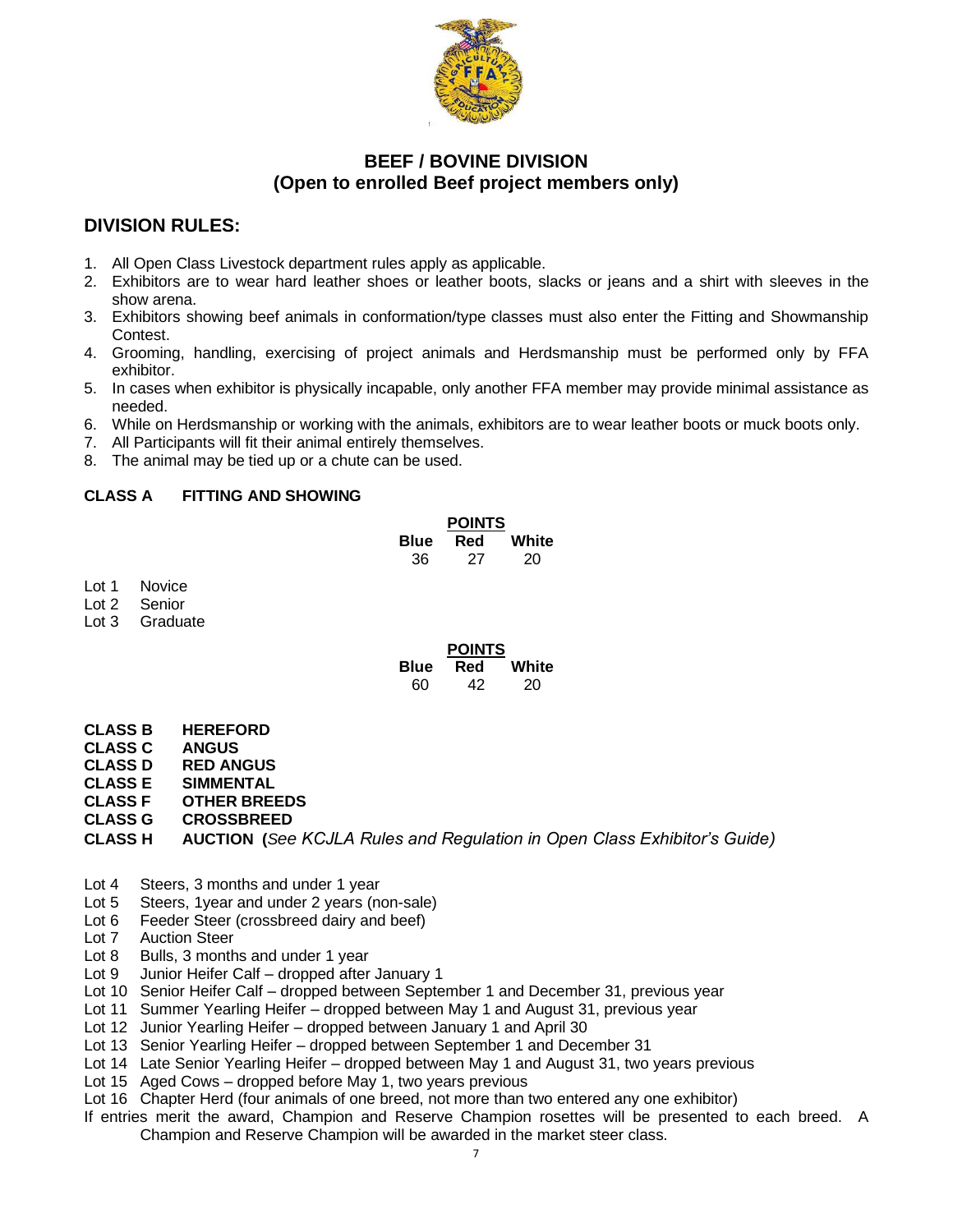

#### **DAIRY DIVISION**

#### **DIVISON RULES:**

- 1. All Open Class Livestock department rules apply as applicable
- 2.Veterinary inspection is mandatory. No animals will be allowed in the barn until after vet inspection.
- 2. Both registered and high-quality grade animals are eligible.
- 3. No dairy animal with horns will be permitted to be exhibited except those entered in the Junior Calf Class. Horns, as defined for all other age classes shall include Scurs, Nubbins, or Stubs which extend beyond the skin more than one inch.
- 4. Rosettes may be given based on availability, competition and merit for the following: Senior Champion Class Breed.

## **CLASS A FITTING & SHOWING**

#### **Points Allowed**

Blue - 55, Red - 40, White - 25

Lot 1 Novice

Lot 2 Senior

Lot 3 Graduate

## **CLASS B-E DAIRY TYPE**

## **Points Allowed**

Blue - 50, Red - 35, White - 20

## **CLASS B Holstein**

**CLASS C Guernsey**

**CLASS D Jersey**

#### **CLASS E Other Breeds**

Lot 1 Junior Heifer Calf - born after March 1 of current year. Must be over 4 months of age. Lot 2 Intermediate Heifer Calf - born Dec. 1 of last year through Feb. 28 of current year. Lot 3 Senior Heifer Calf - born Sept. 1 to Nov. 31 of last year. Lot 4 Summer Yearling Heifer - born June 1 to Aug. 31 of last year. Lot 5 Junior Yearling Heifer - born March 1 to May 31 of last year. Lot 6 Winter Senior Yearling Heifer - Dec 1, two years previous to Feb 28, previous year. Lot 7 Senior Yearling Heifer - born Sept. 1 to Nov. 31, two years previous.

JUNIOR CHAMPION CLASSES Lot 8 Junior Two-Year-Old - March 1 to Aug 31, two years previous. Lot 9 Senior Two-Year-Old - Sept. 1, three years previous to Feb. 28 - two years previous. Lot 10 Three-Year-Old Lot 11 Four-Year-Old Lot 12 Five-Year-Old Lot 13 Mature Cow - over five years. Lot 14 Three- and Four-Year-Old dry cow Lot 15 Five-Year-Old dry cow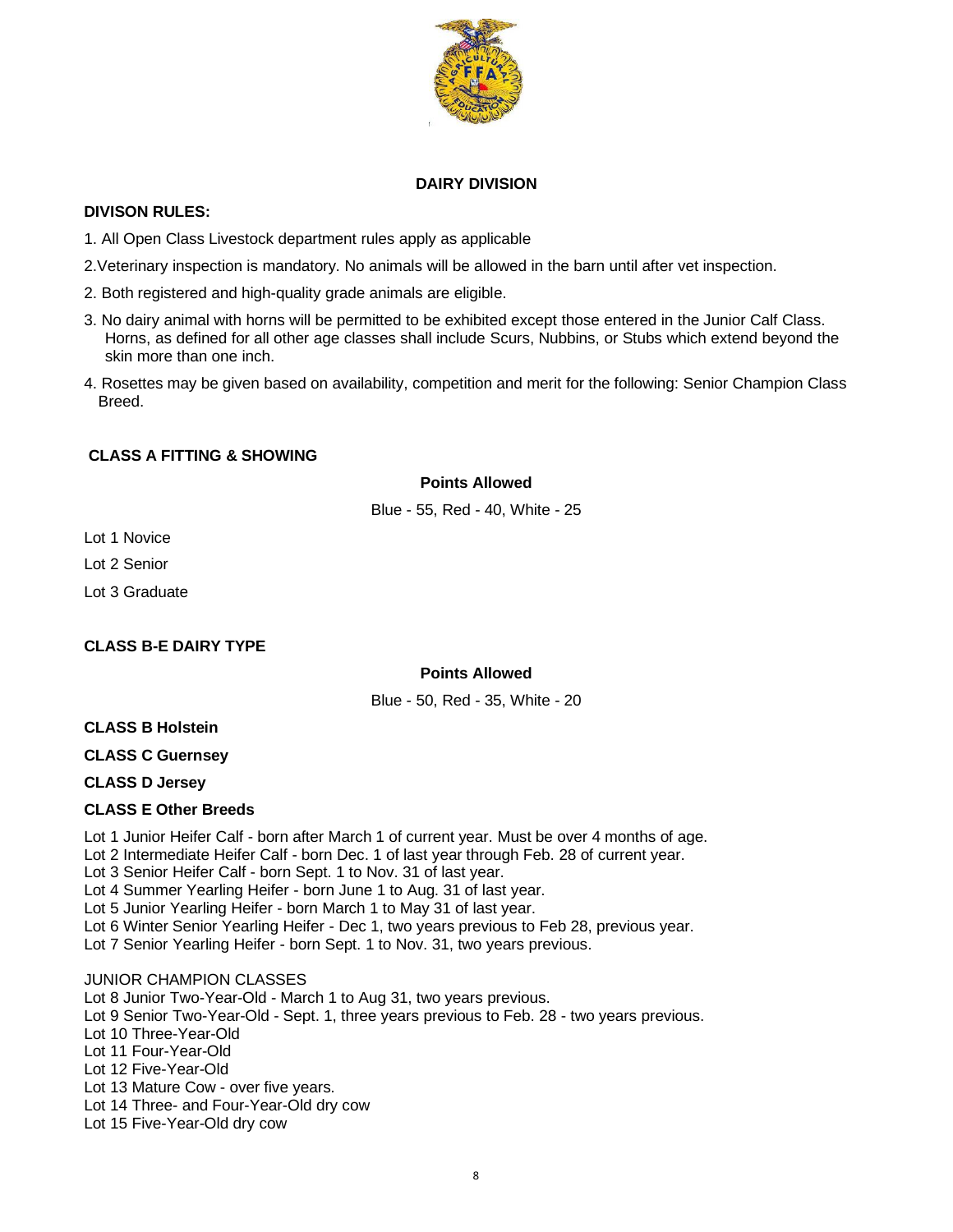

## **GOAT / CAPRINE DIVISION**

#### **DIVISION RULES:**

- 1. All Open Class Livestock department rules apply as applicable.
- 2. All goats must have Washington State approved Scrapie I.D., tag, or tattoo.
- 3. Animals must be in show condition.
- 4. Goats with horns are not allowed.
- 5. Exhibitors are limited to four (4) goat entries per division. The number of goats may be reduced when housing limitations exist.
- 6. Exhibitors are limited to two (2) entries per lot.
- 7. Dairy goats will be judged by ADGA rules.
- 8. All training and preparation of the animal, both prior to and during the Fair is to be done by the exhibitor.
- 9. The Exhibitor must own the animal shown.
- 10. Goats must be milked out daily.
- 11. Non-lactating does may be shown, in the appropriate lot, but will not earn a blue ribbon.
- 12. Exhibitors are to show in whites with FFA Jackets. No open toe or open heal footwear allowed.

## **CLASS A FITTING AND SHOWING**

|             | <b>POINTS</b> |       |
|-------------|---------------|-------|
| <b>Blue</b> | Red           | White |
| 36          | 27            | 20    |

Lot 1 Novice

Lot 2 Senior

Lot 3 Graduate

Champion, Reserve Champion, and Best of Show rosettes may be awarded at the discretion of the judge.

| <b>CLASS B</b> | <b>ALPINE</b>                                                              |
|----------------|----------------------------------------------------------------------------|
| <b>CLASS C</b> | <b>LA MANCHA</b>                                                           |
| <b>CLASS D</b> | <b>NUBIANS</b>                                                             |
| <b>CLASS E</b> | <b>OBERHASLI</b>                                                           |
| <b>CLASS F</b> | <b>SANAAN</b>                                                              |
| <b>CLASS G</b> | <b>TOGGENBURG</b>                                                          |
| <b>CLASS H</b> | <b>NIGERIAN</b>                                                            |
| <b>CLASS I</b> | <b>KINDER</b>                                                              |
| <b>CLASS J</b> | OTHER (Breeds will be shown against same breed only)                       |
| <b>CLASS K</b> | X BREED (Animals that clearly do not conform to a specific breed standard) |
|                |                                                                            |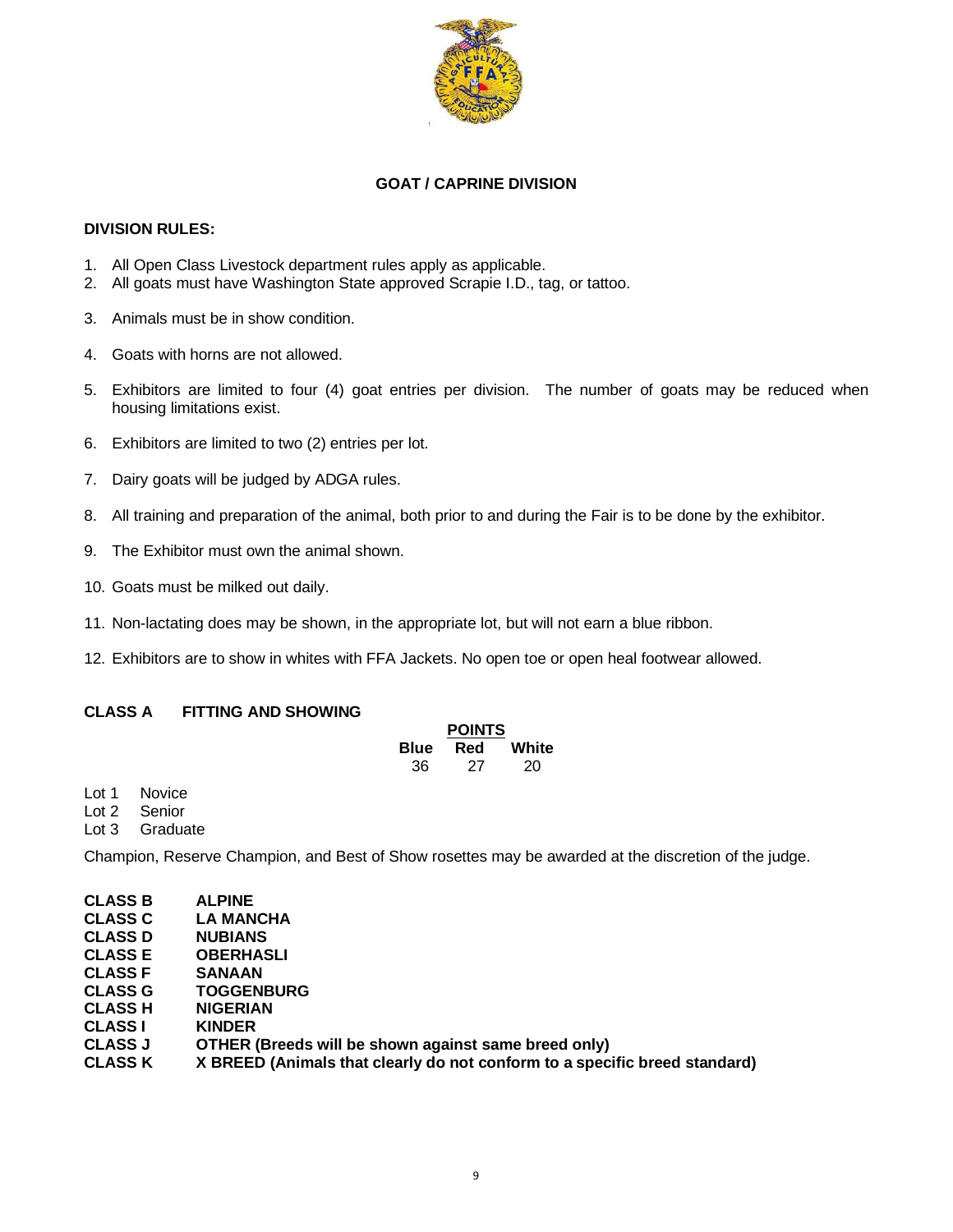

#### **POINTS**

#### **Blue Red White** 33

- Lot 4 Doelings, over 2 months and under 6 months<br>Lot 5 Doelings, over 6 months and under 12 months
- Doelings, over 6 months and under 12 months
- Lot 6 Doelings, between 1 & 2 years (never freshened)<br>Lot 7 Does, milking yearling (under 2 years)
- Does, milking yearling (under 2 years)
- Lot 8 Does, milking over 2 years under 3 years
- Lot  $9$  Does, milking  $3 4$  years
- Lot 10 Does, milking over 5 years
- Lot 11 Dam (in milk) and daughter (any age)
- Lot 12 Produce of Dam (two daughters, any age, from same dam) (dam must be present)
- Lot 13 Chapter herd. Five goats from Classes B-I, 3 exhibitors minimum
- Lot 14 Single Goat
- Lot 15 Market No Sale
- Lot 16 Feeder Goat under 74 pounds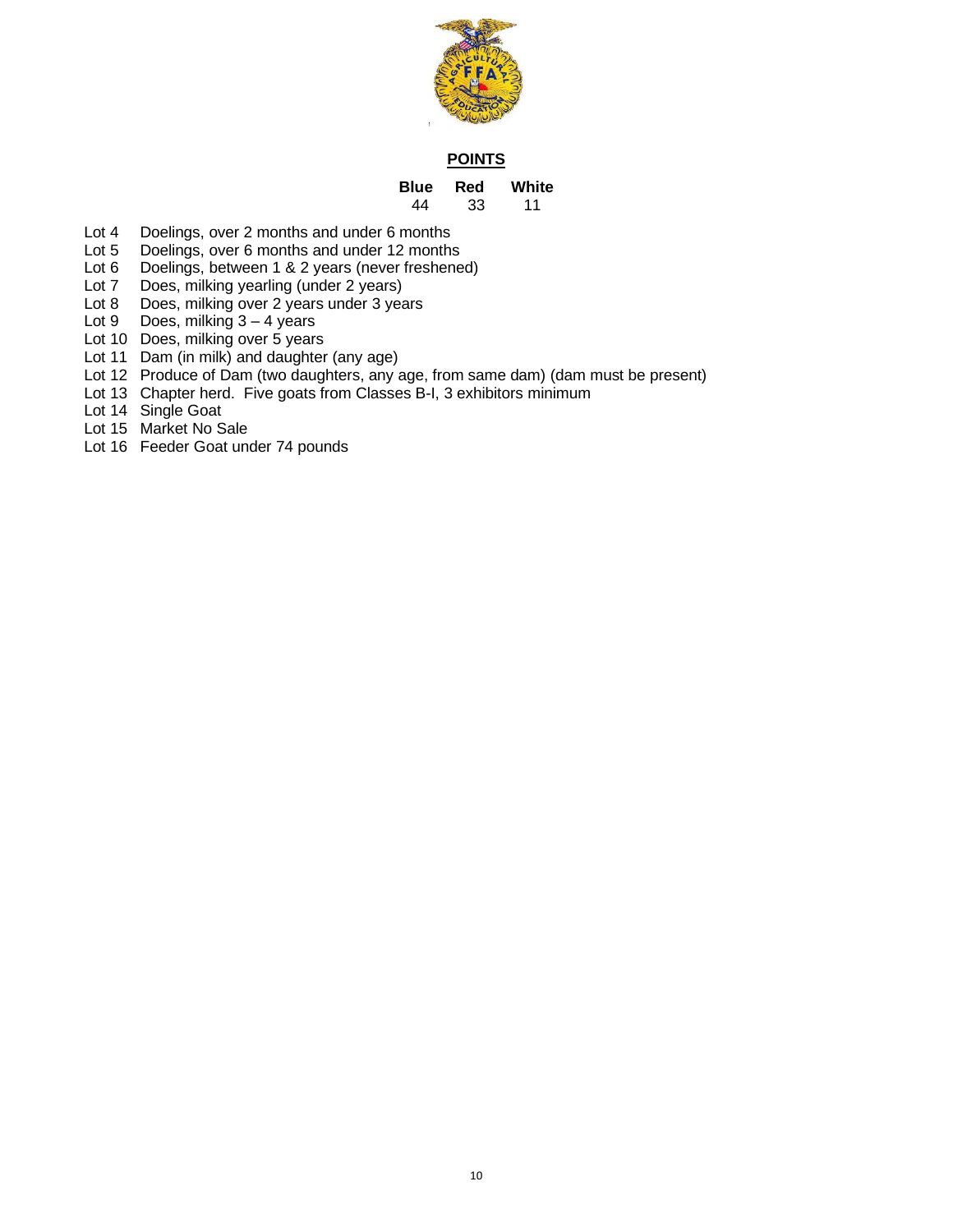

## **PYGMY GOAT DIVISION**

#### **DIVISION RULES:**

- 1. All Open Class Livestock department rules apply as applicable.
- 2. All goats must have Washington State approved Scrapie I.D., tag or tattoo.
- 3. Animals must be in show condition.
- 4. No horned pygmy goats allowed.
- 5. Exhibitors are to show in official dress unless they are also exhibiting goats, for the convenience of the exhibitors, whites are acceptable dairy goats. If exhibiting both dairy goats and pygmy. No open toe or open heal footwear allowed
- 6. Pygmy goats will be judged by NPGA rules.

#### **CLASS L PYGMY GOATS**

#### **POINTS Blue Red White** 44 33 11

- Lot 4 Doelings, over 1 month under 3 months
- Lot 5 Doelings, over 3 months under 6 months
- Lot 6 Doelings, over 6 months under 12 months
- Lot 7 Doelings, between 1 and 2 years (never freshed)
- Lot 8 Yearlings, fresh (less than 2 years)
- Lot 9 Does, over 2 years and under 3 years
- Lot 10 Does, over 3 years
- Lot 11 Junior Wethers, under 1 year
- Lot 12 Senior Wethers, over 1 year
- Lot 13 Two daughters and doe and Wether from same dam
- Lot 14 Best three goats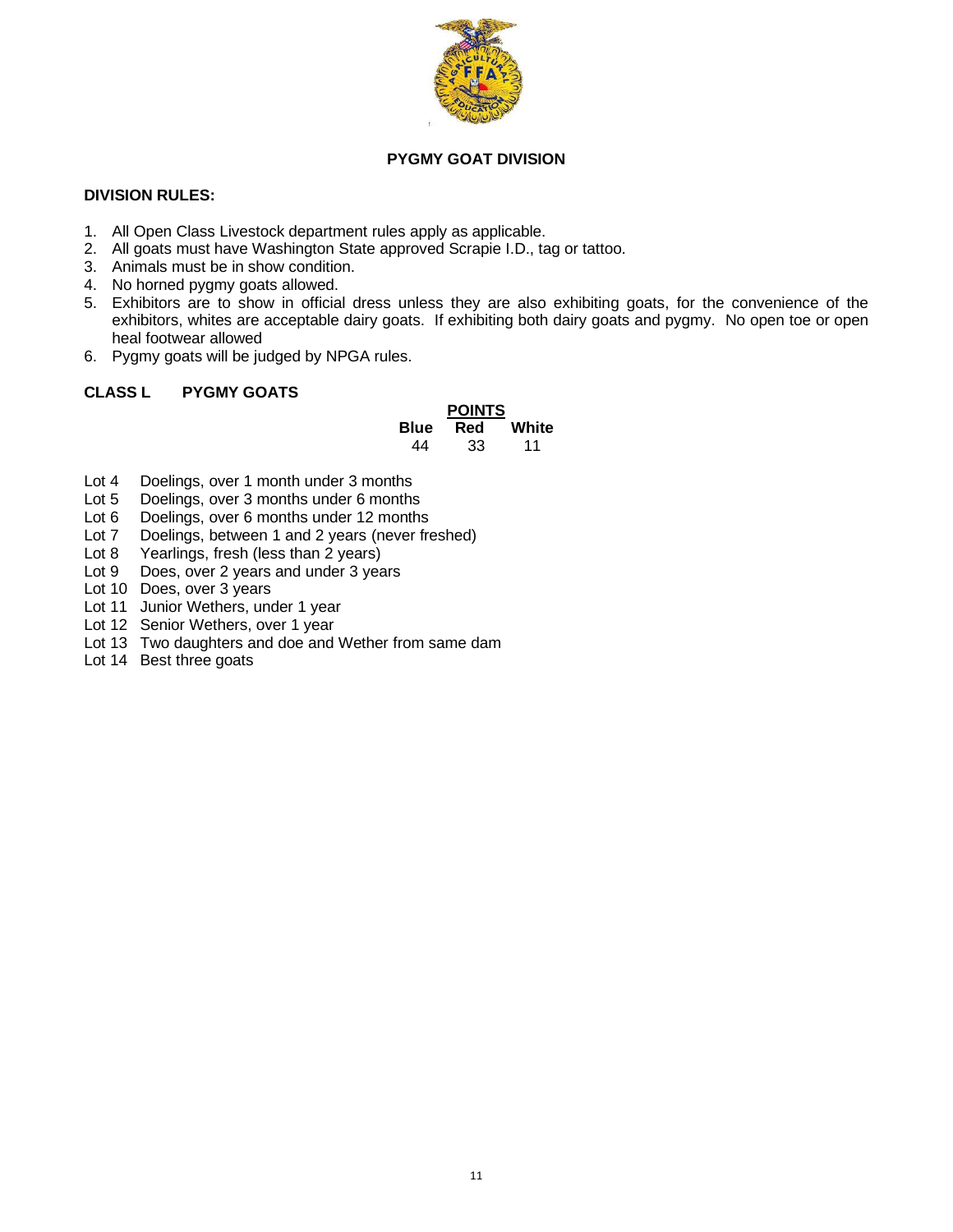

## **MEAT GOAT DIVISION**

#### **DIVISION RULES:**

- 1. All Open Class Livestock department rules apply as applicable.
- 2. All goats must have Washington State approved Scrapie I.D., tag or tattoo.
- 3. All other goats will fit and show together.
- 4. Exhibitors are to show in official dress unless they are also exhibiting goats, for the convenience of the exhibitors, whites are acceptable. If exhibiting both dairy goats and pygmy. No open toe or open heal footwear allowed.
- **CLASS M BOER GOATS\***
- **CLASS N BOER-CROSS GOATS**
- **CLASS O OTHER MEAT GOATS\***

**CLASS P AUCTION GOAT (***See KCJLA Rules and Regulation in Open Class Exhibitor's Guide)*

**\***Breeds will be shown against same breed only

#### **POINTS Blue Red White** 44 33 11

- Lot 4 Meat goat, over 2 months under 6 months
- Lot 5 Meat goat, over 6 months under 12 months
- Lot 6 Meat goat over 12 months
- Lot 7 Does 2 years and under
- Lot 8 Does 3 years and older
- Lot 9 Junior Wethers, under 1 year
- Lot 10 Senior Wethers, over 1 year
- Lot 11 Chapter goat herd of five animals of one breed. Two or more owners must be present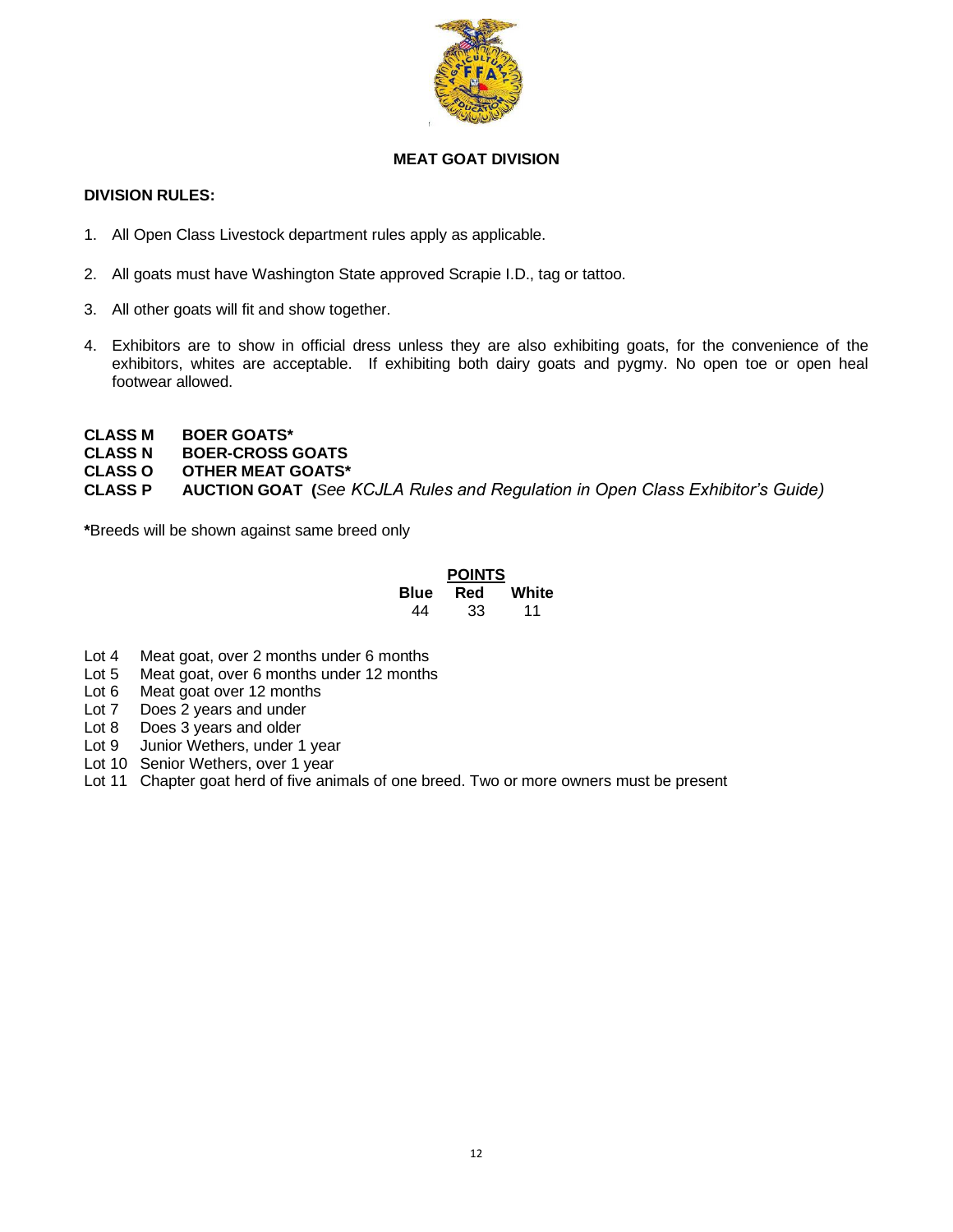

## **UTILITY GOAT DIVISION**

## *SPECIAL DIVISION RULES*

- 1. ALL GOATS MUST HAVE WASHINGTON STATE APPROVED SCRAPIE I.D., TATTOO OR TAGS.
- 2. Same rules for Goat Division will apply with the following exceptions and inclusions:
- 3. Exhibitors in Class E (Pack Goats) should wear hiking clothes and shoes. Exhibitors clothing should be suitable for the weather conditions of the show day.
- 4. Pack Goats must have 10 miles accumulated and be documented.
- 5. Harness Goats must have 10 hours accumulated and be documented.
- 6. Pygora goats will be shown in Fitting and Showmanship and separate type class with Pygmies.
- 7. Fleece goats will be shown with Sheep.
- 8. Any Pack or Harness goats with horns must have pre-approval by goat Superintendent and plan for horn protectors in place PRIOR to the Fair.

## **CLASS A FITTING AND SHOWMANSHIP**

Points Allowed Blue  $-36$ , Red  $-27$ , White  $-20$ 

Lot 1 Novice

Lot 2 Senior

Lot 3 Graduate

A rosette will be presented to the Champion and Reserve Champion Showmanship in each lot.

## **UTILITY GOAT – TYPE CLASSES**

Class A Pack Class B Harness

> Points Allowed Blue – 44, Red – 33, White – 11

## **Junior and Senior Wethers**

Lot 4 Animals born between Jan 1 and May 1 of current year

- Lot 5 Animals born between May 1 and Dec. 31 of year prior to Fair (yearlings)
- Lot 6 Animals born prior to Jan. 1 of year prior to current Fair year (2-year-old and older)

Champion and Reserve Champion to be selected from top two animals in Lots 4, 5, and 6. (Rosette Awards)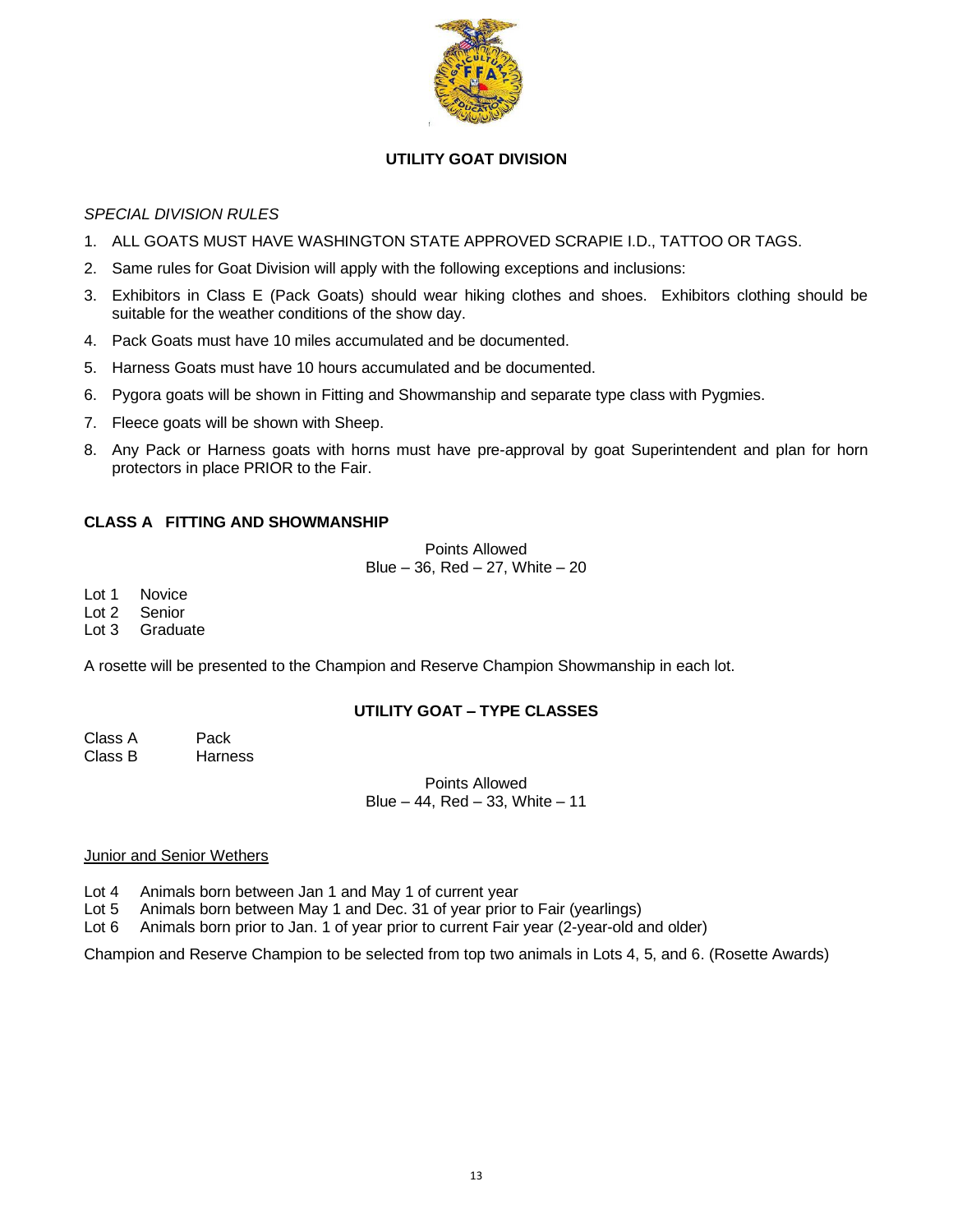

## **SWINE / PORCINE DIVISION**

#### **DIVISION RULES:**

- 1. All Open Class Livestock department rules apply as applicable.
- 2. Purebreds and High Grades.
- 3. Limit of two entries per Lot.
- 4. Animals must be in show condition. Hair must be clipped to a minimum of 3/8". Oils and show conditioners must be washed off immediately following the show.
- 5. Entries may be rejected due to space limitations.
- 6. Exhibitors will be permitted to show two single hogs and one pen of three. A single entry may not be taken from a pen of three.
- 7. Only barrows and gilts will be eligible to be shown.
- 8. At the discretion of the Chapter Advisors, any hog will be disqualified from the show if it shows evidence of pigginess, scars, hemia, foul sheath, sores and bruises, cryptorchidism and any blemishes that would impair the cut-out carcass.
- 9. There will be no breed classes for market/Auction or feeder hogs. Hogs will be weighed at the show and classified according to weight. If there are more than 15 entries, hogs will be divided into two or more classes according to weight.
- 10. Hogs will be classified into market grades and placed within the grade. Ribbons will be used to designate the grades as follows:

| U.S. No. 1 | <b>BLUE</b> |
|------------|-------------|
| U.S. No. 2 | RED         |
| U.S. No. 3 | WHITE       |

- 11. The judge will use his/her criteria for grading U.S. No. 1, 2 or 3.
- 12. Judge may place hogs into lots if needed.
- 13. Anything below a No. 3 grade is not eligible for a ribbon. This applies to both single and pens of three hogs.
- 14. Feeder pigs will have ribbons placed based upon their potential for grading U.S. No. 1, 2 or 3.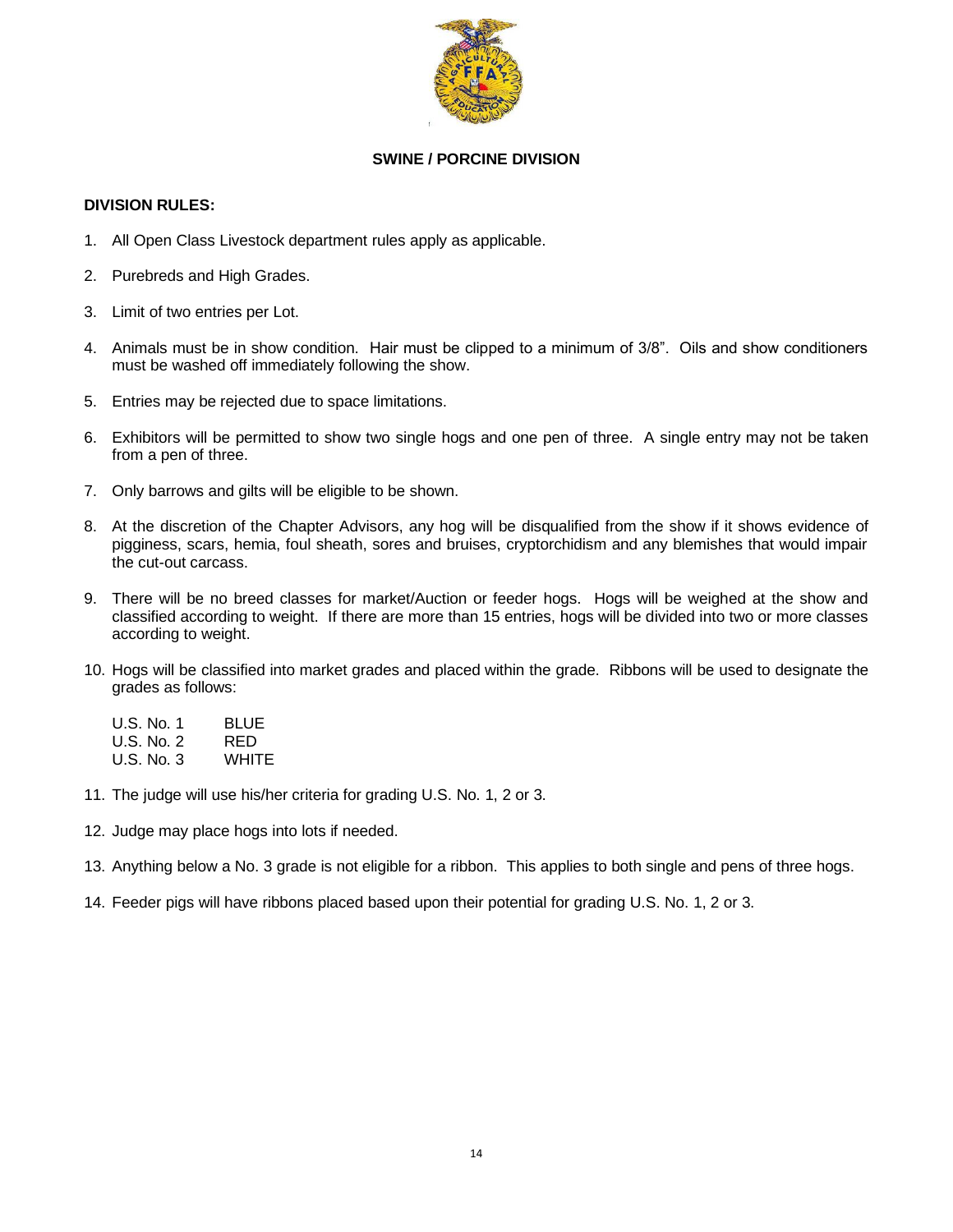

#### **CLASS A FITTING AND SHOWING**

|             | <b>POINTS</b> |       |
|-------------|---------------|-------|
| <b>Blue</b> | Red           | White |
| 36          | 27            | 20    |

Lot 1 Novice<br>Lot 2 Senior

Senior

Lot 3 Graduate

Champion, Reserve Champion, and Best of Show Rosettes may be awarded at the discretion of the judge.

#### **CLASS B SWINE**

#### **POINTS Blue Red White** 44 33 11

- Lot 4 Auction Hog **S**ee KCJLA Rules and Regulation in Open Class Exhibitor's Guide
- Lot 5 No sale Market Hog (barrows, gilt not being marketed)
- Lot 6 Gilt, under 6 months
- Lot 7 Gilt, over 6 months
- Lot 8 Sow
- Lot 9 Sow with liter (not less than 6; must be under 9 weeks)
- Lot 10 Weaner pig; 6 weeks of age up to and including 9 weeks
- Lot 11 Boar; under 6 months
- Lot 12 Feeder Hogs (224 pounds and under)
- Lot 13 Chapter herd (A chapter herd will consist of five animals (all female) of one breed. Two or more owners must be represented. The animals may be any age (four months of age or over). All animals of the chapter herd must be exhibited in the individual classes. A chapter may enter not more than one herd in each breed.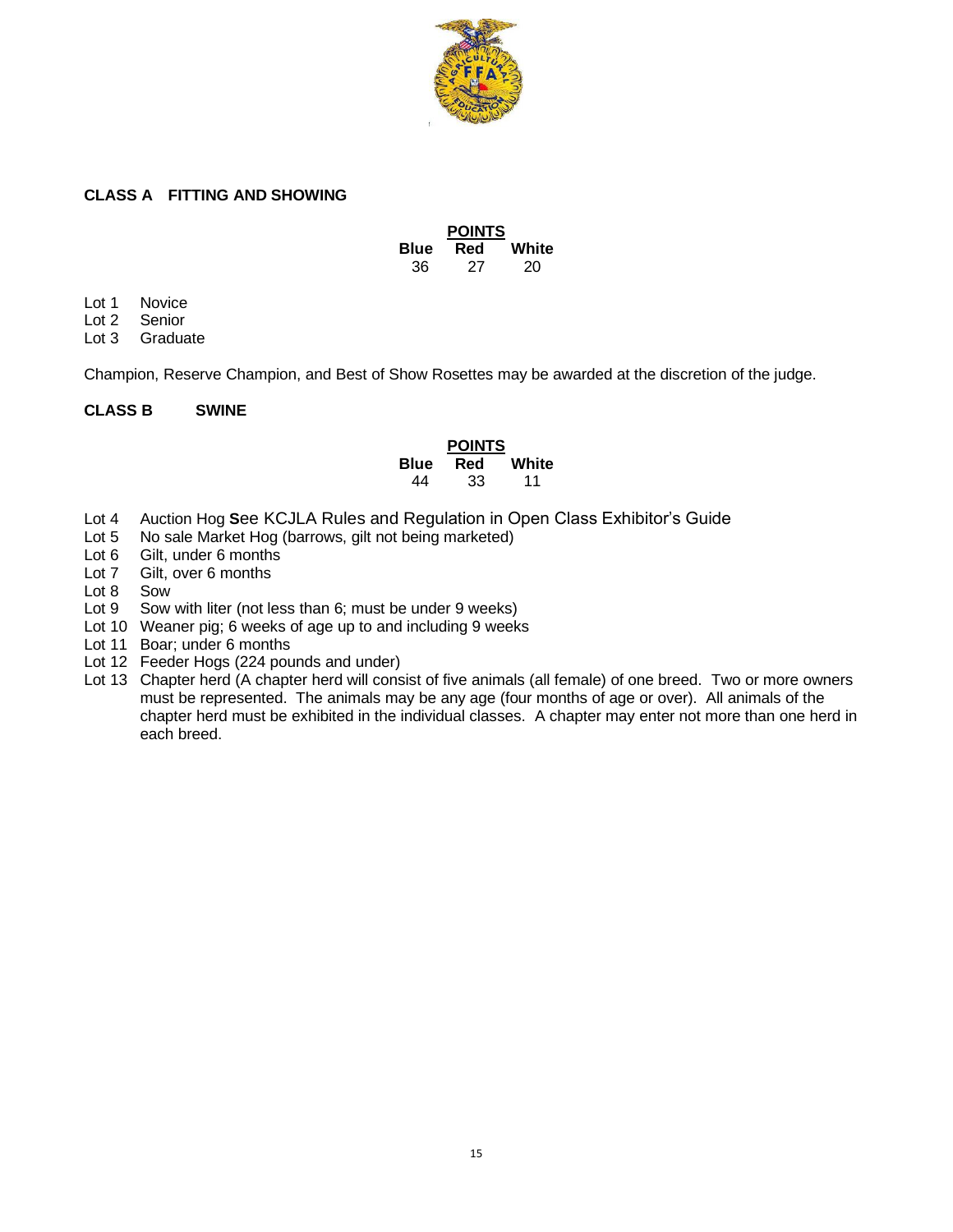

## **SHEEP / OVINE DIVISION**

#### **DIVISION RULES:**

- 1. All Open Class Livestock department rules apply as applicable.
- 2.
- 3. Sheep entered must have scrapie ear tag. All entries must be pre-entered, and all animals housed at the Fair are expected to be shown. Withdrawn animals may not be re-entered.
- 4. In Breed Type, exhibitors may enter a maximum of two entries in any lot.
- 5. If two or more exhibitors of a breed enter Class L or Class M, they automatically form their own class.
- 6. Champion and Reserve Champion ribbons will be awarded only if competition warrants.
- 7. Entries may be rejected due to space limitations.
- 8. See your 4-H leader or FFA advisor for complete Market animal guidelines.

## 9.

## **CLASS A FITTING AND SHOWING**

| <b>POINTS</b> |     |       |  |
|---------------|-----|-------|--|
| <b>Blue</b>   | Red | White |  |
| 36            | 27  | 20    |  |

Lot 1 Novice<br>Lot 2 Senior

Senior Lot 3 Graduate

Champion, Reserve Champion, and Best of Show Rosettes may be awarded at the discretion of the judge.

| <b>CLASS B OXFORD</b> |                                                                                         |
|-----------------------|-----------------------------------------------------------------------------------------|
| <b>CLASS C DORSET</b> |                                                                                         |
|                       | <b>CLASS D HAMPSHIRE</b>                                                                |
| <b>CLASS E JACOB</b>  |                                                                                         |
|                       | <b>CLASS F</b> SUFFOLK                                                                  |
|                       | <b>CLASS G SOUTHDOWN</b>                                                                |
|                       | <b>CLASS H OTHER BREEDS, MEAT</b>                                                       |
|                       | <b>CLASS I COLUMBIA</b>                                                                 |
|                       | CLASS J KATAHDIN                                                                        |
|                       | <b>CLASS K LINCOLN</b>                                                                  |
|                       | <b>CLASS M OTHER BREEDS, WOOL</b>                                                       |
| <b>CLASS N NCWGA</b>  |                                                                                         |
|                       | <b>CLASS O N C LINCOLN</b>                                                              |
|                       | <b>CLASS P N C ROMNEY</b>                                                               |
|                       | <b>CLASS Q CROSSBREEDS – EWES ONLY</b>                                                  |
|                       | <b>CLASS R</b> AUCTION (See KCJLA Rules and Regulation in Open Class Exhibitor's Guide) |
|                       |                                                                                         |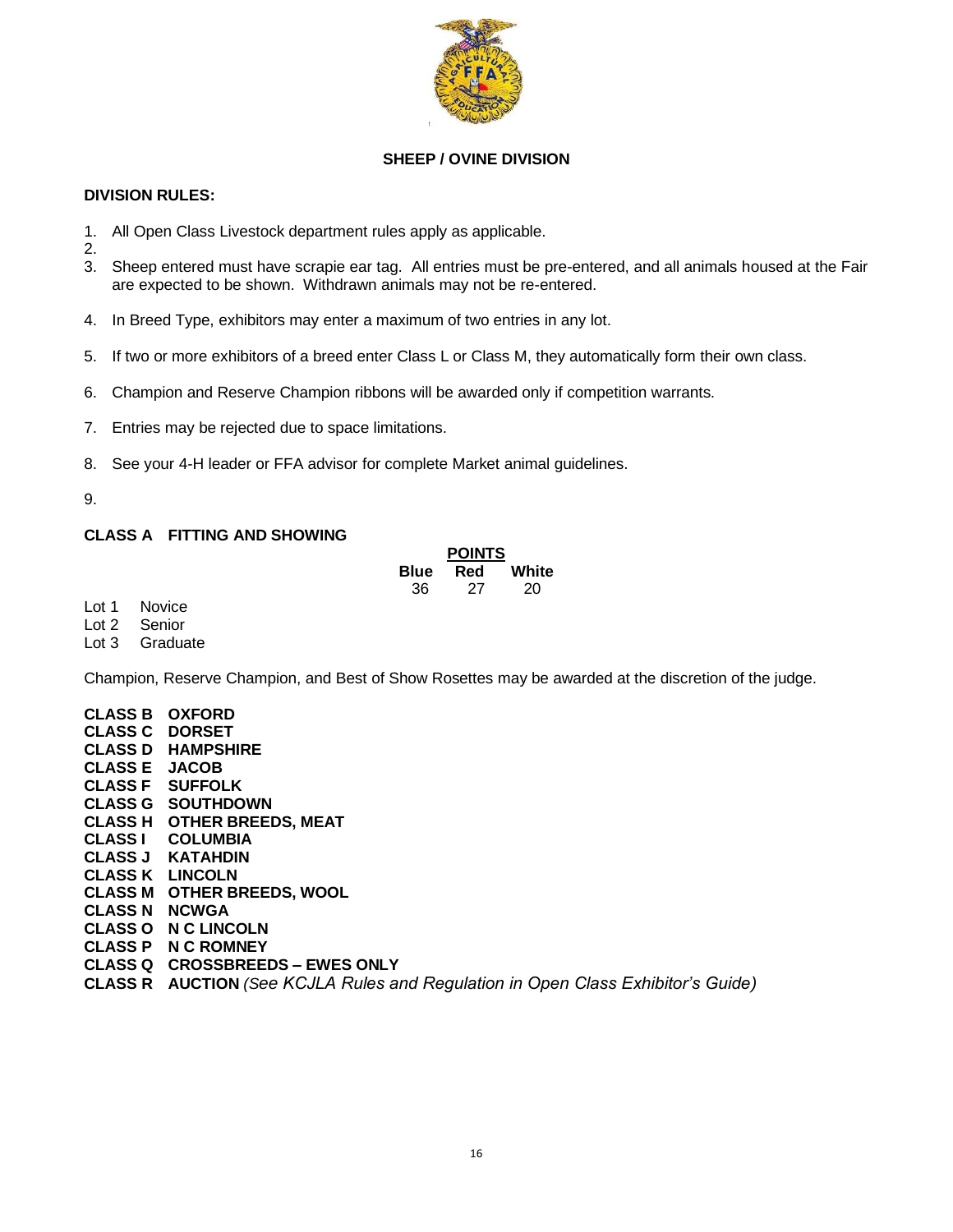

|      | <b>POINTS</b> |       |  |
|------|---------------|-------|--|
| Blue | Red           | White |  |
| 44   | 33            | 11    |  |

- Lot 1 Rams, 1 year & under 2 years (registered)
- Lot 2 Ram lambs, under 1 year (registered)<br>Lot 3 Aged ewes in production, 2 years & ov
- Aged ewes in production, 2 years & over
- Lot 4 Ewes, 1 year & under 2 years
- Lot 5 Ewe lambs, less than 1 year
- Lot 6 Pair of ram lambs
- Lot 7 Pair of yearling ewes
- Lot 8 Pair of ewe lambs
- Lot 9 Young flock, 1 ram lamb and 2 ewe lambs, same breed
- Lot 10 Single Auction lamb
- Lot 11 Market No Sale
- Lot 12 Feeder lamb (under 89 pounds)
- Lot 13 Chapter Flock (A chapter flock will consist of five animals (all female) one breed. Two or more owners must be represented. The animals may be any age (four months of age or over). All animals of the chapter flock must be exhibited in the individual classes. A chapter may enter not more than one chapter flock in each breed.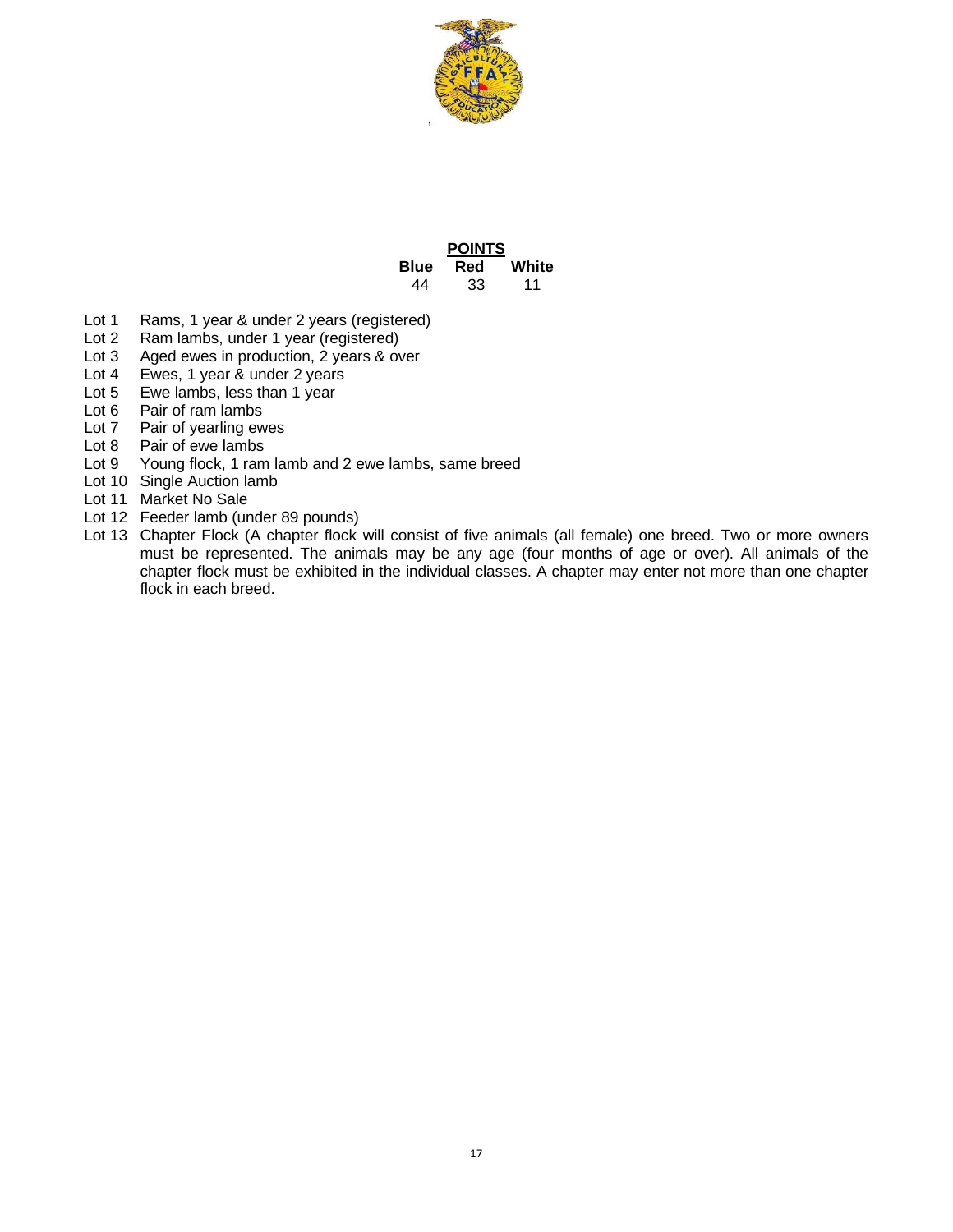

#### **FLEECE GOAT DIVISION**

#### **CLASS S ANGORA GOATS CASHMERE GOATS**

#### **POINTS Blue Red White** 44 33 11

- Lot 4 Doelings, over 1 month under 3 months
- Lot 5 Doelings, over 3 months under 6 months
- Lot 6 Doelings, over 6 months under 12 months
- Lot 7 Doelings, between 1 and 2 years (never freshed)
- Lot 8 Yearlings, fresh (less than 2 years)
- Lot 9 Does, over 2 years and under 3 years
- Lot 10 Does, over 3 years
- Lot 11 Junior Wethers, under 1 year
- Lot 12 Senior Wethers, over 1 year
- Lot 13 Chapter goat herd of five animals of one breed. Two or more owners must be present

## **CLASS U FLEECE/FIBER/WOOL**

See 4H Fleece Goats for entries and guidelines.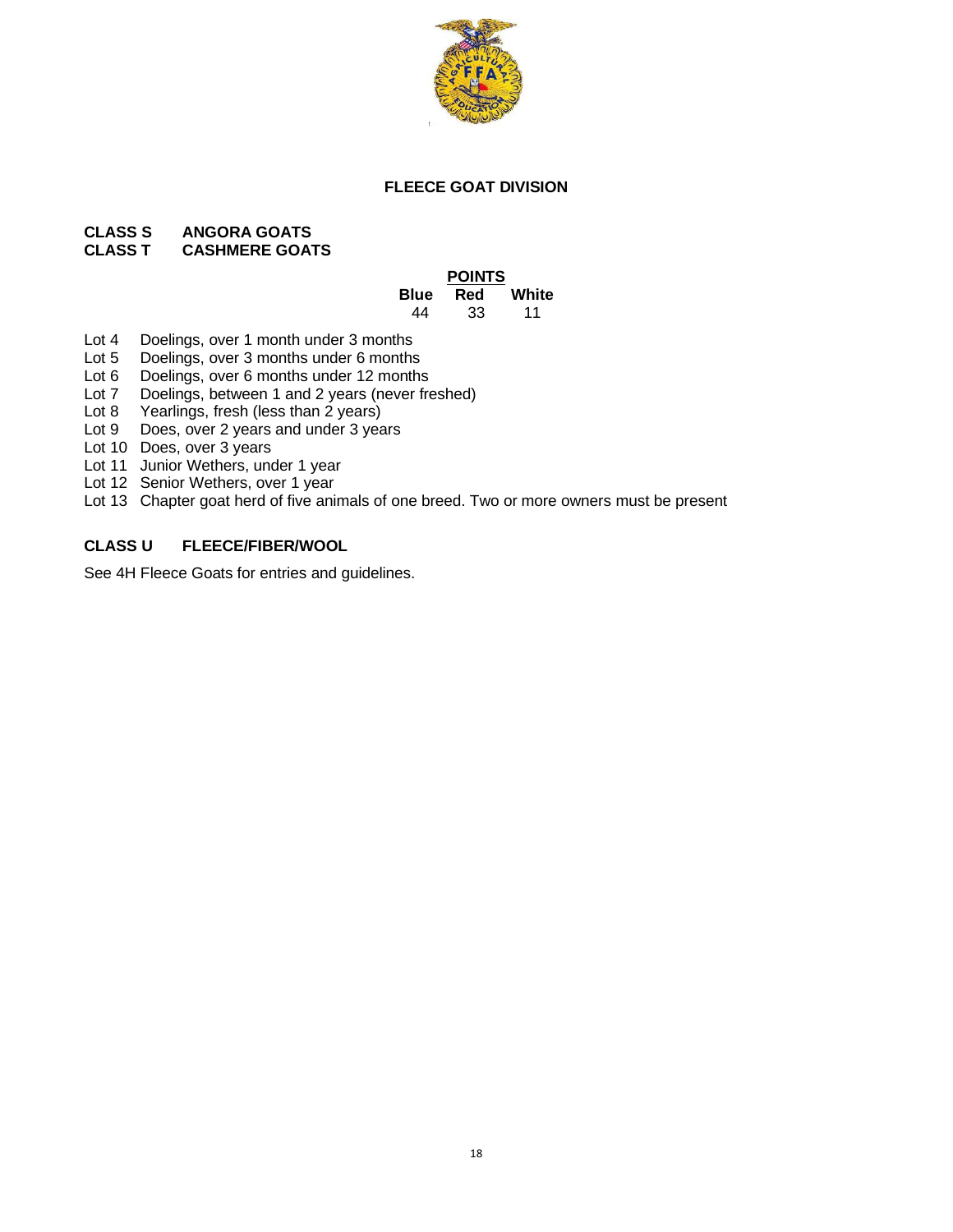

#### **HORSES / EQUINE DIVISION**

#### **Points Allowed**

| Showmanship                      | Blue    | - 44 | Red    | - 34 | White 24 |  |
|----------------------------------|---------|------|--------|------|----------|--|
| Driving/Equitation/Games         | Blue 35 |      | Red 27 |      | White 19 |  |
| Trail or West/Eng Riding Pattern | Blue 35 |      | Red 27 |      | White 19 |  |

#### **SPECIAL DEPARTMENT RULES**

- 1. All Open Class Livestock department rules apply as applicable.
- 2. Open to FFA Equine Project members only.
- 3. Ages of exhibitors determined by grades in school (as of Oct.1 of current year). See Exhibitor Rules.
- 4. Helmets required for all participants. See publication PNW574, 4-H Horse Contest Guide.
- 5. See Herdsmanship Rules for details.
- 6. Entries are due at July Horse Leader Meeting. To be eligible to show any equine at the Fair, there must be an equine certificate on file for that equine dated no later than May 15 of the current year.
- 7. To be eligible to participate in performance classes, western games, or driving classes member must be enrolled in "Beginning Horsemanship" (required first year only) or "Horsemanship, Management, and Care Project."
- 8. It is required that 4-H/FFA exhibitors who stall their equine at Fair enter Showmanship, Trail or Riding Pattern, English/Western Class, and a minimum of two equitation or games classes (or a combination of the two). Additional classes may be entered.
- 9. Daily trailering will not be allowed unless equine stalls are filled to capacity. For those trailering their equine, the only required class is Showmanship.
- 10. Premium monies will be paid on the following classes: Showmanship, Trail, or Riding Pattern, English/Western, and your highest two (2) classes from performance and games (Costume and Gymkhana are not premium classes.)
- 11. You must enter either Trail or Riding Pattern, English/Western. Simple lead changes are the minimum requirement.
- 12. No stallions allowed in any 4-H Equine activity.
- **13.** Advanced riders wishing to ride Bareback Novice or Bareback Novice W/J or W/T will be allowed. Games riders will be allowed to participate in novice riding classes. These are the ONLY cross entries allowed.

## **EQUINE FACILITIES RULES**

See Equine Superintendent for copy of rules. These will also be posted on the entry booth at the lower horse arena, as well as provided to all leaders.

#### **CHAMPIONSHIP RULES**

If large classes are to be divided and all high blues are returned to a championship class, the grand and reserve champion will be picked on the merit of this class only. No additional points or credit will be added for grand or reserve. If no championship class is required, the grand and reserve championship will come from the two highest blues in each class at the discretion of the judge.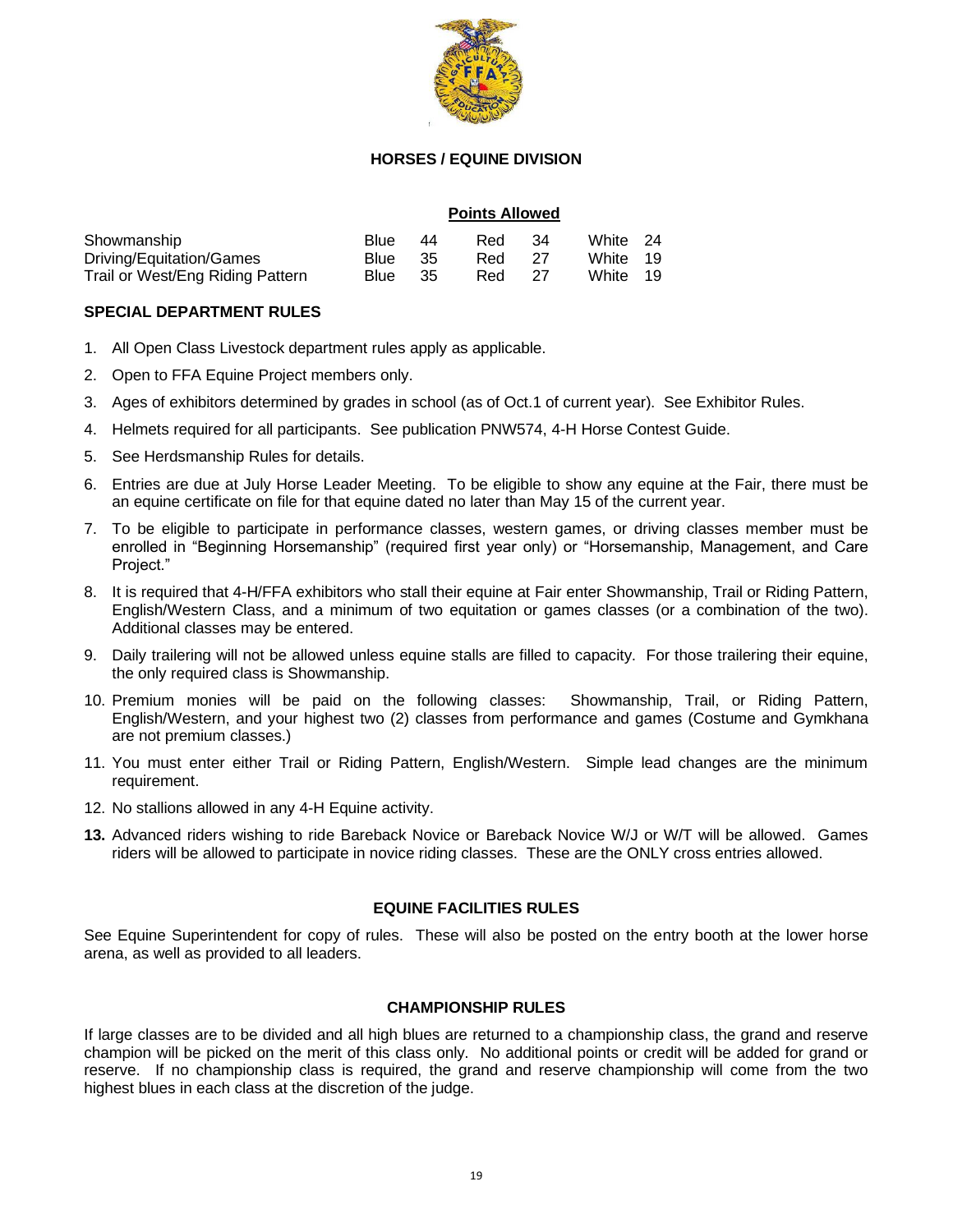

#### **EQUINE JUDGING**

Two judging activities are mandatory every year to be eligible to exhibit their equine at Fair, at least one of which must be in Kitsap County. If outside of Kitsap County, 4-H member is responsible for locating judging and submitting paperwork to the judging chairperson. The top eight seniors and top eight intermediates are eligible to judge at State Fair. (It is highly recommended to participate at all equine judging activities.) Regional judging competition delegates are selected from State 4-H participants. The judging chairperson must submit proof of participation to the Equine Superintendent by August 1.

**NOTE:** As of 1997, the following will be a requirement: Verified participation of 4-H equine with member in one of the following events: equine show, Pre-Fair, equine clinic, or schooling show. Club or project leader needs to verify participation on the Fair entry form.

#### **POINT SYSTEM**

Kitsap County Fair scores on the Danish System as follows:

High Blue 94 to 100 Blue 85 to 93 Red 70 to 84 White 69 & Below Green Participation Trail or Riding Pattern, English/Western Classes are scored as follows: High Blue 90 to 100

Blue 75 to 89 Red 50 to 74 White 49 & Below Green Participation

#### **GENERAL RULES FOR SHOWMANSHIP, EQUITATION, JUMPING & TRAIL OR RIDING PATTERN, ENGLISH/WESTERN**

- 1. General Rules come from the 4-H Horse Contest Guide PNW574, available at the Extension Office.
- 2. Grooming of the project animal and herdsmanship must only be performed by the exhibitor; this includes clipping and washing the animal. In cases where exhibitors are too young and/or physically incapable of doing their own clipping, only bonafide FFA members may provide the needed assistance. Violations of this rule create loss of learning experience to the exhibitor and unfair competition to other members, particularly in showmanship contest, and are cause for disqualification of entry. Parental supervision is encouraged. However, in the event of an emergency which is endangering an exhibitor or someone from the public's safety, adult help is acceptable.
- 3. Skill level descriptions:
	- Novice: Open to any Equine project member. The move to advanced level will be automatic when a member receives Grand or Reserve Champion in any novice classes at the Kitsap County Fair, **at the discretion of the leader.** Does not apply to those members who change project animals. Bareback and Training classes are exempt from this rule. It is strongly recommended those 4-H members who participate (on a regular basis) at "A" & "B" system shows, participate in advanced classes. **It is the leaders' responsibility to monitor this when signing members up for Fair.**
	- o Advanced: Open to any Equine project member who has advanced level skills in riding as determined by their 4-H leader. State 4-H Fair placements for intermediate and senior age divisions are selected from this level only. If a member changes to a new equine, they may select to go back to the novice level.
- 4. Permission Slips: You must have a "Permission to Ride Bareback" slip signed by a parent or guardian to ride bareback in bareback class, costume class, parade of champions, or during exercise time. You must have a "Permission to Jump" slip signed by a parent or guardian to participate in Hunter Over Fences.
- 5. Hunter Over Fences is limited to advanced senior and advanced intermediate riders only.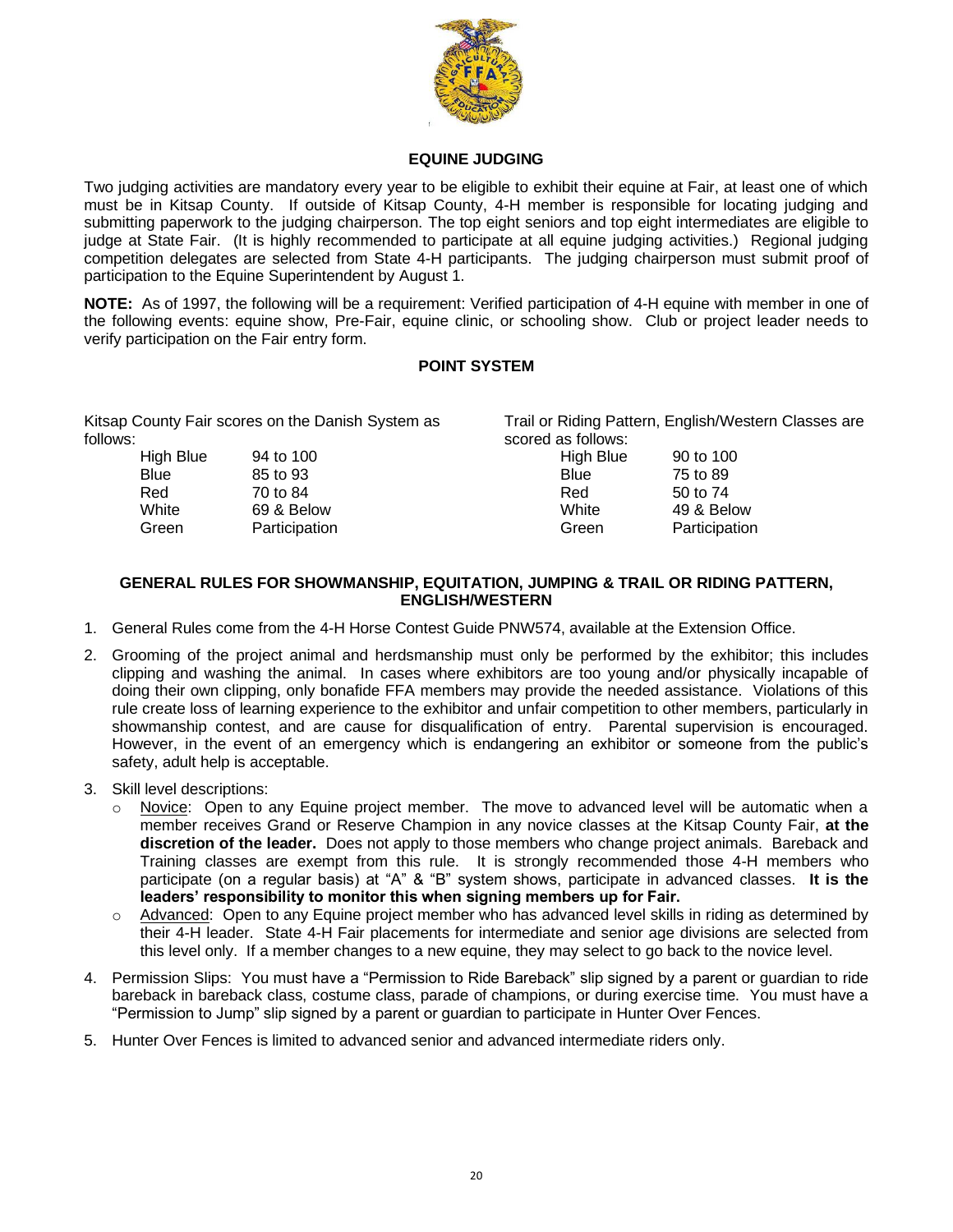

## **TRAINING CLASS (EQUITATION) ENGLISH OR WESTERN**

- 1. Open to equine NOT MORE THAT 5 YEARS OLD as of January 1<sup>st</sup> of current year. Must never have been shown in any event in a bridle with a bit other than a ring snaffle, d-ring or a bosal.
- 2. Equine are to be shown at a walk, trot/jog, and canter/lope both ways of the arena without undue restraint and may be required to canter/lope a figure eight, stop, turn and back in a straight line with extremely light rein. Results shown by performance of the equine are not to be considered more important than method used in obtaining them.
- 3. Good hands are paramount. Either one or both hands may be used on reins, but contestants may not change after once entering the arena.
- 4. Bosals must be rawhide braided, leather braided or rope. Absolutely no iron will be permitted under the jaws regardless of how padded or taped.
- 5. Appointments:
	- a. Personal Attire: may be either English or Western but must meet specifications under attire in appropriate equitation section.
	- b. Tack: A standard stock seat saddle for Western and proper English types for hunt or saddle seat. Saddle seat CANNOT show in a full bridle in this class; must be snaffle only. Running martingales are permitted in training only.
- 6. No Junior Training Class.

## **CART EQUITATION CLASS**

To be shown in a suitable two-wheel cart at the walk, trot and road gate (extreme speed to be penalized) both ways of the ring. To stand quietly and back readily. Contestants to be judged on light hands with reins, posture and cleanliness of animal and driver to count. The ability to control animal and perform gaits when asked will be paramount. General ring showmanship shall also be judged.

## **EQUINE CLASSES AT THE KITSAP FAIR**

See 4-H Exhibitor's Guide for Equine classes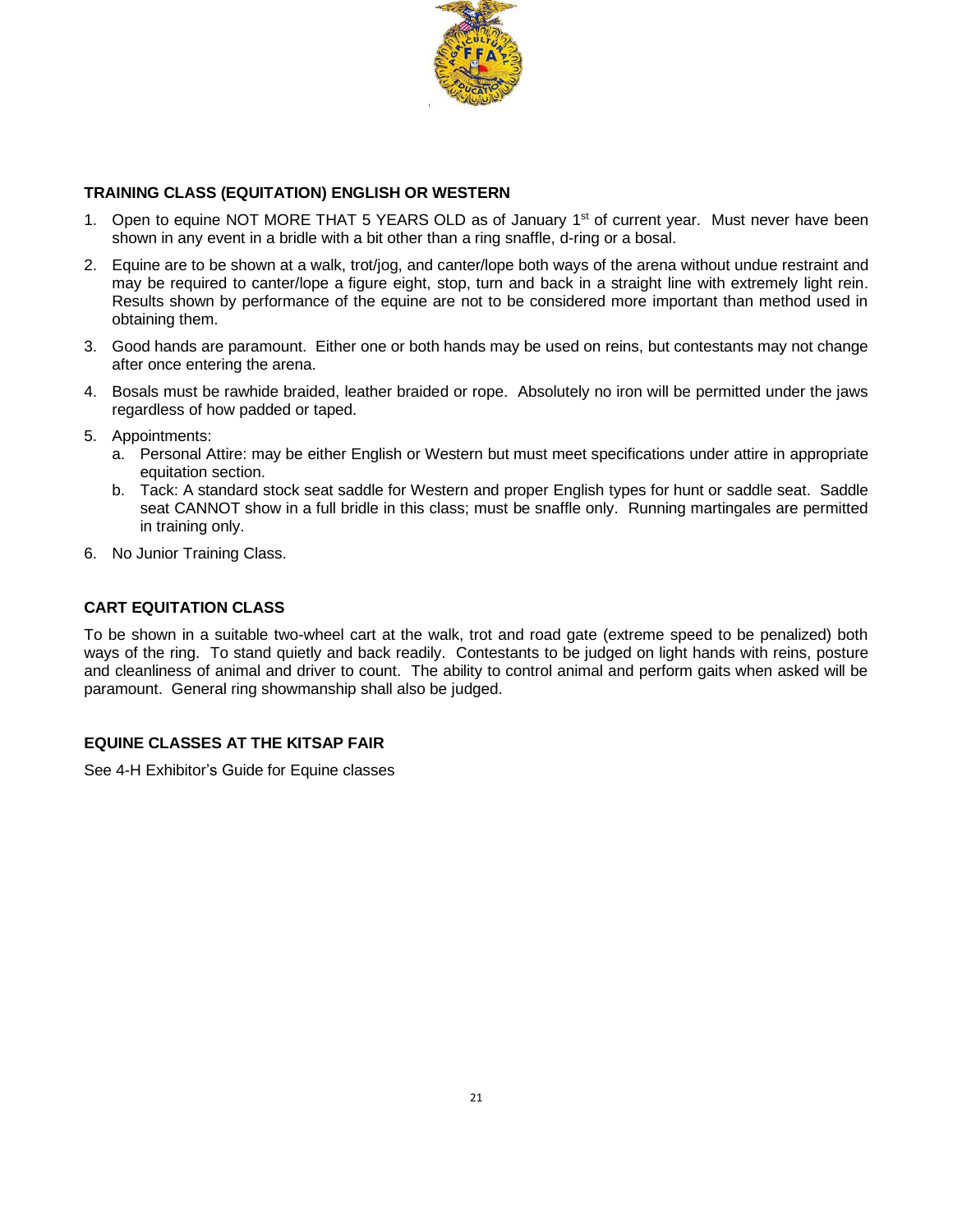

#### **POULTRY / AVIAN DIVISION**

#### **SPECIAL DEPARTMENT RULES**

- 1. All Open Class Livestock department rules apply as applicable.
- 2. Leaders are responsible for completion and accuracy of entry forms. Incomplete forms will be returned to the leader for completion.
- 3. All Poultry Exhibitors must enter Fitting & Showing
- 4. All Poultry Exhibitors must enter Judging & Knowledge Bowl.
- 5. All entries will be accepted with the understanding that neither the Fair nor the Superintendents shall be held responsible for any damage or loss that may arise to poultry exhibition.
- 6. The Fair will provide food for all exhibits.
- 7. Birds must be entered and caged by **9:00 p.m.**, Tuesday prior to fair. Soiled or dirty birds will be downgraded or rejected by the Judge or veterinarian.
- 8. All poultry must pass a disease and parasite inspection upon arrival and during the Fair. **At vet check, all exhibitors must sign a waiver that their birds are free from exposure to as well as actually having any diseases prior to the start of Fair.** Diseased poultry will be removed and disqualified. Be sure to dust poultry before entering them.
- 9. All birds must be properly banded and identified on entry form. Bands can be purchased at local feed stores.
- 10. The same bird cannot compete in two lots.
- 11. All young fowl exhibited shall be hatched after September 1 of the previous year and show maturity.
- 12. If you are going to enter poultry in any of the Production Classes, send in a copy of your add-sheet with your entry form.
- 13. **NO birds may be removed** from its cage without prior approval by the Superintendent(s).
- 14. **Only** bantams described in American Standard of Perfection or American Bantam Association Standards will be allowed. No hybrids or crosses.
- 15. Exhibitors may enter no more than 15 birds but will only be paid premium on the highest 10 scores. Trio's count as 1 bird.
- 16. The Judge(s) and Superintendent(s) *reserve the right to present all, some or none* of the Champion ribbons and Rosettes that are stated in the premium book.
- 17. All Exhibitors will be responsible for cleaning their own cages, feeding, and watering their own birds DAILY before 9:00 a.m. During the day, those on Barn Duty will water birds. A Superintendent will do night feeding.
- 18. All Exhibitors will be required to complete a shift of Barn Duty EACH day of the Fair. The length of shifts is determined on the first day of Fair and is based on the number of exhibitors.
- 19. Exhibits will **not be removed** or **taken down** from the Poultry Barn(s) before 6:00 p.m. on the last day of Fair.
- 20. **Failure** to do Barn Duty, morning cleaning (including feed & water) or Poultry barn(s) clean up will result in the loss of some or all premium points.
- 21. Classes B J will be judged based on the standards established by the American Poultry Association (APA).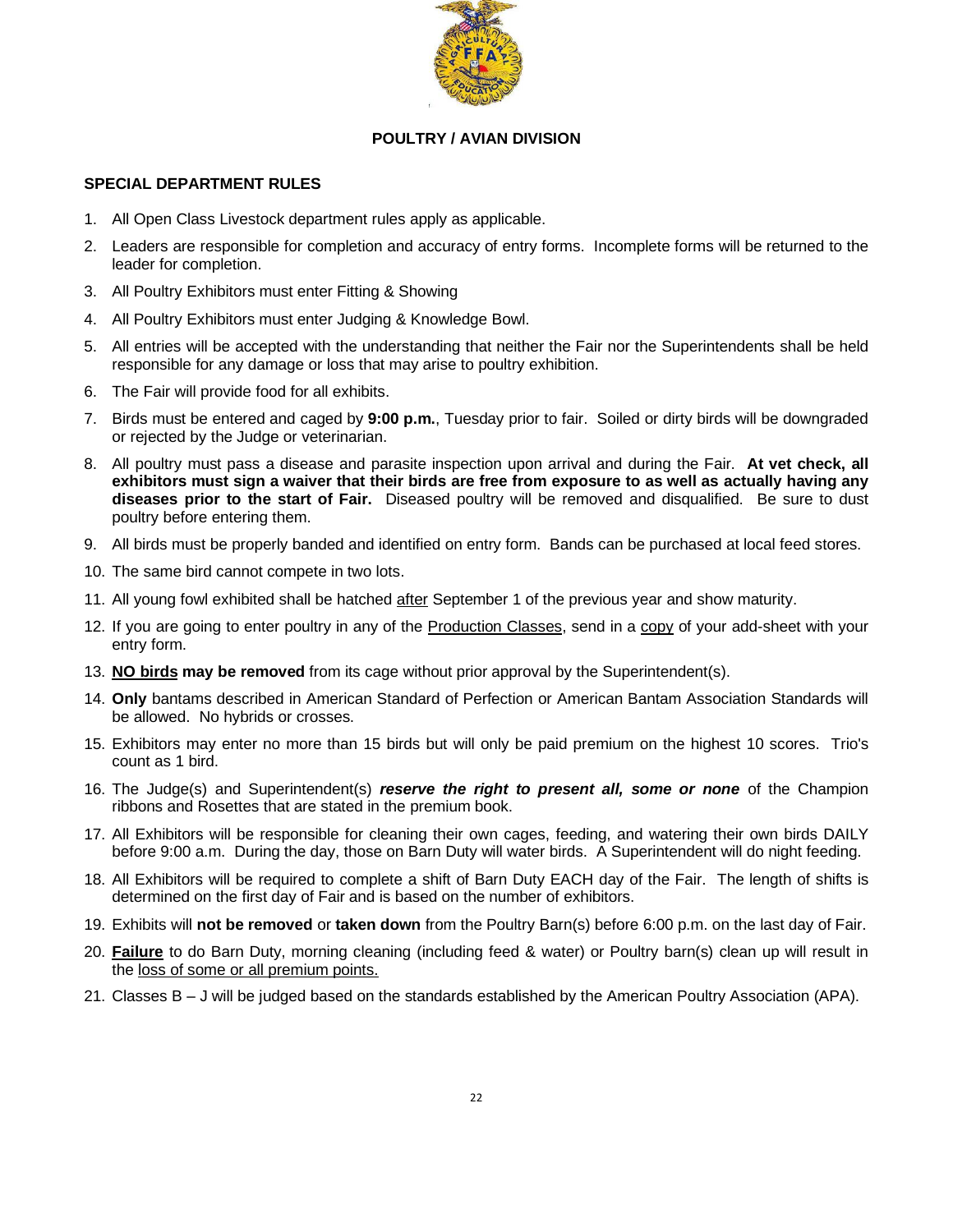

#### **CLASS A FITTING & SHOWING**

**POINTS Blue Red White** 36 27 20

Lot 1 Novice Lot 2 Senior Lot 3 Graduate

#### **List Breed and Variety in Description**

Points Allowed (Individuals, Trio, and Pens) Blue  $-15$ , Red  $-10$ , White  $-7$ 

#### **CHICKENS**

- **CLASS B MEDITERRANEAN BREEDS:** Including but not limited to: Leghorn, Minorcas, Spanish, Anconas, **Buttercups**
- **CLASS C AMERICAN BREEDS:** Including but not limited to: Plymouth Rock, Dominiques, Wyndottes, Java, Rhode Island Red, Jersey Giant, New Hampshires, Delaware
- **CLASS D ASIATIC BREEDS:** Including but not limited to: Brahma, Cochin, Langshan
- **CLASS E ENGLISH BREEDS:** Including but not limited to: Dorking, Redcaps, Cornish, Orphington, Sussex, Australorp
- **CLASS F OTHER STANDARD BREEDS:** Including but not limited to: *Continental Breeds:* Hamburg, Polish, Faverolle, *Game Breeds:* Modern Game, Old English Game, *Oriental Breeds:* Sumatra, Phoenix, Miscellaneous *Standard Breeds:* Sultan, Frizzles, Naked Neck, Araucana, Ameraucana
- **CLASS G BANTAMS:** Including but not limited to: *Clean Leg:* Modern Game, American Game, Old English Game, Ameraucana, Cornish, Japanese, Lakenvelder, Leghorn, Orpington, Plymouth Rock, Polish, Rhode Island Red, Seabright, Sussex, Frizzles, *Feather Leg:* Brahma, Cochin, Langshan, Silkie, Sultan, Frizzle

Lots for Classes B, C, D, E, F and G

- Lot 4 Pen of Hens (over 1 year)
- Lot 5 Pen of Pullets (under 1 year)
- Lot 6 Old Trio (1 male and 2 females over 1 year)
- Lot 7 Young Trio (1 male and 2 females under 1 year)
- Lot 8 One Hen (over 1 year)
- Lot 9 One Cock (over 1 year)
- Lot 10 One Pullet (under 1 year)
- Lot 11 One Cockerel (under 1 year)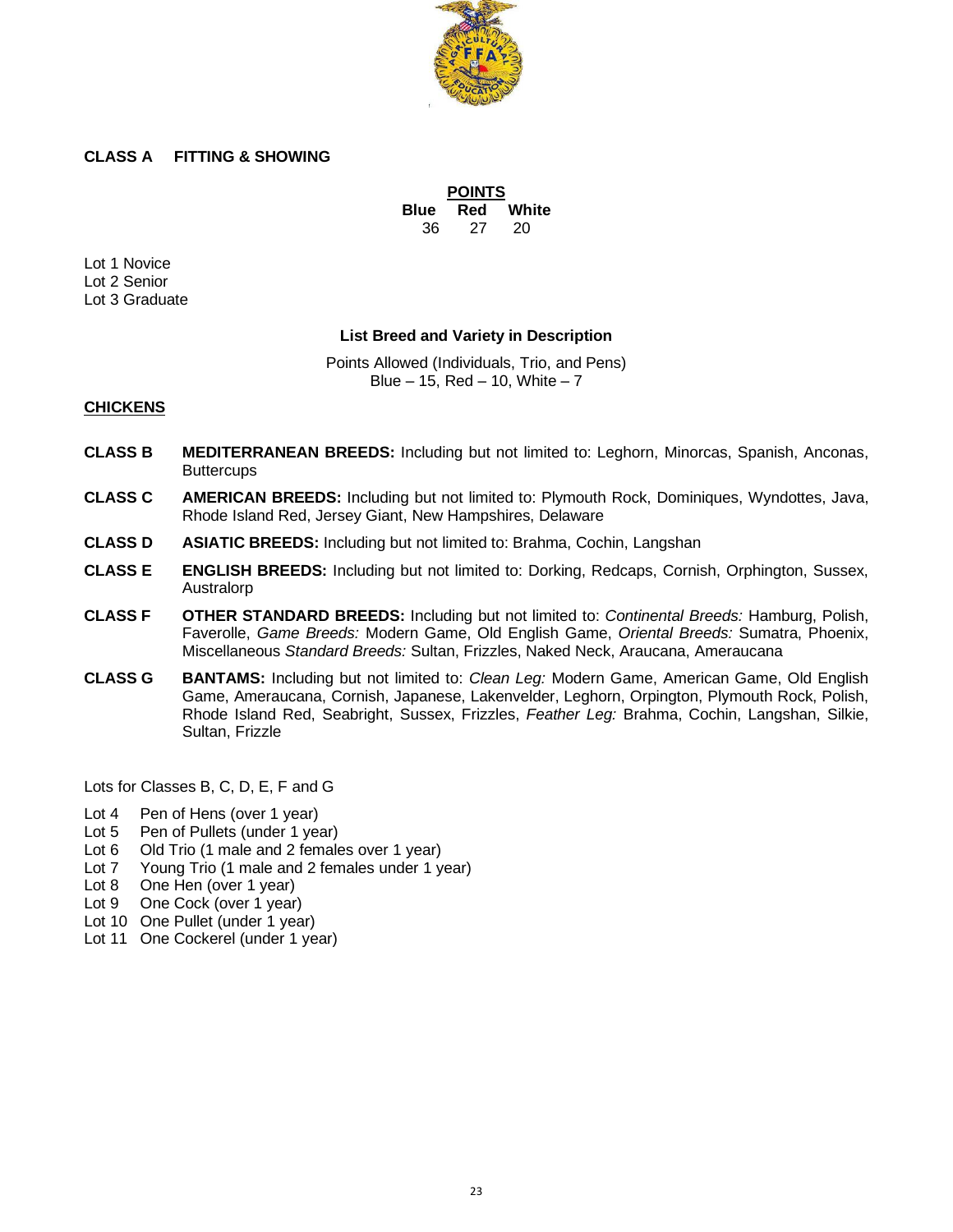

#### **DUCKS, TURKEYS, GEESE & MISCELLANEOUS FOWL**

- **CLASS H DUCKS (NO CROSSBREEDS):** Including but not limited to: Pekin, Rouen, Cayuga, Khaki Campbell, Muscovy, Swedish, Aylesbury, Crested, Buff, Runner, Call
- Lot 12 Young Duck (under 1 year)
- Lot 13 Old Duck (over 1 year)
- Lot 14 Young Drake (under 1 year)
- Lot 15 Old Drake (over 1 year)
- Lot 16 Young Trio (1 male and 2 females under 1 year)
- Lot 17 Old Trio (1 male and 2 females over 1 year)
- **CLASS I TURKEYS (NO CROSSBREEDS):** Including but not limited to: Bronze, White Holland, Narragansett, Bourbon Red and Royal Palm
- Lot 18 Pen of Young Hens (under 1 year)
- Lot 19 Young Trio (1 male and 2 females under 1 year)
- Lot 20 Young Tom (under 1 year)
- Lot 21 Young Hen (under 1 year)
- Lot 22 Pen of Old Hens (over 1 year)
- Lot 23 Old Trio (1 male and 2 females over 1 year)
- Lot 24 Old Tom (over 1 year)
- Lot 25 Old Hen (over 1 year)
- **CLASS J GEESE (NO CROSSBREEDS):** Including but not limited to: Toulouse, African, Chinese, Canadian & Egyptian
- Lot 26 Young Goose (under 1 year)
- Lot 27 Old Goose (over 1 year)
- Lot 28 Young Gander (under 1 year)
- Lot 29 Old Gander (over 1 year)
- Lot 30 Young Trio (1 male and 2 females under 1 year)
- Lot 31 Old Trio (1 male and 2 females over 1 year)
- **CLASS K MISCELLANEOUS FOWL:** Including but not limited to: Pheasant, Guinea, Peafowl, Quail and Pigeons
- Lot 32 Male Bird
- Lot 33 Female Bird
- Lot 33 Trio of Birds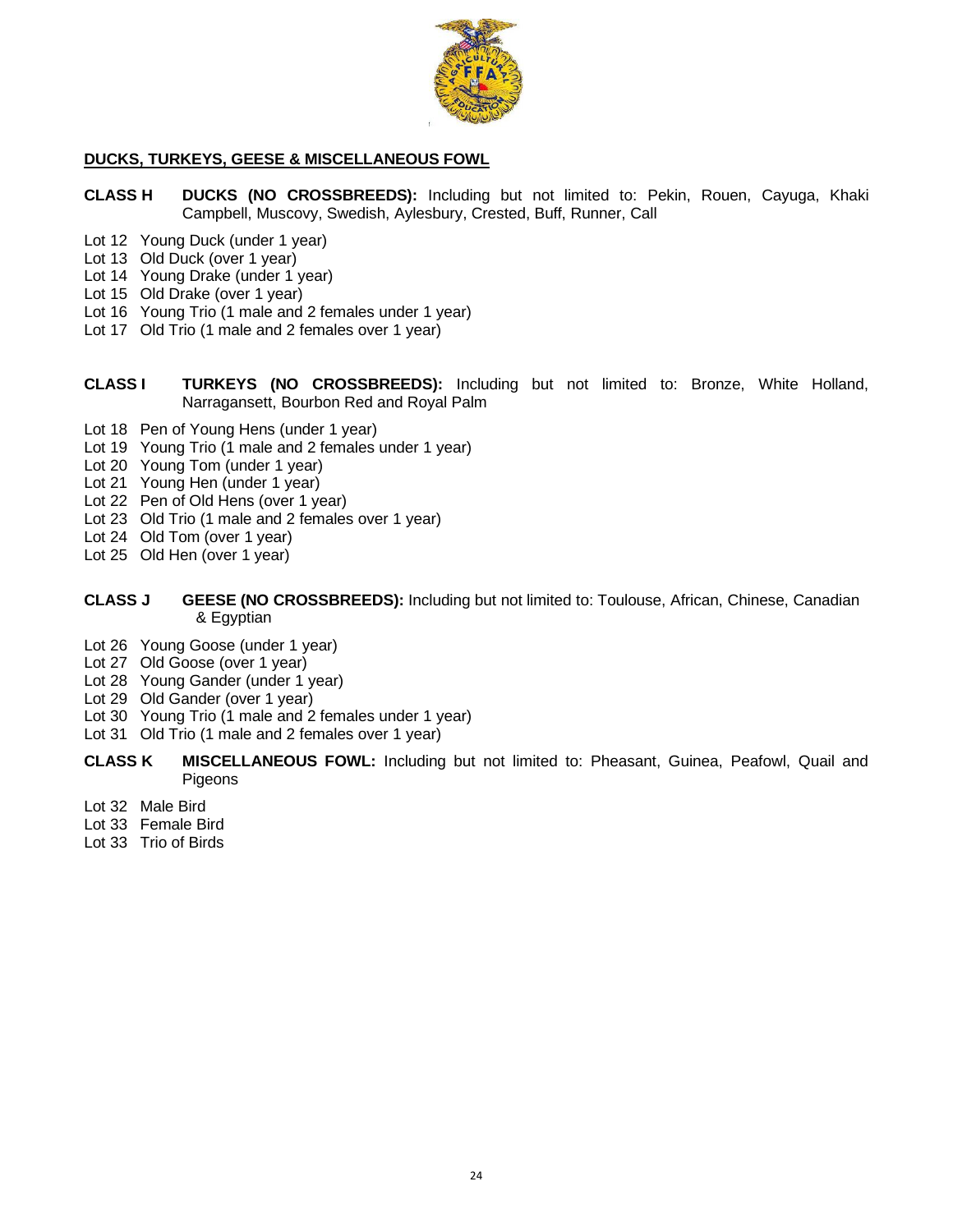

#### **POULTRY PRODUCTION Meat, Layers and Eggs**

Points Allowed Blue  $-15$ , Red  $-10$ , White  $-7$ 

- **CLASS L MEAT AND MARKET (LIVE BIRDS):** Poultry (standard purebred or cross) of either sex that is entered in this class must be in a meat production project. They will be judged for the quality of the meat that it will produce. There must be a copy of the Meat Production add-sheet with the entry form.
- Lot 34 Broiler: any chicken under 4 lbs (7 10 wks old)
- Lot 35 Fryer: any chicken over 4 lbs  $(7 10$  wks old)
- Lot 36 Roaster: any chicken  $5 20$  lbs  $(12 20$  wks old)
- Lot 37 Duck: 9 10 wks
- Lot 38 Geese: 3 months (small) or  $6 7$  months (large)
- Lot 39 Turkey: 6 months
- Lot 40 Other
- **CLASS M EGG LAYERS:** Enter only female poultry birds that are common egg production breeds or crossbreds. It must be used in an Egg production project. They are judged on past and present laying conditions and rate of production. There must be a copy of the Egg-production add-sheet with the entry form.
- Lot 41 One female over a year
- Lot 42 One female under a year
- **CLASS N EGGS:** Eggs entered in this class must be the product of birds owned and cared for by the 4-H Club exhibitor. Only complete dozen's will be accepted for entry. Limit two dozen eggs per exhibitor. Special care in packing eggs is necessary to avoid breakage. Broken eggs will result in loss of score in proportion to the broken eggs. Eggs will be judged as outlined in the *Western Washington Junior Poultry Premium List*. Division L Eggs: Shell Eggs Exhibits Score Card Explanation.

#### **WEIGHT PER DOZEN:**

- Jumbo 30 oz & over
- Extra Large 27-29 oz
- Large 24-26 oz
- Medium 21-23 oz
- Small 18-20 oz

Two points will be cut for each ounce the dozen is over or under weight for the lot in which entered. Champion rosette will be presented to best overall eggs.

Lot 43 Jumbo White

Lot 44 Extra Large White

Lot 45 Large White

Lot 46 Medium White

Lot 47 Small White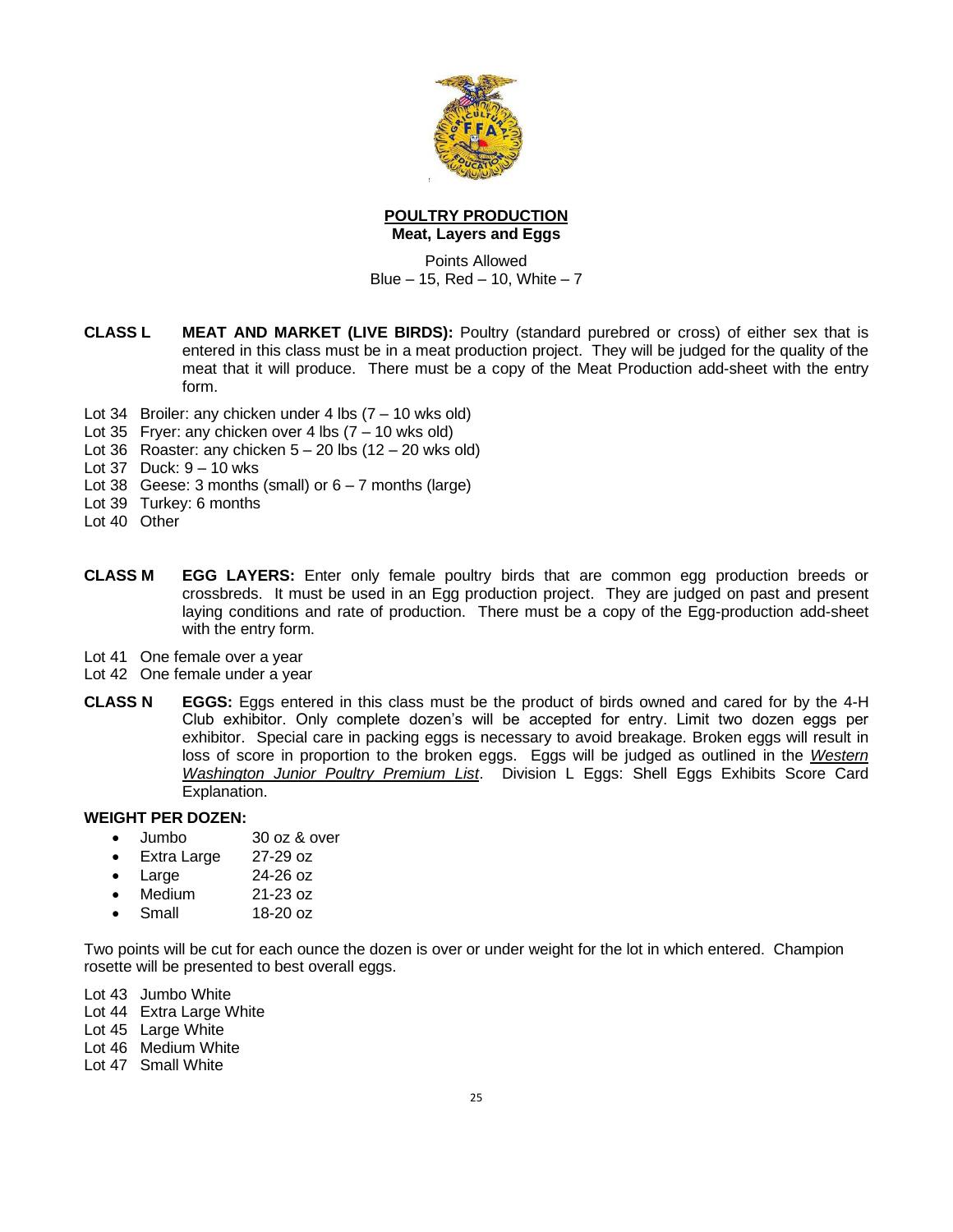

- Lot 48 Jumbo Brown
- Lot 49 Extra Large Brown
- Lot 50 Large Brown
- Lot 51 Medium Brown
- Lot 52 Small Brown
- Lot 53 Aracauna
- Lot 54 Bantam
- Lot 55 Other (pigeons, ducks, etc)

#### **POULTRY EQUIPMENT**

#### **CLASS O**

Exhibitor may enter: **TWO** exhibits from Lots 56-62, and **ONE** exhibit from Lots 63-68, and **ONE** exhibit from Lots 69-72.

Lots 56–72 may be a new or well-cleaned, used equipment. They can be actual size, 1/5 scale for large equipment or 1/3 scale for small items. The club member must have made all equipment during the current or previous year.

#### **Points Allowed Blue – 7, Red – 6, White – 2**

- Lot 56 Baby Chick Hopper
- Lot 57 Catching Hook
- Lot 58 Catching Net
- Lot 59 Feed Scoop
- Lot 60 Range Waterer
- Lot 61 **Wire Waterer rack**<br>
Lot 62 **Democration** Other of Equal Skil
- Other of Equal Skill

#### **Points Allowed Blue – 10, Red – 7, White – 4**

- Lot 63 **Feed Hopper & Stand** Lot 64 Egg Candler Lot 65 Catching Crate
- Lot 66 Shell or Grip Handler<br>
Lot 67 Broody Coop Broody Coop
- Lot 68 **Other of Equal Skill**

#### **Points Allowed Blue – 15, Red – 10, White – 5**

| Lot $69$ | Incubator                                                         |
|----------|-------------------------------------------------------------------|
| Lot $70$ | <b>Brooder</b>                                                    |
| Lot $71$ | Building Plans to scale for egg holding room, brooder house, etc. |
| Lot $72$ | Chicken Tractor                                                   |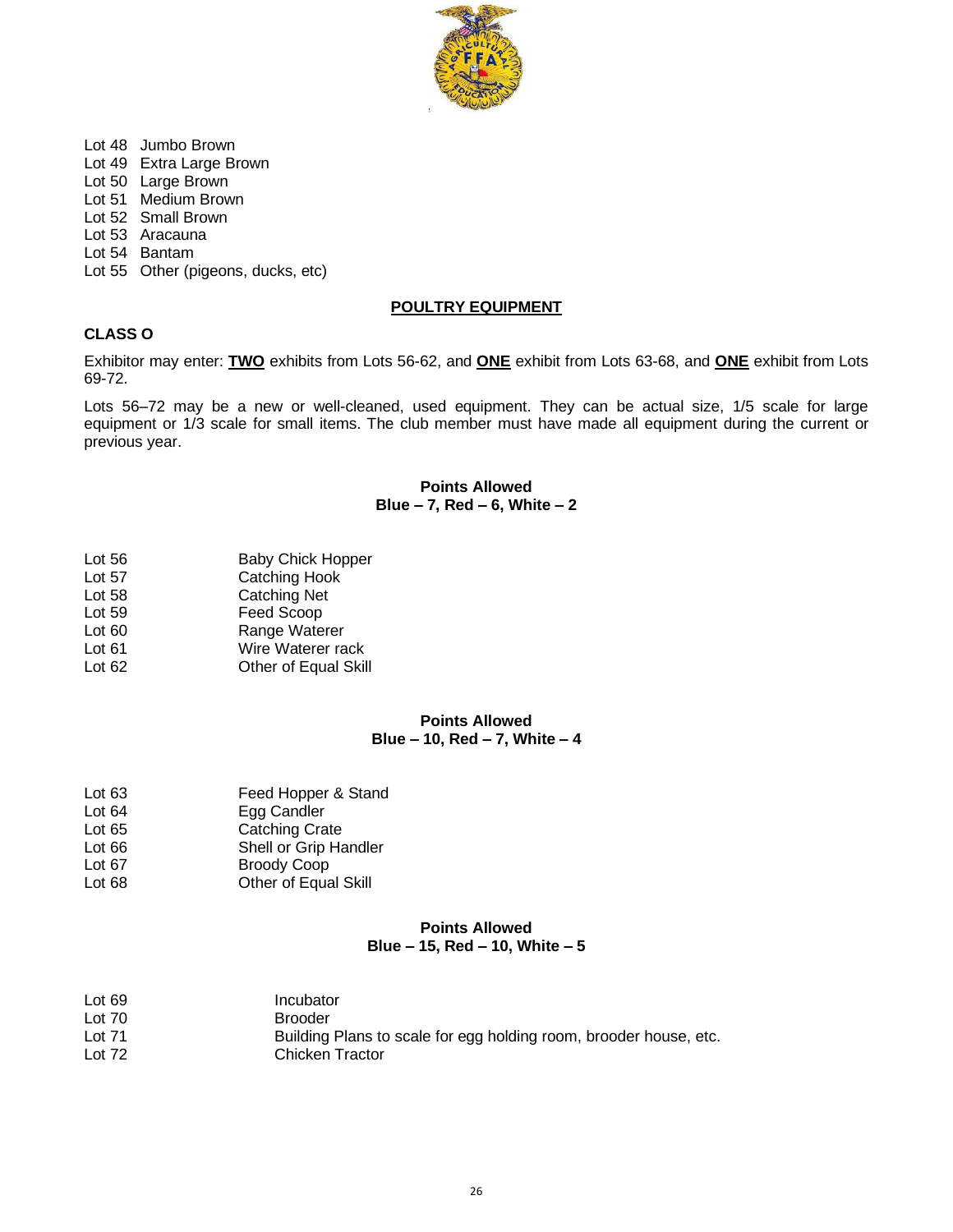

## **COSTUME**

No Points – Ribbons Only

**CLASS P** Ribbons may be presented to winners of Junior, Intermediate and Senior Division depending on the number of participants.

Lot 73 Fair Theme Lot 74 Most Creative

Champion and Reserve Rosettes may be presented for each class based on the number of entries and the quality of the exhibits.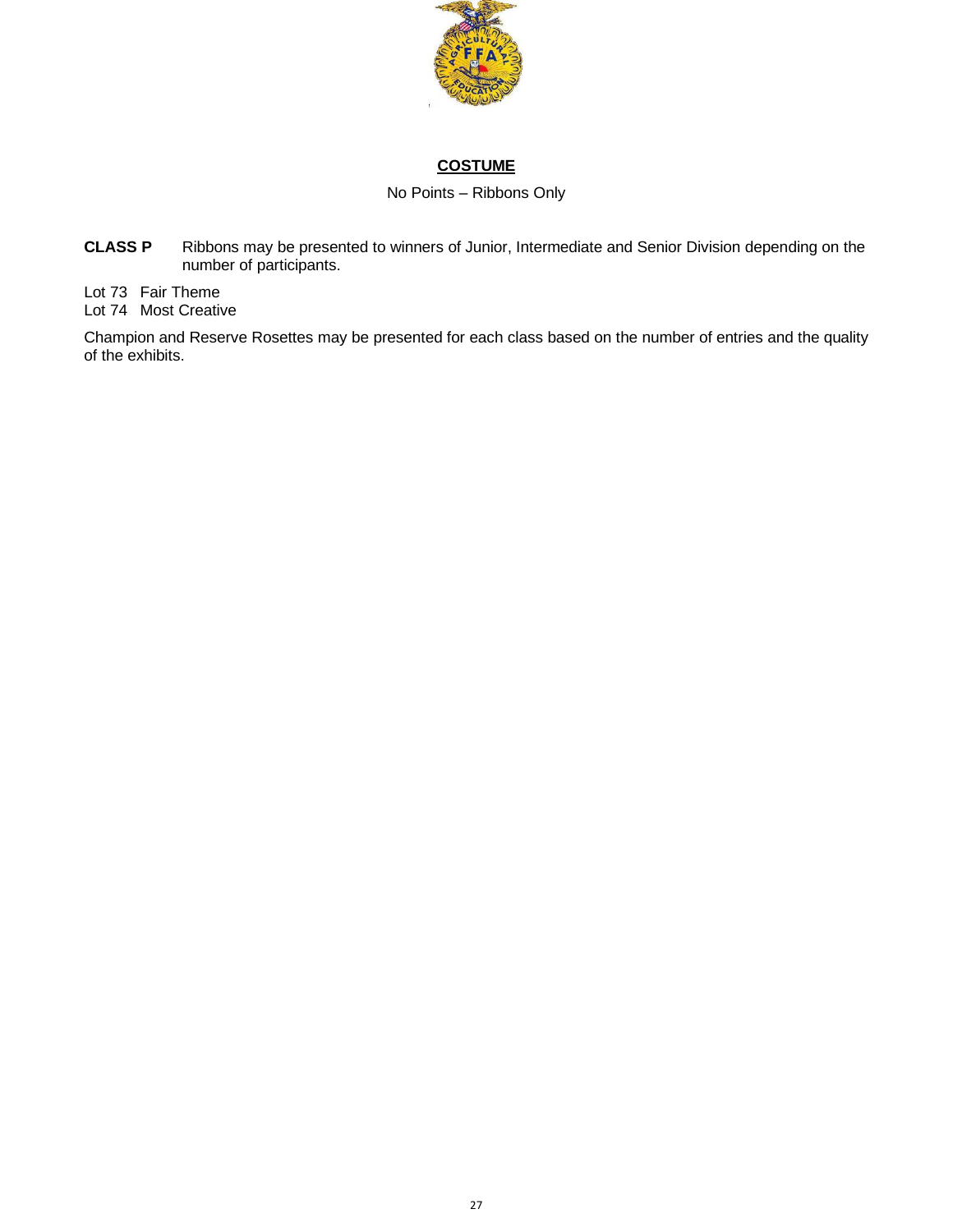

## **RABBIT / LAPINE DIVISION**

#### **RABBITS SPECIAL DEPARTMENT RULES**

- 1. All Open Class Livestock department rules apply as applicable.
- 2. Open to FFA Rabbit project members enrolled in GBIA only.
- 3. Each Rabbit exhibitor may enter a maximum of five rabbits but may be limited to fewer because of cage availability. Can be any combination of purebred, pet quality, crossbred and altered rabbits.
- 4. Rabbit exhibits shall be at least 90 days of age by Wednesday, the first day of Fair, and have been in the exhibitor's possession by May  $1<sup>st</sup>$  (Possession meaning taking care of). For meat class rabbits, the exhibitor must have owned the doe (dam) by May 1. See Class Information for age / weight restrictions.
- 5. To exhibit at Fair, all Rabbit project members are required to:
	- a. Enter Educational Display in Rabbit lot, unless enrolled in both Rabbit & Cavy projects, then either Rabbit or Cavy lot
	- b. Attend two work parties during the year, completing a minimum of 2 hrs per work party.
- 6. All Rabbit Exhibitors are required to feed their animal(s) and clean the cage(s) daily prior to 9:00 a.m.
- 7. All Rabbit Exhibitors are required to complete Herdsmanship duties during the Fair.
- 8. All Rabbit Exhibitors are required to bring their rabbit(s) to the type table or, if unable, the exhibitors shall make other arrangements for their rabbit(s) to be brought to the type table.
- 9. All Rabbit Exhibitors are required to enter Fitting & Showing with their own rabbit entered in Type.
- 10. All Rabbit exhibitors are required to clean in and under their rabbit cages and help with the barn clean up chores before their rabbit(s) will be released at end of Fair. (Unless otherwise directed)

## **RABBIT/CAVY DIVISION**

Determination of show lot will be as follows:

Commercial or heavy breeds having a 9 pounds minimum, senior ideal weight

- Senior 8 months of age or older
- Intermediate 6 to 8 months of age
- Junior Under 6 months of age
- Fancy or small breeds less than 9 pounds, senior ideal weight
- Senior 6 months of age or older
- Junior Under 6 months of age

Refer to weight standard for each breed in the ARBA "Standard of Perfection 2011-2015". A scale will be used at time of judging and over or under weight calls for disqualification. Champion and Reserve Champion Ribbons will be awarded for Best of Breed and Best Opposite Sex for each breed exhibited as determined by the Judge. No Additional Premium points are awarded. Champion Ribbon awards will be given for Overall Best in Fur, Overall Best in Wool & Best in Show. Reserve Champion Ribbon awards will be given for first Runner Up in Show. (Provided quality of animals merit the awards.)

All entry information shall be checked and verified by exhibitor on the check-in day. Any change in information needs to be made by the exhibitor on the exhibitor check-in sheet and given to superintendent. After the start of fair, all information will be deemed correct and disqualifications may occur if discrepancies are found, unless it was a clerical error.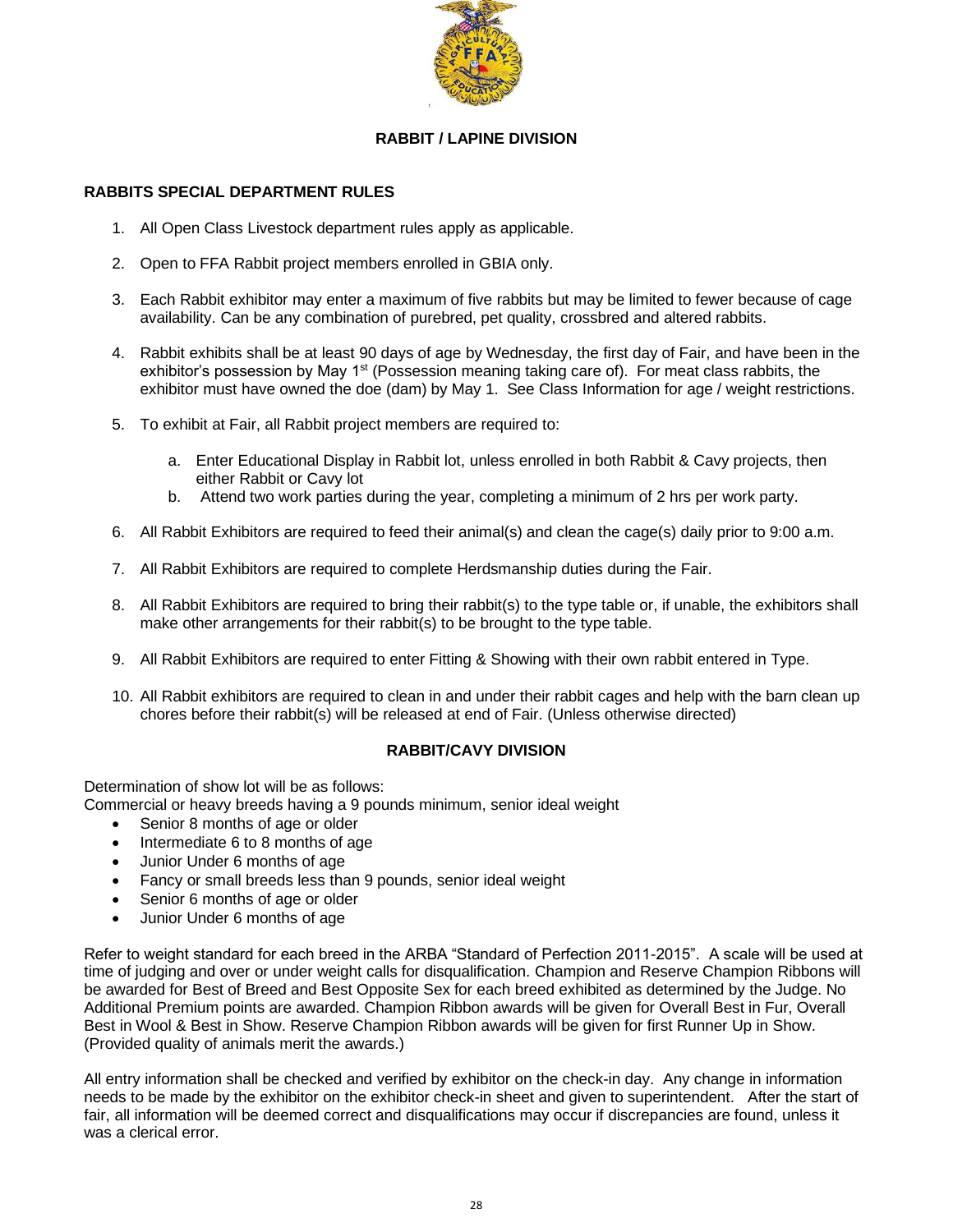

## **CLASS A FITTING & SHOWING, RABBITS**

| <b>POINTS</b> |     |       |  |  |
|---------------|-----|-------|--|--|
| <b>Blue</b>   | Red | White |  |  |
| 36            | 27  | 20    |  |  |

Lot 1 Novice Lot 2 Senior Lot 3 Graduate

Champion and Reserve Champion rosettes will be awarded at the discretion of the judge.

## **TYPE CLASSES (RABBIT)**

**Points Allowed Blue – 15, Red – 10, White – 7**

**CLASS** B **BREED TYPE CLASS: Recognized ARBA Showable Breeds / Non-DQ'd or altered animals** 

**Animal type class. Information to be supplied is as follows: Breed, Variety and/or Classification Shown (i.e., broken/solid, group).**

**CLASS C PET QUALITY, CROSSBREED, SPAY OR NEUTERED (Changes Made)**

Lot 1 Senior Buck Lot 2 Intermediate Buck Lot 3 Junior Buck Lot 4 Senior Doe Lot 5 Intermediate Doe Lot 6 Junior Doe

## **CLASS** D **MEAT CLASS**

#### **Points Allowed Blue – 15, Red – 10, White – 7**

Any breed, crossbreeds allowed. . Each rabbit will be judged on meat type, condition of flesh, uniformity of body and weight and fur. Entry in this class counts as one of five maximum animal exhibits. All meat class animals will be judged according to the most current ARBA "Standard of Perfection" for meat class animals. Please see current ARBA Standard definitions for age and weight limits in all 4 lots.

Lot 1 Pen of three fryers Lot 2 Single Fryer Lot 3 Roaster Lot 4 Stewer

Lot 5 Market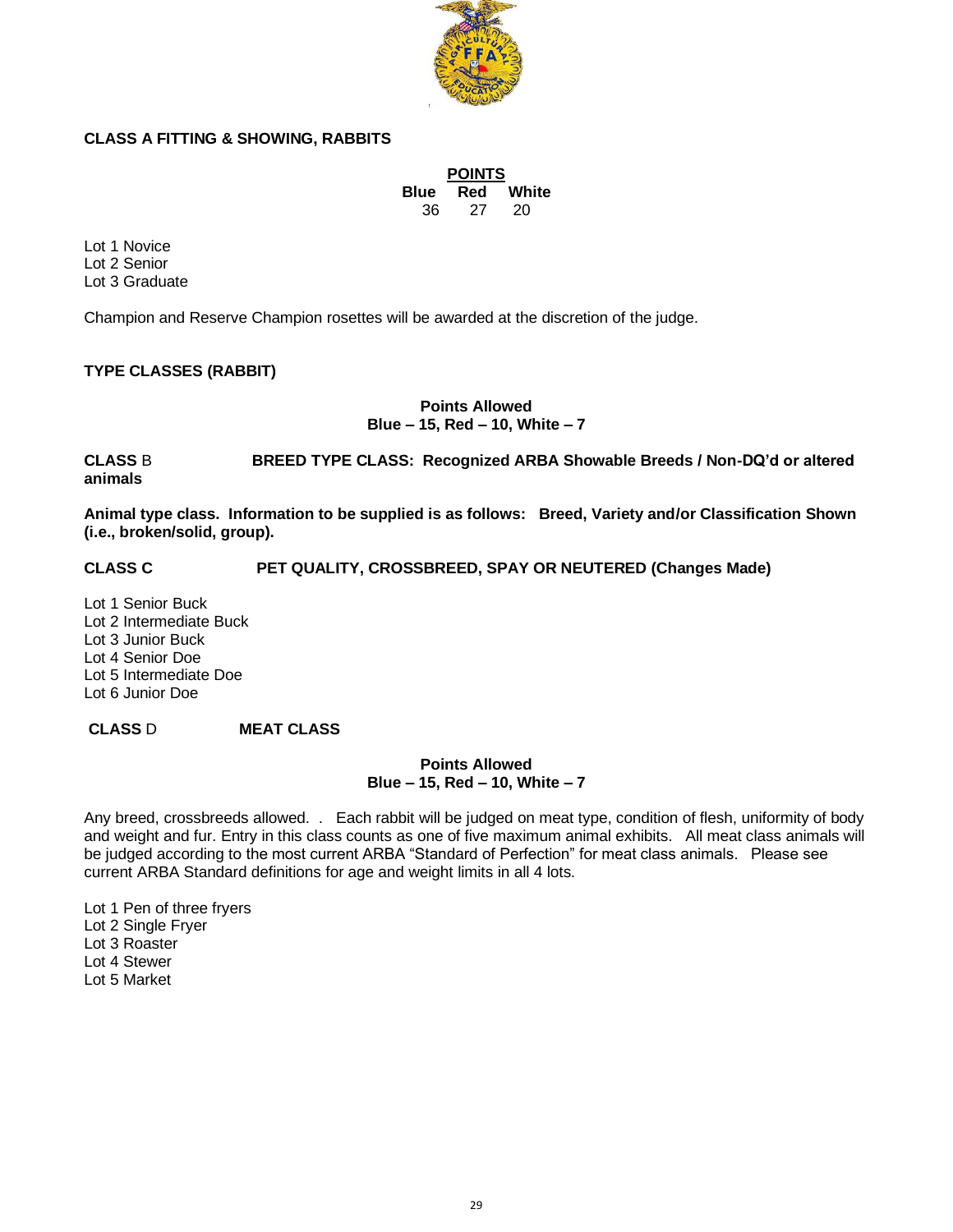

# **CLASS** E **BREEDERS CLASS**

#### **Points Allowed Blue – 15, Red – 10, White – 7**

Breeders to exhibit a rabbit in this class must be from their own line. Any breed, Crossbreeds allowed. Exhibitor must have owned the doe by May 1<sup>st</sup> and at time of breeding but may use any buck for service. The owner will make the final selection from the litter by the Tuesday (check-in of Fair). The animal (1) has to be born no earlier than May of the previous 4-H year, (2) be 3 to 16 months of age, (3) make weight according to ARBA Standard of Perfection for that breed, and (4) cannot have been used in previous year's 4-H Breeder's Class. Breeder's Class will judge each exhibitor by the following criteria:

40% of score -- the rabbit will be type judged according to the standards set in the ARBA Standard of Perfection for that breed. If Crossbreed, a working standard needs to be given to the superintendent by Wednesday morning of fair week so the judge has a chance to review it and should also accompany exhibitor at time of judging.

40% of score – the breeder shall be able to explain in full detail his/her breeding project including but not limited to goals, knowledge, successes, losses, etc. and other questions from the judge.

20% of score – the presentation/showmanship of the animal and the exhibitor.

Exhibitor needs to provide the judge a copy of the Pedigree for animal entered. (Entry in this class counts as one of five maximum animal exhibits and may be entered in Type Class). Enter in this class by age class of exhibitor.

Lot 1 - Junior Lot 2 - Intermediate Lot 3 - Senior

**CLASS** F **FUR** (Only one rabbit allowed per member)

#### **Points Allowed Blue – 15, Red – 10, White – 7**

Lot 1 White Lot 2 Colored Lot 3 Rex

**CLASS** G **WOOL** (Only one rabbit allowed per member)

**Points Allowed Blue – 15, Red – 10, White – 7**

Lot 1 White Lot 2 Colored

**CLASS** H **TANNED PELTS**

**Points Allowed Blue – 10, Red – 8, White – 6**

Lot 1 Normal Lot 2 Satin Lot 3 Rex Lot 4 Angora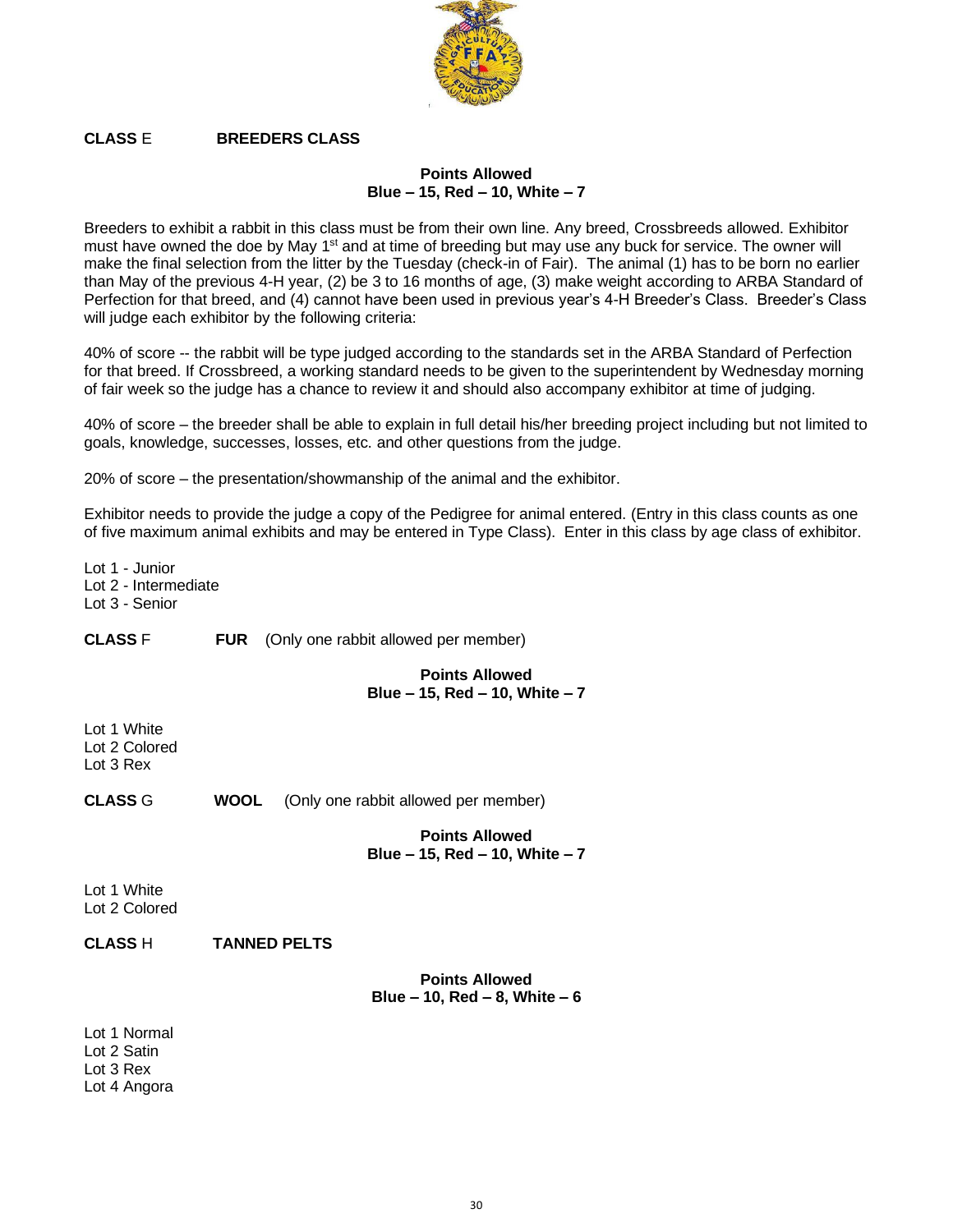

# **CLASS I STRETCHED PELTS**

**Points Allowed Blue – 6, Red – 4, White – 2**

Lot 1 Normal Lot 2 Satin Lot 3 Rex Lot 4 Angora

## **CLASS J RABBIT EQUIPMENT** (Designed and built by exhibitor)

**Points Allowed Blue – 10, Red – 8, White – 6**

Lot 1 Carrying Cage Lot 2 Feeder Lot 3 Nest Box Lot 4 Metal Hutch Lot 5 Other

#### **CLASS K RABBIT EQUIPMENT** (Made from kit)

**Points Allowed Blue – 8, Red – 6, White – 4**

Lot 1 Carrying Cage Lot 2 Feeder Lot 3 Nest Box Lot 4 Metal Hutch Lot 5 Other

## **CLASS L COSTUME** (Ribbons will be presented in each division)

Lot 1 Fair Theme Lot 2 Funniest Lot 3 Most Creative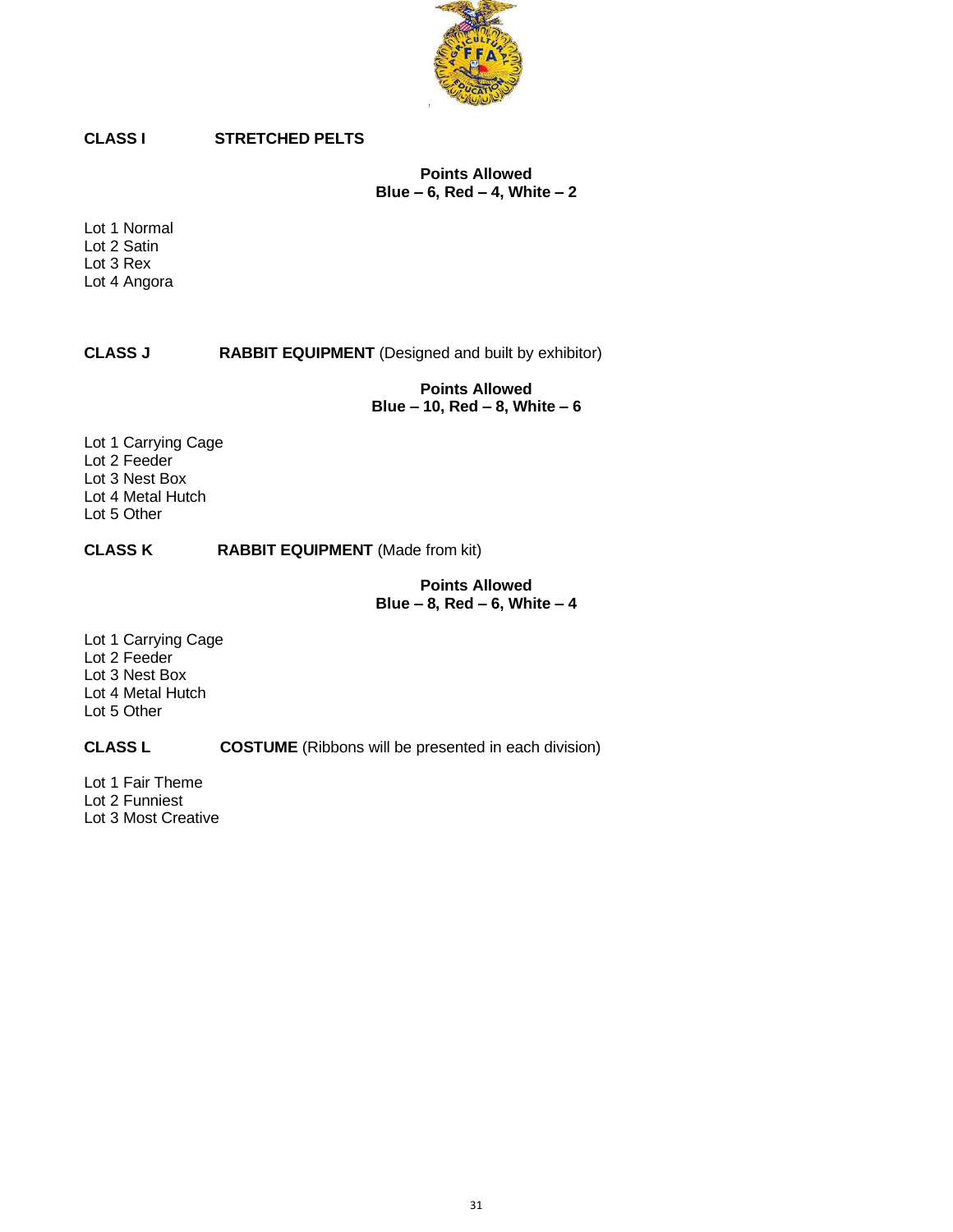

#### **LLAMAS DIVISION**

## **SPECIAL DEPARTMENT RULES**:

- 1. All Open Class Livestock department rules apply as applicable.
- 2. You and your llama must participate in three public events, such as (to be approved by your FFA Advisor):
	- a. Fairs
	- b. Clinics or play days sponsored by 4-H or LOWS
	- c. Parades, or other group public outings with llamas
- 3. Members exhibiting their primary llamas at the Fair must enter and participate in all classes with that llama unless excused by the 4-H Llama Superintendent.
- 4. Intermediate and Seniors must enter and show their primary llama in all llama classes so there is a level playing field for "overall trophies," The second llama must be entered and shown in either: Handler, PR, or Trail Obstacles (without pack) for ribbons only.
- 5. No llamas will be washed at the Fair.
- 6. Any llama unmanageable by exhibiting member will be sent home.
- 7. Any llama showing extreme signs of stress will be sent home.
- 8. No tranquilizers will be allowed.
- 9. An exercise area will be assigned for llamas. Llamas will not be allowed in other areas of the Fairgrounds without special permission from the 4-H Llama Superintendent.
- 10. Llamas owned by members must be attended by their owner every day of the Fair.
- 11. Only approved llama gear and equipment is to be used at the Fair on the llamas. If there are any questions concerning the issue, the 4-H Llama Superintendent will determine if the equipment is safe and appropriate.
- 12. Due to safety concerns, only intact male llamas over 6 months and under 24 months of age, female llamas over 6 months, and gelded males may be shown. Intact males will not share stalls. Geldings will have first priority over the intact males if there are not enough stalls available.
- 13. Llamas need to be vaccinated yearly and checked for lice. You are to give your 4-H leader a certificate showing that your llamas have had their health check-up.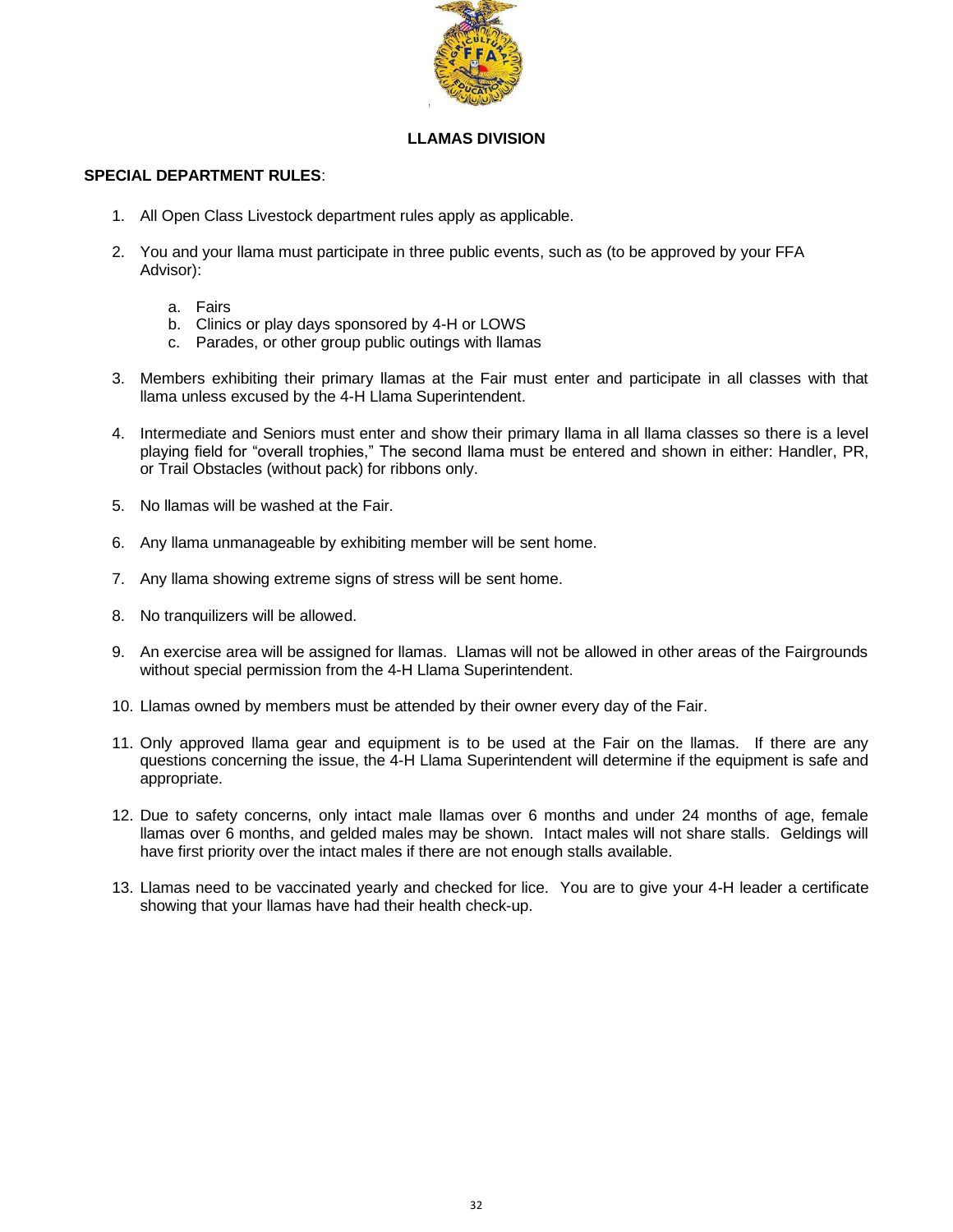

## **CLASS A FITTING AND SHOWING**

**Points Allowed Blue – 36, Red – 27, White – 20**

Lot 1 Novice Lot 2 Senior

Lot 3 Graduate

## **Points Allowed Blue – 30, Red – 23, White – 17**

**CLASS B PUBLIC RELATIONS** (This class will be a skills course using obstacles encountered when members work with their llamas in public.)

**CLASS C SKILLS CONTEST** – HANDLER

**CLASS D TRAIL OBSTACLES** (No pack is used during this class.)

**CLASS E PACKING OBSTACLES** (The exhibitor must qualify for this class by the Judge during the Handler Class by demonstrating the safe and proper way to put a pack on their llama. The pack must have a belly strap, and an adult may help, if necessary, but must be present when the pack is put on for this class.)

**CLASS F SKILLS CONTEST** – PACK-A-PACK (This will be a llama-less class testing the exhibitor's skill in correctly loading and mounting panniers.)

Lot 1 Novice

Lot 2 Senior

Lot 3 Graduate

## **CLASS G COSTUME CLASS** *Ribbons Only*

Teams will use a kit to create a costume for one of their llamas. Parade follows.

## **CLASS H ARTS AND CRAFTS**

**Entries in this class are for display only. No premium points or ribbons will be awarded for this class. Bring items to barn on Tuesday of the Fair.**

- Lot 1 Useful llama item (i.e., lead rope)
- Lot 2 Decorative llama item (i.e., planter in shape of llama).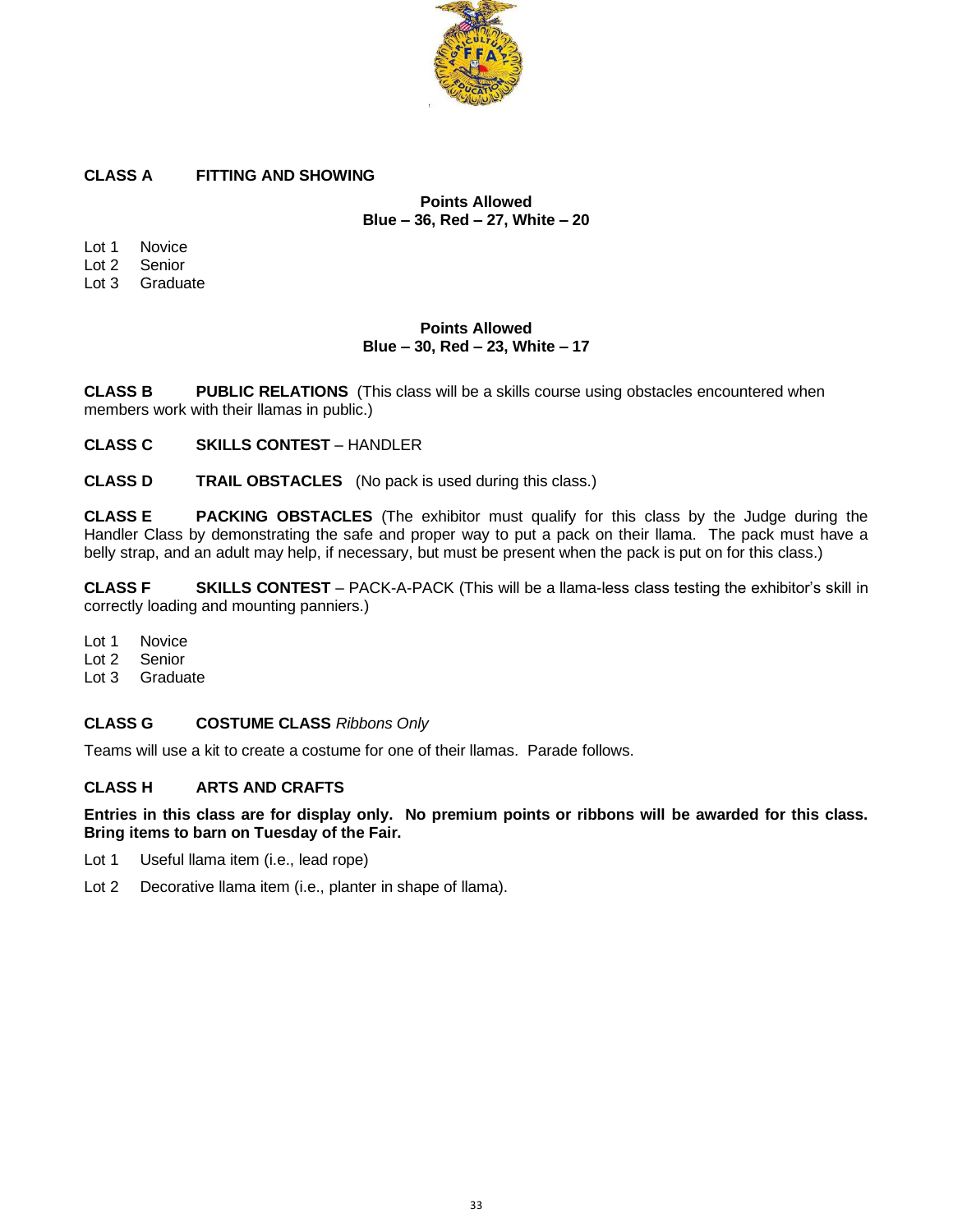

#### **EDUCATION**

## **CLASS A LIVESTOCK EVALUATION (JUDGING) DIVISION**

Points Allowed

## Blue  $-20$ , Red  $-16$ , White  $-12$

- Lot 1 Livestock Beef, Sheep, Swine (Livestock Judging will be Saturday of Fair at 5:00 p.m.)
- Lot 2 Poultry (see 4-H superintendent for times)
- Lot 3 Rabbits (see 4-H superintendent for times)
- Lot 4 Goats (see 4-H superintendent for times)
- Lot 5 Equine (see 4-H superintendent for times)
- Lot 6 Llamas (see 4-H superintendent for times)

Judging will be on individual rather than team except Livestock which may be done by teams. First and Second place rosettes will be awarded in each lot.

#### **CLASS B KNOWLEDGE BOWL DIVISION**

(See 4-H Superintendents for times)

Points Allowed Blue – 20, Red – 16, White – 12

Lot 1 Beef

- Lot 2 Goats (all)
- Lot 3 Sheep
- Lot 4 Swine
- Lot 5 Equine
- Lot 6 Llamas
- Lot 7 Poultry
- Lot 8 Rabbits

## **CLASS C ROUND ROBIN**

Lot 1 Novice

Lot 2 Senior

Lot 3 Graduate

No premium points awarded for Round Robin only ribbons and Rosette will be awarded.

Showmanship clothes are required. Wear what is recommended in each division.

Large Animal Champion and Reserve Champion showmen from beef, sheep, goats, swine, equine and llamas compete for Round Robin

Champion Showman ROSETTE Round Robin Reserve Champion Showman ...... ROSETTE

Novice, Senior, Graduate division will be presented.

Small Animal Champion and Reserve Champion Showmen from Poultry, Rabbit, Cavies, Cats and Dogs compete for Round Robin

Champion Showman ROSETTE Round Robin Reserve Champion Showman ...... ROSETTE Novice, Senior, Graduate division will be presented.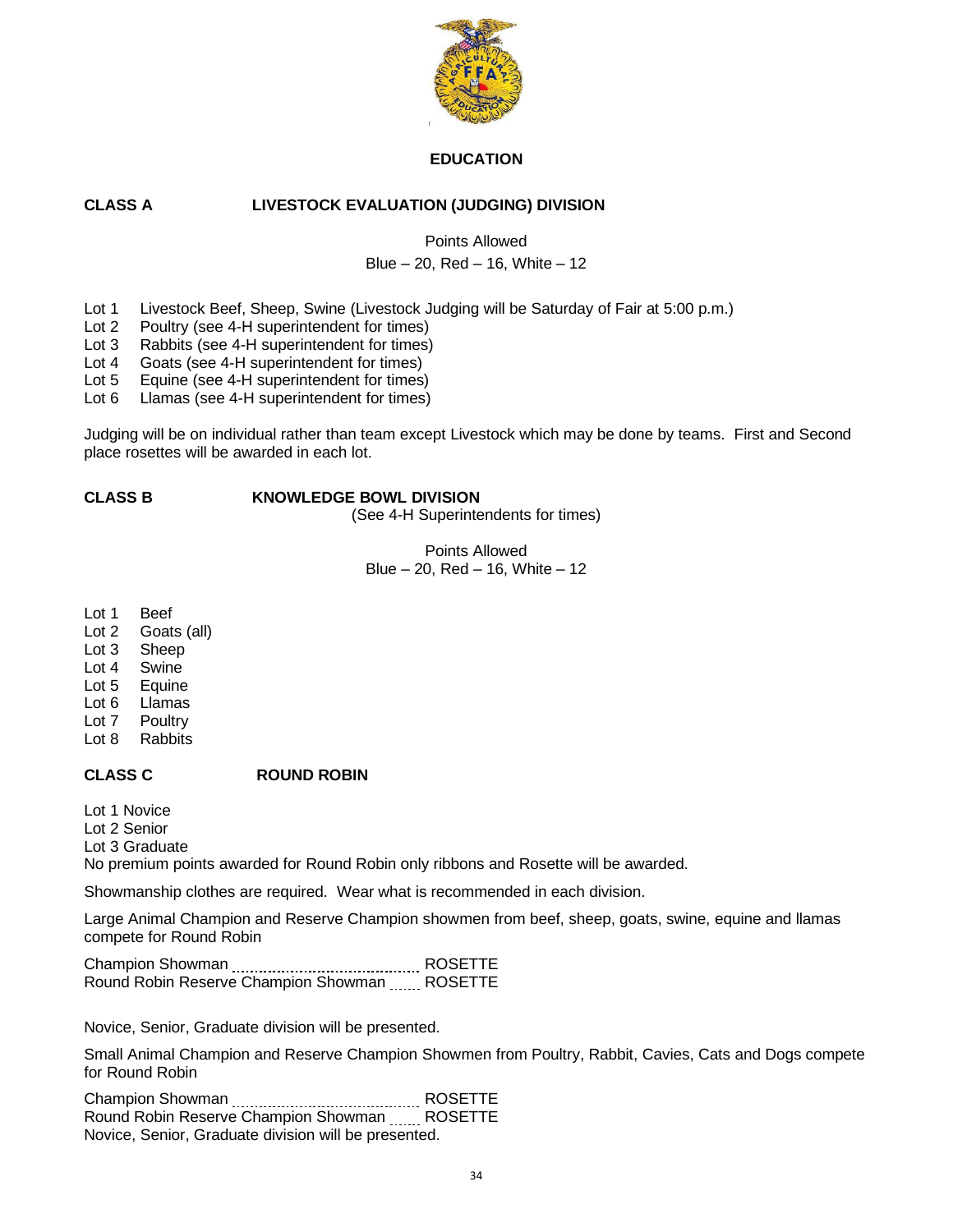

#### **EDUCATIONAL MATERIAL DIVISION**

In order to help the public better understand agriculture, it will be a requirement that all chapters have educational display material related to their animals either above or around the chapter exhibits. Each chapter exhibit area (beef, sheep, etc.) will be given premium points based on the Danish System of scoring.

The top three chapters in overall education displays throughout the barns will be given plaques in addition to premium points.

## **CLASS A CHAPTER EDUCATIONAL MATERIAL**

**POINTS LOTS Blue Red White** Lot 1 Chapter Educational Material 50 30 20 Lot 2 Champion Chapters 100 50 35

#### **CLASS B INDIVIDUAL EDUCATIONAL MATERIALS – POSTERS**

**POINTS Blue Red White** 15 10 5

#### **LOT 3 POSTERS**

- 1. A Poster is like a billboard; very few words with a strong visual message. It is strongly recommended that a poster have no more than 25 words.
- 2. It is highly recommended that lettering be in clear, dark print of at least one inch in height.
- 3. Posters must be easily read from 15 feet. If exhibit is judged to be unreadable from 5 feet, the item will be disqualified.
- 4. Posters will be entered on 22 x 28 Tri-Panel Display Boards of any color. Any other size will be disqualified.
- 5. Lamination is preferred, but not required. If a poster is laminated, the excess laminate material must be neatly trimmed to not exceed the size of the poster by more than 1 inch.
- 6. Poster should be "consumer oriented". The message should be something that a consumer (in this case, the average fairgoer) would be interested in knowing and/or learning.

#### **LOT 4 STORY BOARDS**

- 1. A Story Board is four to eight visual images (not including photographs) that tell a story.
- 2. Story Boards will be entered on 32 x 36 Tri-Panel Display Boards of any color. Any other size will be disqualified.
- 3. There is no "readable form" requirement; however, lettering should be large enough that story board can be easily read.

#### **LOT 5 PHOTO ESSAYS**

- 1. A Photo Essay is eight to twelve photographs that tell a story.
- 2. Photo Essays will be entered on 32 x 36 Tri-Panel Display Boards of any color. Any other size will be disqualified.
- 3. There is no "readable form" requirement; however, lettering should be large enough that story board can be easily read.

#### **LOT 6 RECORD BOOKS**

- 1. See Chapter Advisor for Book Outline.
- 2. Record Books due Tuesday of the Fair (FFA Office).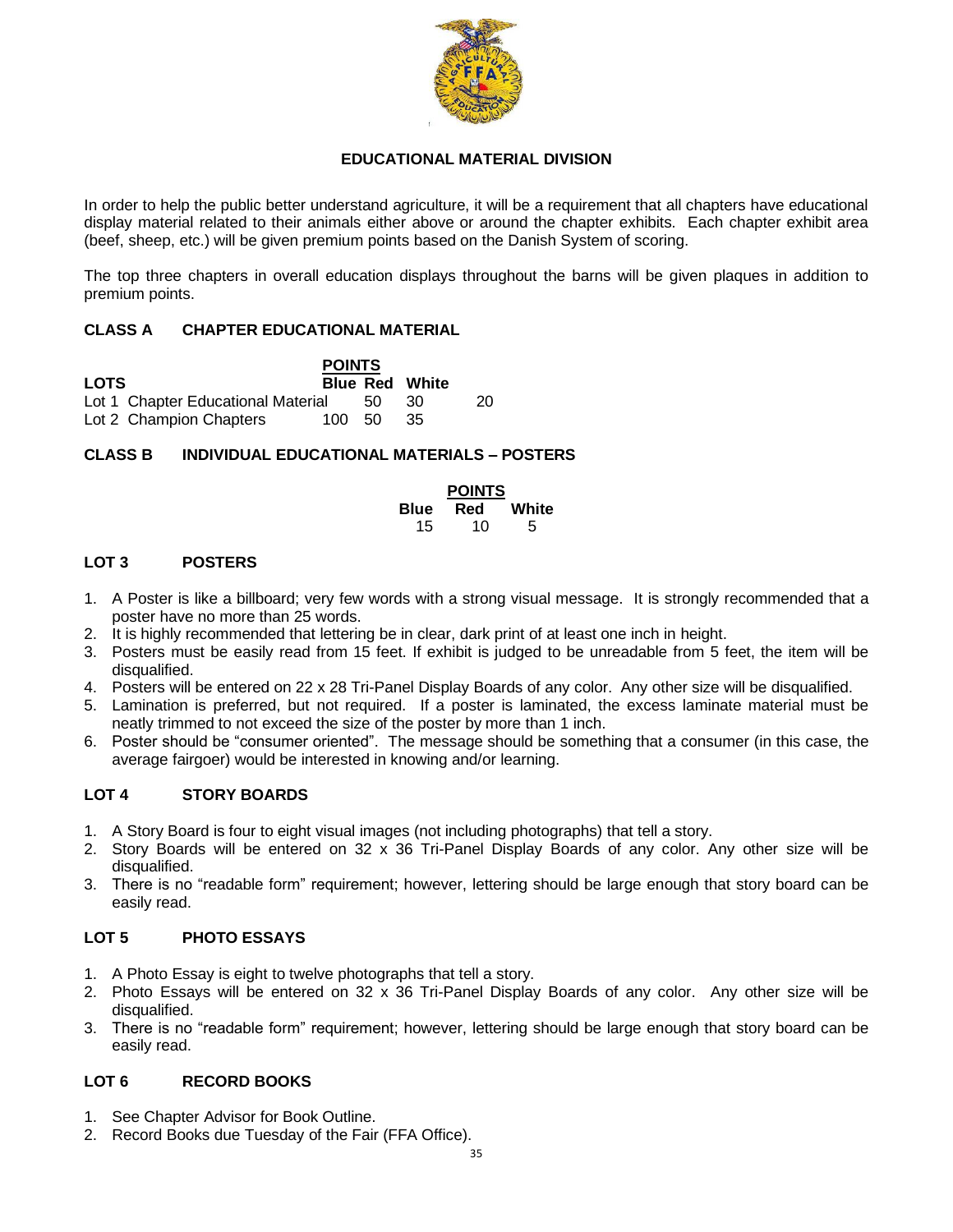

#### **AGRICULTURAL MECHANICS DIVISION**

#### **CLASS A AGRICULTURAL MECHANICS**

|             |                                   |                 | <b>POINTS</b> |       |
|-------------|-----------------------------------|-----------------|---------------|-------|
| <b>LOTS</b> |                                   | <b>Blue Red</b> |               | White |
|             | <b>Giant Construction</b>         | 30              | 20            | 15    |
| 2           | <b>Extra Large Construction</b>   | 30              | 20            | 15    |
| 3           | Large Construction                | 30              | 20            | 15    |
| 4           | <b>Medium Construction</b>        | 20              | 15            | 10    |
| 5           | <b>Small Construction</b>         | 20              | 15            | 7     |
| 6           | Extra Small Construction          | 15              | 10            | 7     |
| 7           | Large Display Boards (5 items) 20 |                 | 15            | 10    |
| 8           | Small Display Boards (3 items) 10 |                 | 7             | 5     |
| 9           | CAD.CAM, Computer                 |                 |               |       |
|             | <b>Aided Drafting Projects</b>    | 30              |               | 12    |
|             |                                   |                 |               |       |

#### **CHAPTER DISPLAY**

- 1. Each chapter is encouraged to display its exhibits to promote education of the public. Please let the Manager or Superintendent know about chapter displays before the Fair.
- 2. Premium points will be awarded to the chapters for the display.
- 3. Displays shall be constructed in space allocated by management.
- 4. Chapters are limited to one entry.
- 5. Chapters are responsible for providing all supplies.
- 6. Display will be made up of entries by chapter members.
- 7. Chapters must add educational materials and other items along with their exhibit to qualify for chapter display points.
- 8. Chapters must include a public presentation on their projects.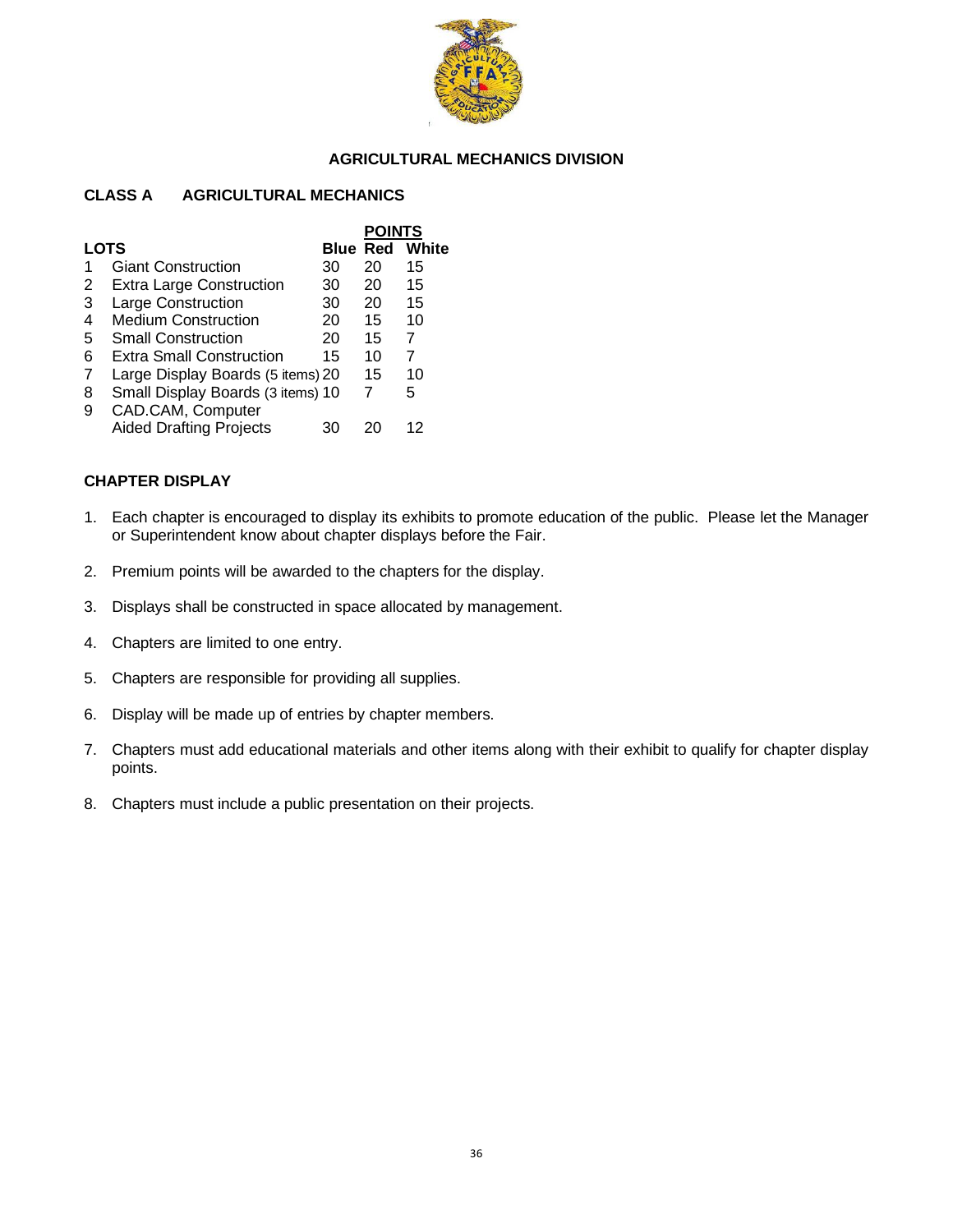

#### **FFA EDUCATIONAL PRESENTATIONS DIVISION**

In order to develop a greater understanding of the Agriculture Education and FFA program, local members are encouraged to participate in educational presentations.

- 1. Educational presentations will exhibit some activity relating to the Agriculture Education curriculum, i.e., Forestry/Natural Resources, Horticulture, Ag. Mechanics or Production Agriculture.
- 2. Audience participation activities are encouraged.
- 3. Participants will provide all their own materials.
- 4. **Educational presentations will be given continuously for two hours on the day selected and may be given at 10:00 am, 12:00 pm, 2:00 pm, 4:00 pm, and 6:00 pm. Space will be on a first-come, first served basis.** Generally, there will be three slots available every two hours during the first five days of the Fair. If there is a special need for a specific date/time, please contact the FFA Fair Manager or Assistant Manager. Otherwise, students should check in with the FFA Fair Manager or Assistant Manager ten minutes before the requested time for location assignments.
- 5. Educational presentations must be rehearsed before Agriculture Instructor before presentation at the Fair
- 6. Must be agriculture oriented presentation.
- 7. No more than two presentations per student, or team, will be allowed.
- 8. The judge or Fair management will disqualify any presentations that do not meet standards of quality that proudly represent the FFA program.
- 9. **All students must wear official FFA dress to perform an educational presentation.**
- 10. Students must be in official dress to be eligible for a blue ribbon. Official dress is, at minimum, a collared white shirt/blouse with official tie; black slacks/skirts; official blue corduroy jacket.

#### **CLASS A EDUCATIONAL PRESENTATIONS**

|             |                    |                 | <b>POINTS</b> |                  |
|-------------|--------------------|-----------------|---------------|------------------|
| <b>LOTS</b> |                    | Blue            |               | <b>Red White</b> |
|             | 1 Individual       | 20.             | 15.           | 12               |
|             | 2 $Group-2$ (each) | 15              | 12            | 10               |
|             | 3 $Group-3$ (each) | 12 <sub>1</sub> | 10            |                  |

1. Did this presentation teach what the presenter said he/she would teach and do it well?

- a. Introduction and closing well handled?
- b. Subject clearly presented.
- c. Held audience attention (voice loud enough, eye contact)?
- d. Visuals and equipment appropriate and easy to see?
- 2. Did the presenter know his/her subject?
	- a. Presenter well informed?
	- b. Skill level adequate?
	- c. Appropriate subject for this member (not too simple or too complex for age and experience of member)?
	- d. Questions well handled?
- 3. Did the presenter have the presentation well planned and organized?
	- a. Right length for subject presented?
	- b. Work area well organized?
	- c. Advance preparation of materials and equipment is adequate?
	- d. Group (only) work about equally divided?
	- e. Appropriate Dress
	- f. Official Dress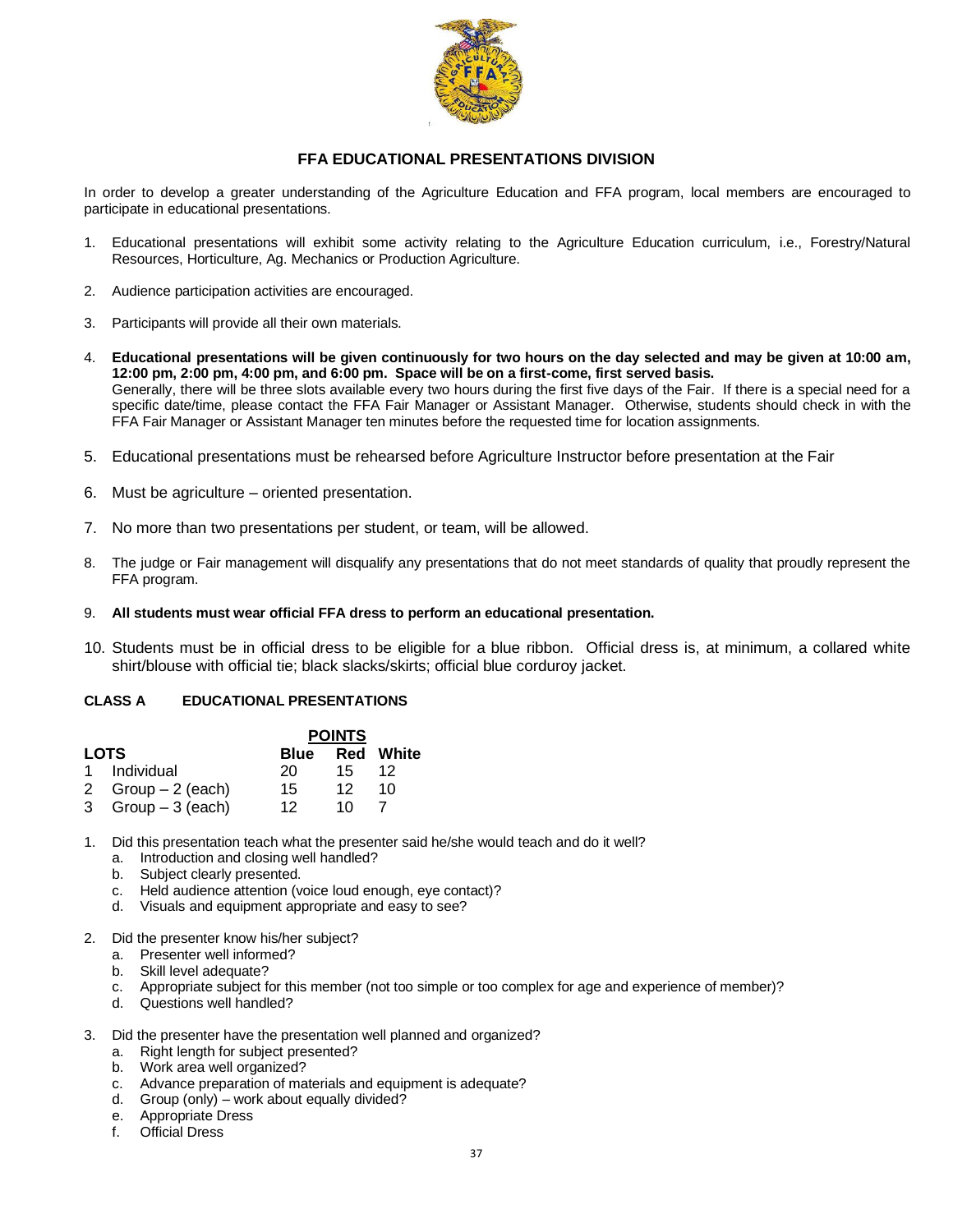

## **FORESTRY/NATURAL RESOURCES DIVISION**

- 1. All entries must be products of active FFA members enrolled in Agriculture Education class.
- 2. Projects must be complete.
- 3. Chapter advisors are responsible for arranging and marking their chapter displays. Please let the Manager or Superintendent know about chapter displays before the Fair.
- 4. The Danish System will be used in judging the Forestry/Natural Resources Exhibits.
- 5. All entries must be properly marked with display cards obtained from the Division Superintendent.
- 6. Chapters may be asked to assist in the exhibit area.
- 7. The Forestry/Natural Resources Superintendent and/or Fair Management will disqualify projects that do not meet standards of quality workmanship that proudly represent the FFA program and the National Resources industry.
- 8. All displays will be attractive, technically correct and educational to the public.
- 9. All projects must have interpretation (in addition to name) on them.
- 10. Chapters may enter no more than 10 items of the same theme, i.e. 10 cone boards, leaf boards, etc. Chapters entering more than 10 items of the same theme may have the entire group of items disqualified. (Manager's discretion).
- 11. Lettering must be of professional quality (typed or neatly printed).
- 12. All plant leaf displays must be properly pressed. Unpressed displays will be disqualified.
- 13. Entries will be screened for quality and appearance when entered.
- 14. Recommended size for display boards is: ten items 24 x 32 and five items 18 x 24.
- 15. Originality and creativity is encouraged.
- 16. All entries are exhibited at the exhibitor's own risk.

**CLASS A FORESTRY/NATURAL RESOURCES CONSTRUCTION** (Dealing with forestry/natural resources industry)

## **POINTS**

| LOT |                                    | <b>Blue Red</b> |      | White                                                                                                      |
|-----|------------------------------------|-----------------|------|------------------------------------------------------------------------------------------------------------|
|     | Large (fish hatchery system, etc.) | 40.             | - 30 | 20                                                                                                         |
| 2   |                                    |                 |      | Medium (logging models – Hi-lead, balloon – stream topographical models, trap set techniques in the woods) |
|     |                                    |                 |      |                                                                                                            |
|     | 3 Small (bird houses, etc.)<br>15  | 10              |      |                                                                                                            |

4 Extra Small (i.e., Biltmore sticks) 10 7 5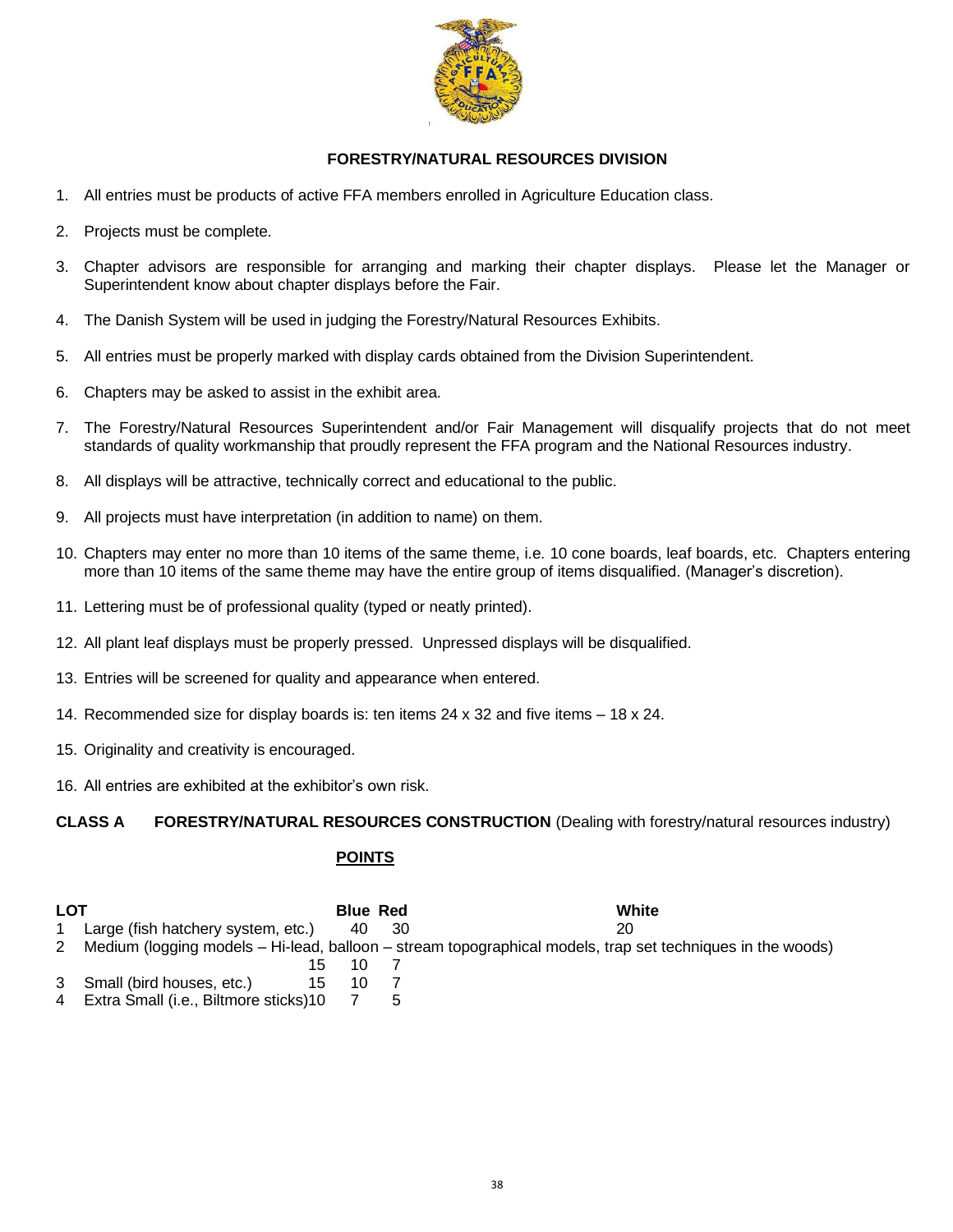

# **MULTIPLE DISPLAY ITEMS** (display boards)

|             |                                                                                                                           |             | <b>POINTS</b> |       |
|-------------|---------------------------------------------------------------------------------------------------------------------------|-------------|---------------|-------|
| <b>LOTS</b> |                                                                                                                           | <b>Blue</b> | Red           | White |
| 5           | Tree species or other forest species (10 item plus interpretation)                                                        | 20          | 15            | 10    |
| 6           | Furs or pelts, live or mounted bird or animal specimen's (no tree species or leaf displays in this lot) 3 to 5 items plus |             |               |       |
|             | interpretation                                                                                                            | 20          |               | 10    |
|             | Forest by-products (no lumber) 5 items plus interpretation                                                                | 20          | 10            |       |
| 8           | Other Forest/Natural Resource Displays, 5 or more items plus interpretation 20                                            |             |               |       |

**SINGLE ITEM DISPLAYS** (Every single item display should have educational material with it)

|             |                                                                                                              |             | <b>POINTS</b> |       |   |
|-------------|--------------------------------------------------------------------------------------------------------------|-------------|---------------|-------|---|
| <b>LOTS</b> |                                                                                                              | <b>Blue</b> | Red           | White |   |
| 9           | Natural and Management Influences on Tree Growth (examples with explanation) Example: cross section of tree  |             |               |       |   |
|             | with causes & effects identified                                                                             | 15          | 10            |       |   |
|             | 10 Soils with interpretation (profiles, organisms – glass enclosed soil showing organisms that live in soil) |             |               |       |   |
|             |                                                                                                              | 15          | 10            | 5     |   |
|             | 11 Pelt of fur with explanation                                                                              | 15          | 10            | 5     |   |
|             | 12 Huckleberry, sword fern, boughs, salal(salable quality, bundled) with interpretation                      |             | 15            | 10    | 5 |
|             | 13 Cultured Christmas Tree with description of cultural practices                                            | 15          | 10            | 5     |   |
|             | 14 Other single item displays related to Forestry/Natural Resources                                          | 15          | 10            | 5     |   |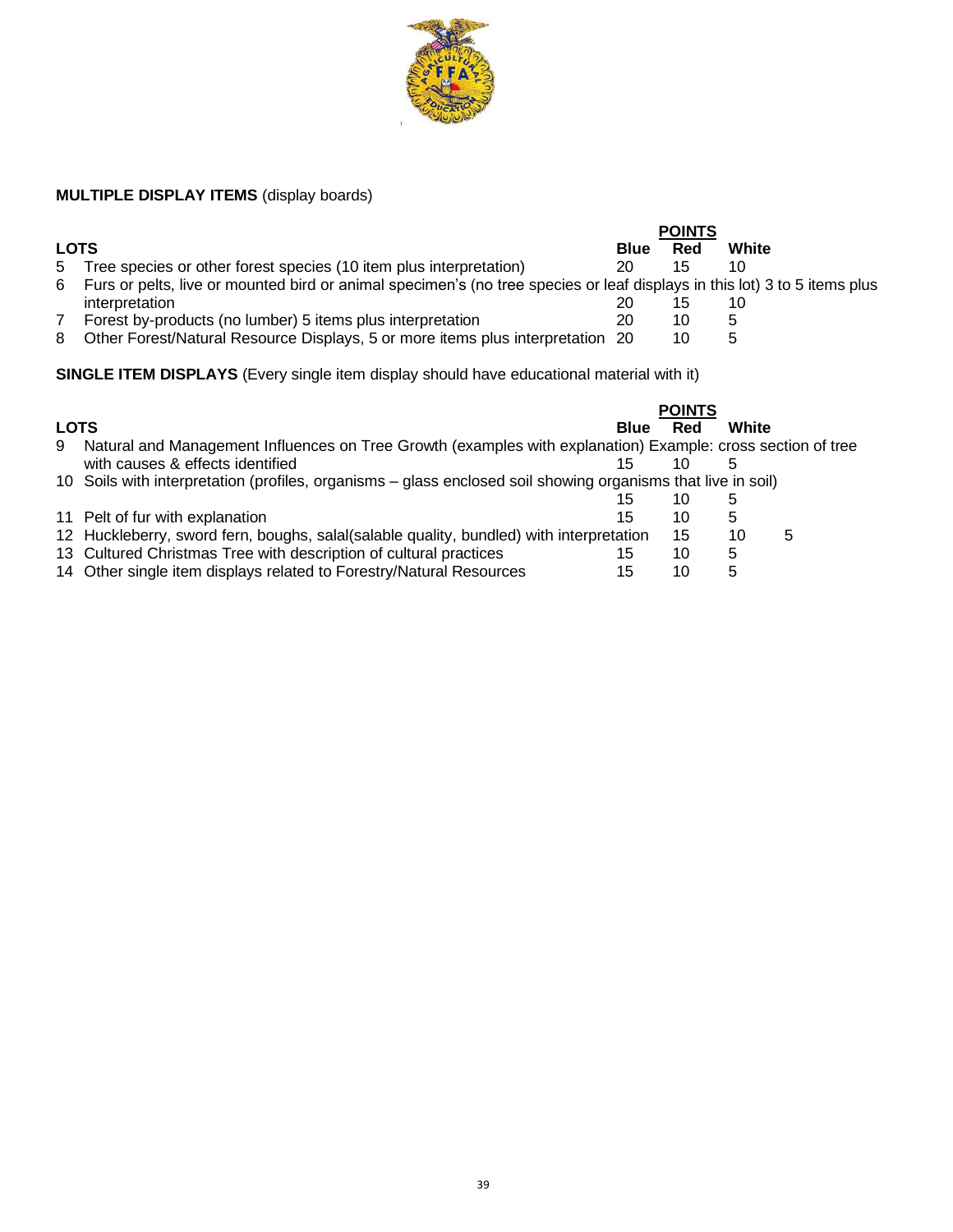

#### **MARINE RESOURCES/AQUACULTURE DIVISION**

The purpose of this division is to promote marine resources in Washington State. Project examples are oyster farms, tidal flat environments, processing displays, net pen models or documentation of another aquatic working system. This may be a chapter project.

|             |                           |                 | <b>POINTS</b> |       |
|-------------|---------------------------|-----------------|---------------|-------|
| <b>LOTS</b> |                           | <b>Blue Red</b> |               | White |
|             | 14 Static Display (Large) | 40              | 30            | 20    |
|             | 15 Static Display (Small) | 30              | 20            | 15    |
|             | 16 Moving Display (Large) | 40              | 30            | 20    |
|             | 17 Moving Display (Small) | 30              | 20            | 15    |

## **SOILS AND WATER**

|             |                                                           | <b>POINTS</b> |     |       |    |
|-------------|-----------------------------------------------------------|---------------|-----|-------|----|
| <b>LOTS</b> |                                                           | <b>Blue</b>   | Red | White |    |
|             | 18 Six soil samples with location map and explanation     | 20            | 15  | 10    |    |
|             | 19 Soil and water flow columns with explanation           |               | 25  | 20    | 15 |
|             | 20 Water testing with maps, six locations and explanation | 25            | 20  | 15    |    |
|             | 21 Small display with explanation                         | 20            | 15  | 10    |    |
|             | 22 Large display with explanation                         | 25            | 20  | 15    |    |

#### **CHAPTER DISPLAY**

Forestry/Natural Resources projects will be attractively arranged in one major centrally themed chapter display. The display will be designed to promote education of the Forestry/Natural Resources industry for the public. Each display will exhibit a variety of different student and class projects oriented around one central theme. The theme must represent one section of the Forestry/Natural Resource industry and will be chosen by the individual chapter (i.e., Water Pollution Prevention; Logging Practices: Urban Wildlife Management and Urban Forestry). Although size of display area may vary, chapters can plan on a display of 8 x 12. Each display should have a sign informing viewer of display's theme.

- 1. Each chapter will be required to display its exhibits to promote education of the public. Please let the Manager or Superintendent know about chapter displays before the Fair.
- 2. Premium points will be awarded to the chapter for the display.
- 3. Shall be constructed in space allocated by management.
- 4. Chapters are limited to one entry.
- 5. Chapter will supply all materials.
- 6. Display will be made up of entries by chapter members.
- 7. Small trees, forestry items and tools may be used in display to add to overall attractiveness, interest and theme of the display.

|                    | <b>POINTS</b>         |
|--------------------|-----------------------|
| <b>LOTS</b>        | <b>Blue Red White</b> |
| 23 Chapter display | -30<br>40<br>- 35     |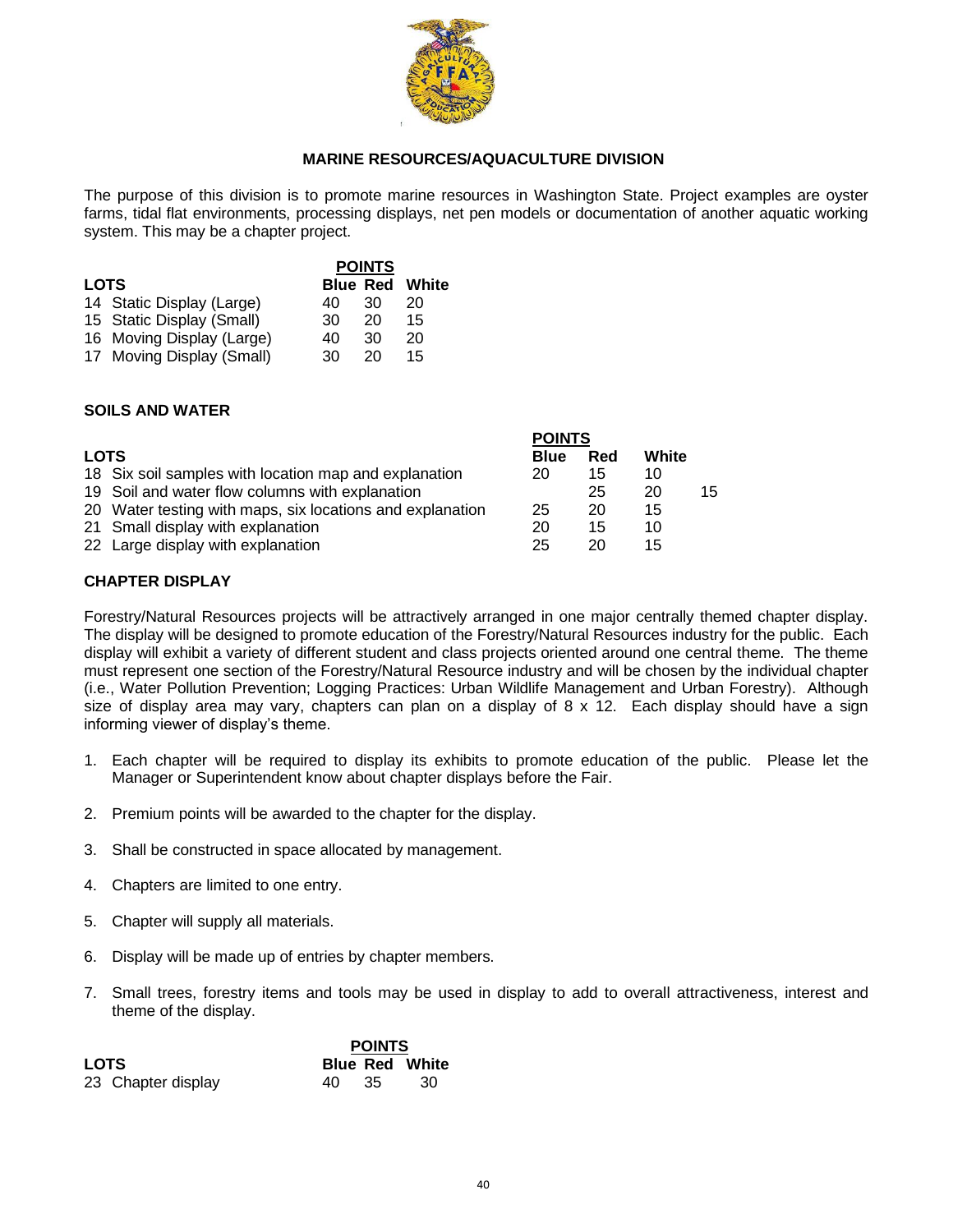

#### **ORNAMENTAL HORTICULTURE DIVISION**

#### **GENERAL RULES**

- 1. All exhibits shall be displayed in space provided by the Directors and Superintendent of the FFA Horticultural Division. Haul-in time is the Tuesday before Fair from 4:00 pm to 8:00 pm only. Haul-out is Sunday, the last day of Fair, from 6:00 pm to 9:00 pm only. Exhibits will not be released prior to 6:00 pm without permission from the Superintendent or Manager.
- 2. No commercially grown plants shall be entered in the general FFA plant show. All horticulture exhibits shall be grown or made as part of the instructional program or supervised agricultural experience program of the FFA.
- 3. Student must have owned exhibit at least three months prior to fair time and must have personally groomed the exhibit.
- 4. Landscaped exhibits may use commercially grown plants.
- 5. Containers shall be commercial plastic containers or an appropriate decorative container. Cans and wooden boxes shall not be used for exhibit purposes. A decorated container shall be considered only to the degree it detracts from the appearance of the plant.
- 6. Plants shall be identified properly by the exhibitor, prior to entry, by the appropriate markings as to both the botanical and the common name. No blue ribbons will be given if both the common name and botanical name are not on the exhibit tag. This does not apply to design and floral division entries. Tags will be provided.
- 7. Exhibits shall be free of contaminating insects and disease. The Superintendent or designee may reject any exhibit with visible contamination.
- 8. Exhibits shall not be removed from the display table or racks until released by the Horticulture Superintendent or proper designee. Prior removal shall be cause for loss of ribbons and premiums.
- 9. Exhibits of individual plants shall be limited to one of any one variety and two of any one genus. Design and Floral divisions shall be limited to one entry per person per lot. No more than two entries per person per lot. No more than two entries per person per lot in other divisions.
- 10. Chapters with exhibitors that exhibit hanging baskets are recommended to bring display stands for the plants.
- 11. Please pay special attention to the quantity of fruits & vegetables. Exhibits will be disqualified if there are too many or too few items as stated in the premium book.
- 12. Please trim and wash fruits/vegetables, as appropriate, to make an attractive display.
- 13. A plaque will be presented for outstanding chapter in horticulture.
- 14. A trophy will be presented for outstanding individual in horticulture.

## **SPECIAL RULES – CLASSES A, B, C, D**

Plants shall be judged on basis of:

- 1. Condition: grooming, freedom from mechanical damage, disease, insects, appropriate color and fertility.
- 2. Cultural perfection: the degree of perfection possible for its variety.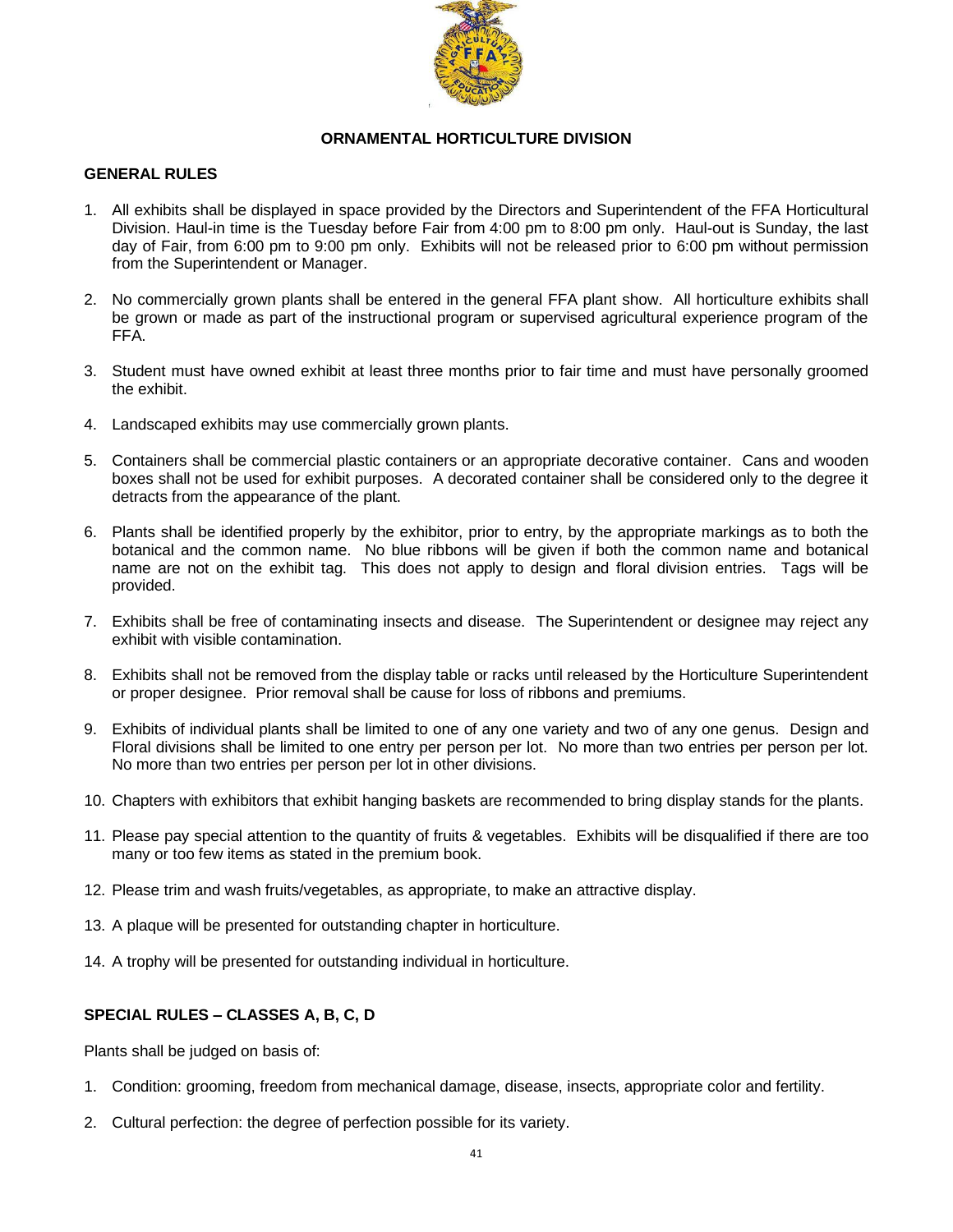

- 3. Maturity: Plants must be mature for display purposes.
- 4. Container: over potted, under potted, cleanliness, appropriateness.
- 5. Corsages and boutonnières must be in industry standard clean plastic boxes or bags. Best of Lot, Class and Show rosettes may be presented at the discretion of the judge.

# **CLASS A SMALL (4") POTS**

|                |                                   |   | <b>POINTS</b>   |  |
|----------------|-----------------------------------|---|-----------------|--|
| <b>LOTS</b>    |                                   |   | <b>Blue Red</b> |  |
|                | Foliage house plant               | 5 | З               |  |
| 2              | Flowering or fruiting house plant | 5 | 3               |  |
| 3              | Bedding plants in a pack          | 5 | 3               |  |
| 4              | Bedding plants in a pot           | 5 | 3               |  |
| 5              | Cacti or succulents               | 5 | 3               |  |
| 6              | Other potted plants               | 5 | 3               |  |
| $\overline{7}$ | Trailing flowering plants         | 5 | 3               |  |
| 8              | Trailing foliage plants           | 5 | 3               |  |
| 9              | Other trailing plants             | 5 | 3               |  |
| 10             | Evergreen shrubs and trees        | 5 | 3               |  |
|                | Deciduous shrubs and trees        | 5 | 3               |  |
|                | 12 Standards                      | 5 |                 |  |
|                |                                   |   |                 |  |

# **CLASS B MEDIUM (6" TO 8") POTS**

|                |                                                                         |                 | <b>POINTS</b> |
|----------------|-------------------------------------------------------------------------|-----------------|---------------|
| <b>LOTS</b>    |                                                                         | <b>Blue Red</b> |               |
| 1              | Foliage house plant                                                     | 5               | 3             |
| $\overline{2}$ | Flowering or fruiting house plant                                       | 5               | 3             |
| 3              | Bedding plants in a pack                                                | 5               | 3             |
| 4              | Bedding plants in a pot                                                 | 5               | 3             |
| 5              | Cacti or succulents                                                     | 5               | 3             |
| 6              | Other potted plants                                                     | 5               | 3             |
| $\overline{7}$ | Trailing flowering plants                                               | 5               | 3             |
| 8              | Trailing foliage plants                                                 | 5               | 3             |
| 9              | Other trailing plants                                                   | 5               | 3             |
| 10             | Evergreen shrubs and trees                                              | 5               | 3             |
| 11             | Deciduous shrubs and trees                                              | 5               | 3             |
|                | 12 Standards                                                            | 5               | 3             |
| 13             | Hanging Baskets for barn Decoration<br>requested by Fair management (20 |                 |               |
|                | Baskets per chapter)                                                    | 160 Points      |               |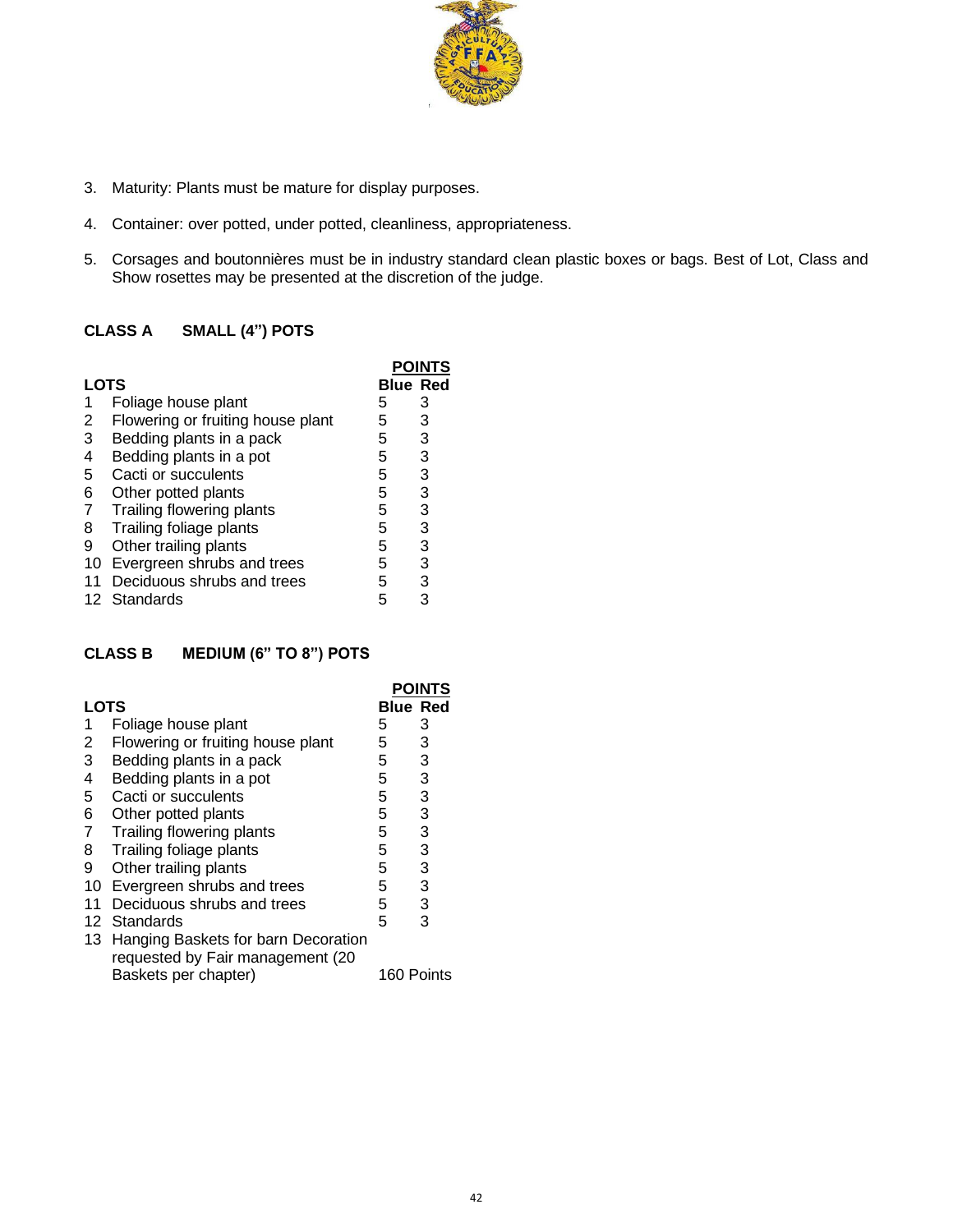

# **CLASS C LARGE (10" OR LARGER) POTS**

|      |                                   | POINTS          |  |
|------|-----------------------------------|-----------------|--|
| LOTS |                                   | <b>Blue Red</b> |  |
| 1    | Foliage house plant               | 5               |  |
| 2    | Flowering or fruiting house plant | 5               |  |
| 3    | Bedding plant in a pack           | 5               |  |
| 4    | Bedding plants in a pot           | 5               |  |
| 5    | Cacti or succulents               | 5               |  |
| 6    | Other potted plants               | 5               |  |
| 7    | Trailing flowering plants         | 5               |  |
| 8    | Trailing foliage plants           | 5               |  |
| 9    | Other trailing plants             | 5               |  |
| 10   | Evergreen shrubs and trees        | 5               |  |
| 11   | Deciduous shrubs and trees        | 5               |  |
|      | 12 Standards                      | 5               |  |

# **CLASS D DESIGN DIVISION**

|            |                                   |                 | POINTS |
|------------|-----------------------------------|-----------------|--------|
| <b>LOT</b> |                                   | <b>Blue Red</b> |        |
|            | Terrarium                         | 10              | 6      |
| 2          | Dish Garden - under               | 10              | 6      |
| 3          | Dish Garden - over 10"            | 10              | 6      |
| 4          | Bonsai                            | 10              | 6      |
| 5          | Mixed Planter Box - small         | 10              | 6      |
| 6          | Mixed Planter Box - large         | 10              | 6      |
| 7          | Other Living Plant Design - small | 10              | 6      |
| 8          | Other Living Plant Design large   | 10              | 6      |
| 9          | Topiary - small                   | 10              | 6      |
| 10         | Topiary - large                   | 10              |        |
|            |                                   |                 |        |

## **CLASS E – FLORAL DIVISION**

|             |                                                                                        |                 | <b>POINTS</b> |
|-------------|----------------------------------------------------------------------------------------|-----------------|---------------|
| <b>LOTS</b> |                                                                                        | <b>Blue Red</b> |               |
|             | One sided floral design – fresh flowers,<br>under 15"                                  | 10              | 5             |
| 2           | One sided floral design – fresh flowers,<br>over 15"                                   | 12              | 7             |
| 3           | Table Centerpiece - over 15" (viewed                                                   |                 |               |
| 4           | by $360^\circ$ ) fresh flowers<br>Free style design - small, designer's                | 12              | 7             |
|             | choice of material                                                                     | 5               | 3             |
| 5           | Free style design – large, designer's<br>choice of material                            | 10              | 5             |
| 6           | Dry or silk flower arrangement, small                                                  | 5               | 3             |
| 7<br>8      | Dry or silk flower arrangement, large<br>Single bloom arrangement in bud vase,         | 10              | 7             |
| 9           | fresh<br>Corsages, fresh or silk (3 flowers                                            | 5               | 3             |
|             | minimum)                                                                               | 5               | 3             |
| 10 -<br>11  | Boutonniere, fresh or silk (1 or 2 flowers)<br>Holiday specialty design, fresh or silk | 5               | 3             |
|             | (wreaths, etc.)                                                                        | 7               | 5             |
| 12.         | Single stern cut flower specimen (in vase) 3                                           |                 | 1             |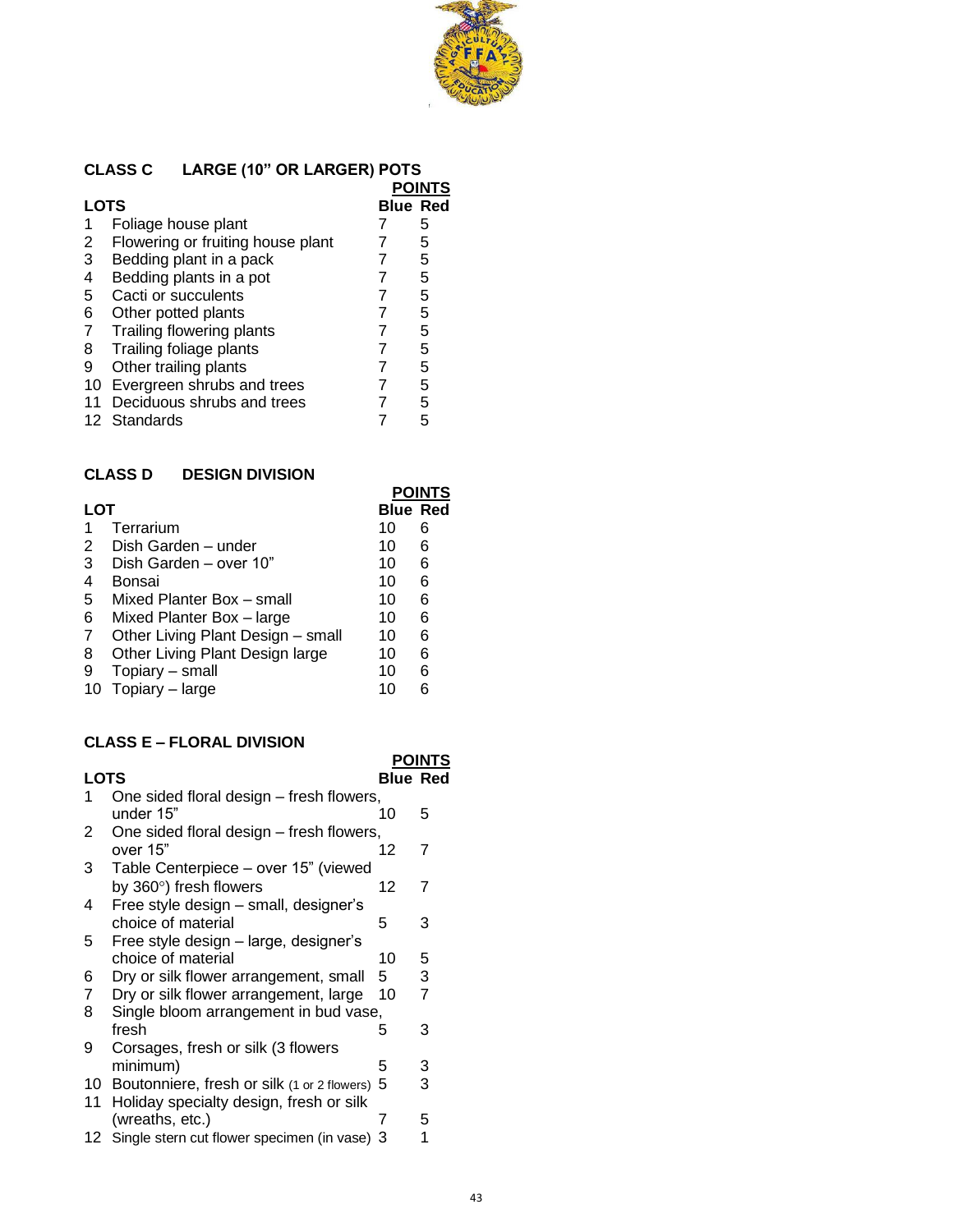

**CLASS F FRESH FRUITS** (Plates will be provided by show management for vegetables and fruit.)

|             |                                              |                 | <b>POINTS</b> |
|-------------|----------------------------------------------|-----------------|---------------|
| <b>LOTS</b> |                                              | <b>Blue Red</b> |               |
|             | 1 Pome fruits (apples, pears, etc.), three 7 |                 | З             |
| 2           | Drupes (soft or stone fruits), three         |                 | 3             |
| 3           | Berries (in one cup container)               |                 | 3             |
|             | 4 Other fruits, three                        |                 |               |

## **CLASS G FRESH VEGETABLES**

|      |                                              |                 | POINTS |
|------|----------------------------------------------|-----------------|--------|
| LOTS |                                              | <b>Blue Red</b> |        |
|      | Solanaceae (peppers, tomatoes,               |                 |        |
|      | potatoes, etc.), five                        | 7               | 3      |
| 2    | Liliaceae (onion, asparagus, garlic,         |                 |        |
|      | etc.), five                                  | 7               | 3      |
| 3    | Gramineae (sweet corn, popcorn, etc.) five 7 |                 | 3      |
| 4    | Leguminosa (beans, peas, etc.), ten          | 7               | 3      |
| 5    | Umbeliferae (carrots, celery, parsnips,      |                 |        |
|      | etc.), five                                  |                 | 3      |
| 6    | Cruciferae (cabbage, cauliflower, broccoli,  |                 |        |
|      | etc.) one head                               |                 | 3      |
| 7    | Cucurbitaceae (cucumber) five, (melon,       |                 |        |
|      | Squash, etc.), one                           | 7               | 3      |
| 8    | Chenopodiaceae (beets) five (chard,          |                 |        |
|      | spinach, etc.), one head                     | 7               | 3      |
| 9    | Compositae (sunflower Lettuce) one           |                 |        |
|      | head (radish, etc.), ten                     | 7               | 3      |
| 10   | Other vegetables (sweet potatoes,            |                 |        |
|      | rhubarb, Okra, etc.), five                   | 7               | 3      |
| 11   | Giant vegetables, one                        |                 |        |

## **CLASS H CHAPTER DISPLAY**

- 1. It is recommended that each chapter that has exhibitors with plants display its exhibits in a professional manner.
- 2. Premium points will be awarded to the chapter for the display.
- 3. It shall be constructed in space allocated by management.
- 4. Chapters are limited to one entry.
- 5. Chapter will supply all materials.
- 6. Display will be made up of plants exhibited by chapter members.

|             |                                    | <b>POINTS</b> |                       |    |
|-------------|------------------------------------|---------------|-----------------------|----|
| <b>LOTS</b> |                                    |               | <b>Blue Red White</b> |    |
|             | 1 Chapter display (50 plants min.) | -50           | -25                   | 15 |
|             | 2 Chapter display (25 plants min.) | -25           | 15                    | 10 |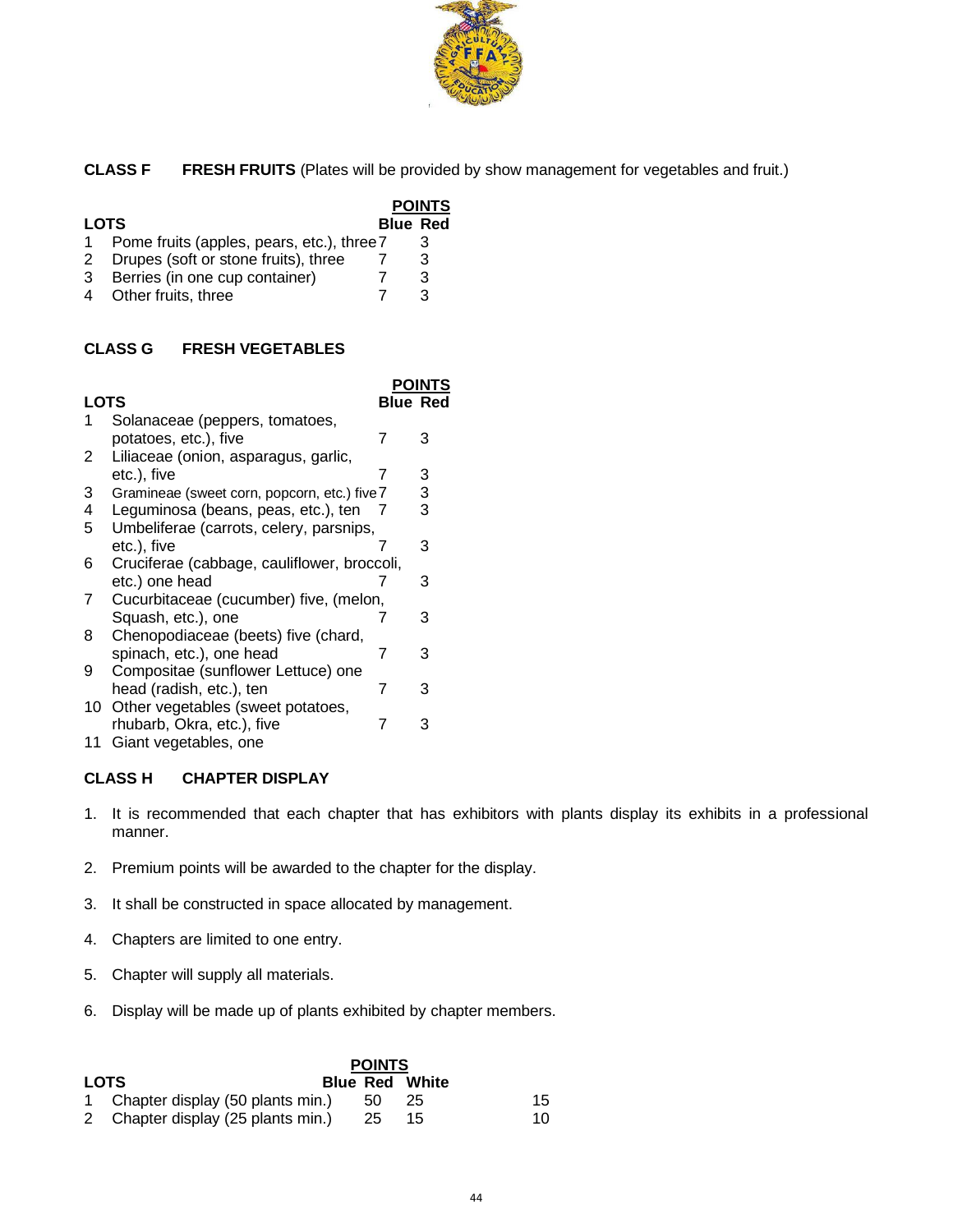

#### **LANDSCAPE DIVISION**

#### **CLASS A LANDSCAPE DESIGNS**

- 1. All nursery stock MUST be balled or in cans.
- 2. All stocks shall be free of disease and insect contamination. Must include materials that will stand up during duration of the Fair.
- 3. Commercially grown plants may be used for the landscape construction.
- 4. Chapters are limited to two entries, as space allows.
- 5. Plastic sheeting shall be placed on grassed areas of Landscaped. **EACH CHAPTER SHALL BE RESPONSIBLE FOR COMPLETELY CLEANING THE ALLOCATED SPACE BEFORE FINAL CHECK OUT. FAILURE TO COMPLTELY CLEAN THE AREA MAY RESULT IN CANCELLATION OF PREMIUMS.**
- 6. Landscape design shall be judged on the basis of:
	- a. Educational value
	- b. Flow and blending of materials
	- c. Condition of plants and materials
	- d. Appropriateness of the theme in the landscape
	- e. Neatness and quality of construction
	- f. Labeling of materials, explanation of purpose and display of plain
	- g. Information sheet
- 7. Plants and other materials must be identified by botanical name and common name.
- 8. Entry shall exemplify some phase of home landscaping or home beautification, typical of student effort.
- 9. A final plan and list of plants (legend) must be with the exhibit and displayed in a prominent location. It should be on one piece of standard poster board and 2x3 maximum in size. **ALL MATERIALS MUST BE STUDENT WORK AND IN PLACE NO LATER THAN TUESDAY AT 9:00 PM.**
- 10. Landscapes will be judged on the Danish System with rosettes awarded at the judge's discretion.

| <b>LOTS</b> |                      |     | <b>POINTS</b> |                       |  |
|-------------|----------------------|-----|---------------|-----------------------|--|
|             |                      |     |               | <b>Blue</b> Red White |  |
|             | 1 Landscape exhibits | 100 | 50.           | - 35                  |  |
|             | 2 Landscape plans    | 15. | 10            |                       |  |

- 1. Plan drawn by student.
- 2. Plan on appropriately sized paper, matted lamination encouraged but not required.
- 3. To be displayed in the FFA Building alone with Horticulture display as space and anesthetics allow.

## **CLASS B MINIATURE GARDENS**

- 1. Miniature Gardens may be displayed during either the first or second half of the Fair. See the haul in/out dates and times for Ornamental Horticulture or Forestry/Natural Resources.
- 2. Inside dimensions of display box should be 32.5 x 22.5 deep with the outside opening 19 high. See diagram below.
- 3. Recommended scale is 1 in. + 1 ft. Gardens do not have to be in this scale. However, appropriate scale is taken into account during judging.